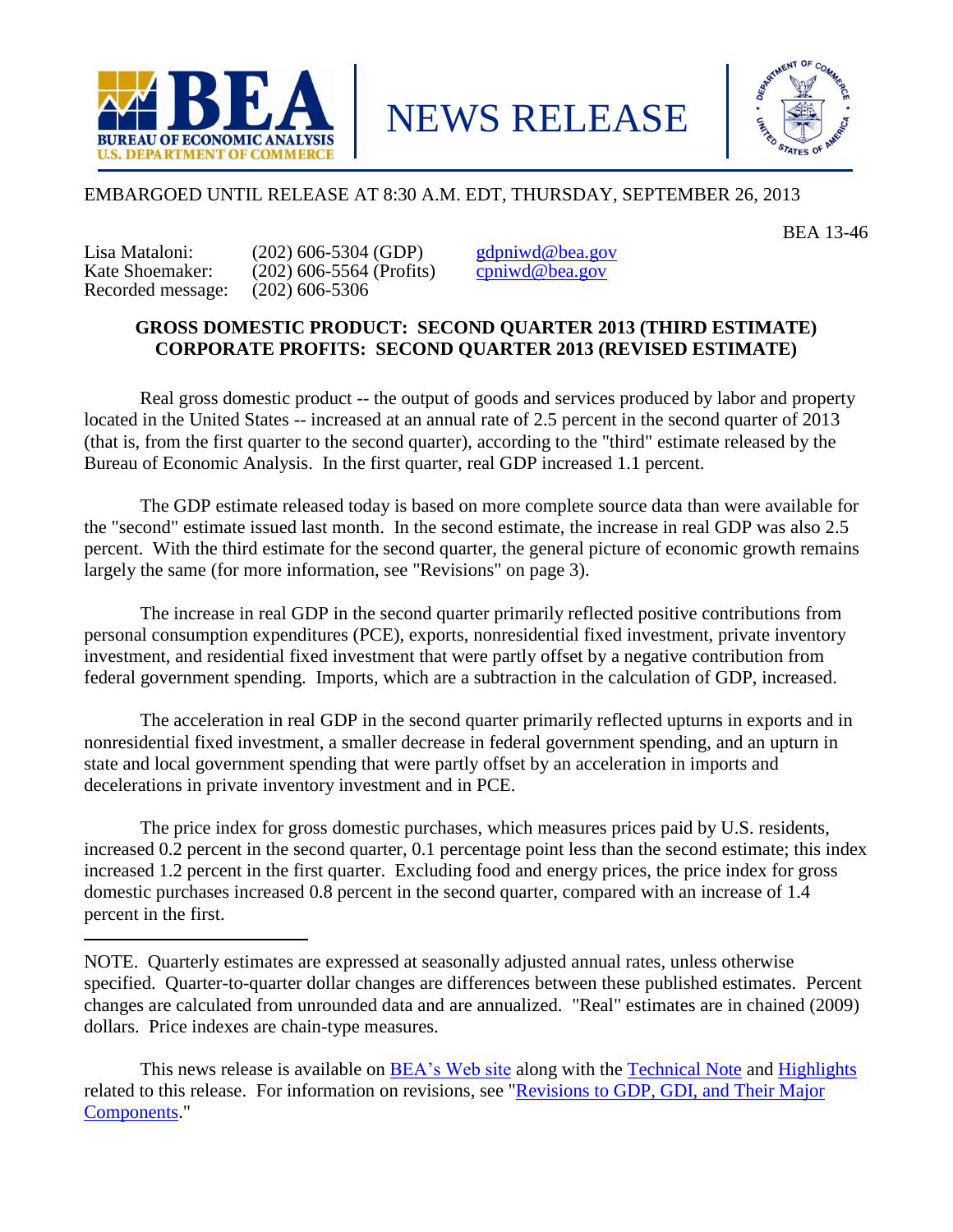Real personal consumption expenditures increased 1.8 percent in the second quarter, compared with an increase of 2.3 percent in the first. Durable goods increased 6.2 percent, compared with an increase of 5.8 percent. Nondurable goods increased 1.6 percent, compared with an increase of 2.7 percent. Services increased 1.2 percent, compared with an increase of 1.5 percent.

Real nonresidential fixed investment increased 4.7 percent in the second quarter, in contrast to a decrease of 4.6 percent in the first. Nonresidential structures increased 17.6 percent, in contrast to a decrease of 25.7 percent. Equipment increased 3.3 percent, compared with an increase of 1.6 percent. Intellectual property products decreased 1.5 percent, in contrast to an increase of 3.7 percent. Real residential fixed investment increased 14.2 percent, compared with an increase of 12.5 percent.

Real exports of goods and services increased 8.0 percent in the second quarter, in contrast to a decrease of 1.3 percent in the first. Real imports of goods and services increased 6.9 percent, compared with an increase of 0.6 percent.

Real federal government consumption expenditures and gross investment decreased 1.6 percent in the second quarter, compared with a decrease of 8.4 percent in the first. National defense decreased 0.6 percent, compared with a decrease of 11.2 percent. Nondefense decreased 3.1 percent, compared with a decrease of 3.6 percent. Real state and local government consumption expenditures and gross investment increased 0.4 percent, in contrast to a decrease of 1.3 percent.

The change in real private inventories added 0.41 percentage point to the second-quarter change in real GDP, after adding 0.93 percentage point to the first-quarter change. Private businesses increased inventories \$56.6 billion in the second quarter, following increases of \$42.2 billion in the first quarter and \$7.3 billion in the fourth.

Real final sales of domestic product -- GDP less change in private inventories -- increased 2.1 percent in the second quarter, compared with an increase of 0.2 percent in the first.

### **Gross domestic purchases**

Real gross domestic purchases -- purchases by U.S. residents of goods and services wherever produced -- increased 2.5 percent in the second quarter, compared with an increase of 1.4 percent in the first.

#### **Gross national product**

Real gross national product -- the goods and services produced by the labor and property supplied by U.S. residents -- increased 2.7 percent in the second quarter, compared with an increase of 0.6 percent in the first. GNP includes, and GDP excludes, net receipts of income from the rest of the world, which increased \$7.7 billion in the second quarter after decreasing \$17.5 billion in the first; in the second quarter, receipts increased \$2.7 billion, and payments decreased \$5.0 billion.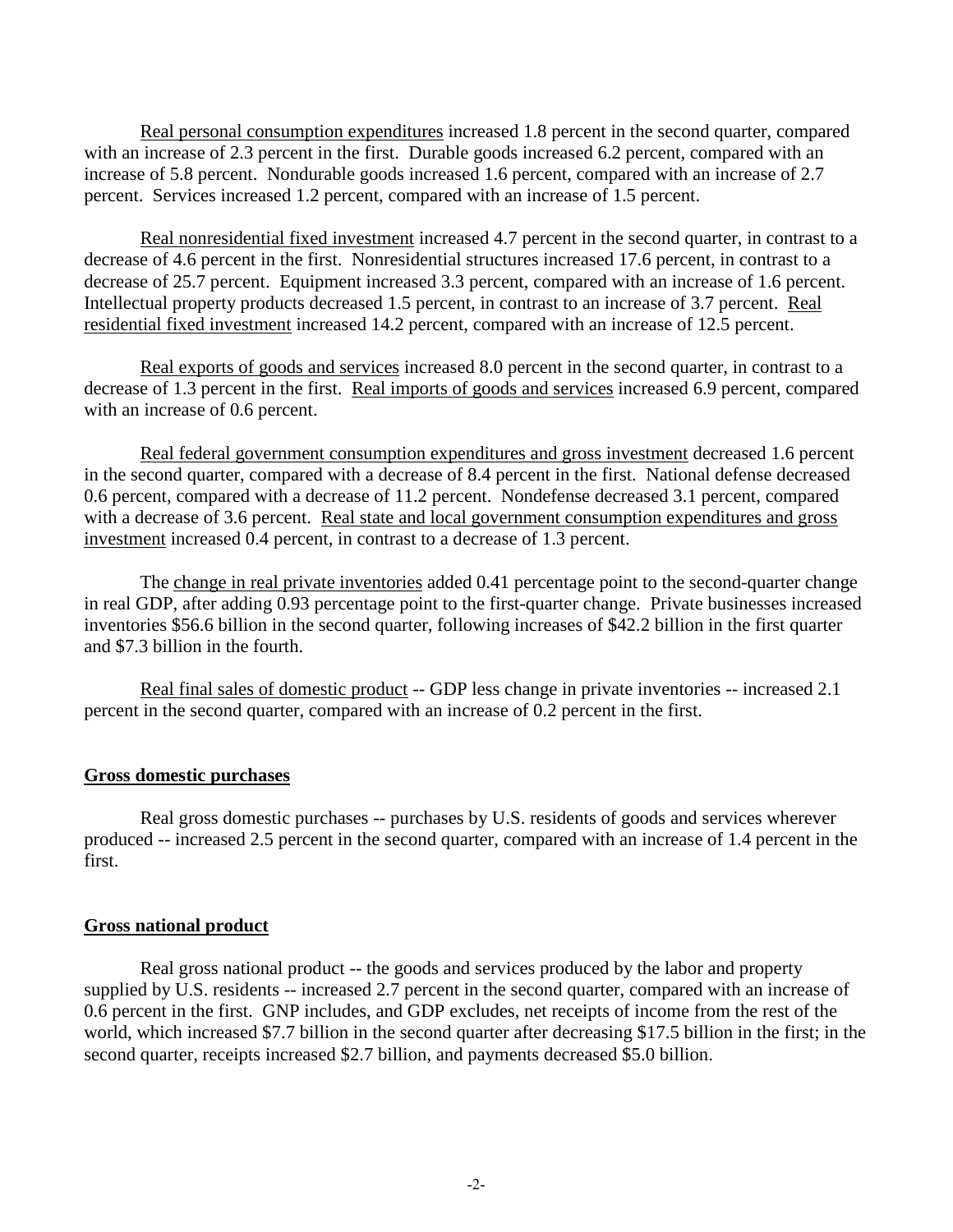## **Current-dollar GDP**

Current-dollar GDP -- the market value of the nation's output of goods and services -- increased 3.1 percent, or \$125.7 billion, in the second quarter to a level of \$16,661.0 billion. In the first quarter, current-dollar GDP increased 2.8 percent, or \$115.0 billion.

## **Gross domestic income**

Real gross domestic income (GDI), which measures the output of the economy as the costs incurred and the incomes earned in the production of GDP, increased 2.6 percent in the second quarter, compared with an increase of 2.4 percent in the first. For a given quarter, the estimates of GDP and GDI may differ for a variety of reasons, including the incorporation of largely independent source data. However, over longer time spans, the estimates of GDP and GDI tend to follow similar patterns of change.

## **Revisions**

The "third" estimate of the second-quarter percent change in real GDP is the same as in the "second" estimate issued last month, primarily reflecting downward revisions to private inventory investment and to exports that were offset by an upward revision to state and local government spending.

|                                      | <b>Advance Estimate</b> | <b>Second Estimate</b>                  | Third Estimate |
|--------------------------------------|-------------------------|-----------------------------------------|----------------|
|                                      |                         | (Percent change from preceding quarter) |                |
|                                      | 17                      | 2.5                                     | 2.5            |
|                                      | 2.4                     | 32                                      | 3.1            |
| Gross domestic purchases price index | 03                      |                                         | 02             |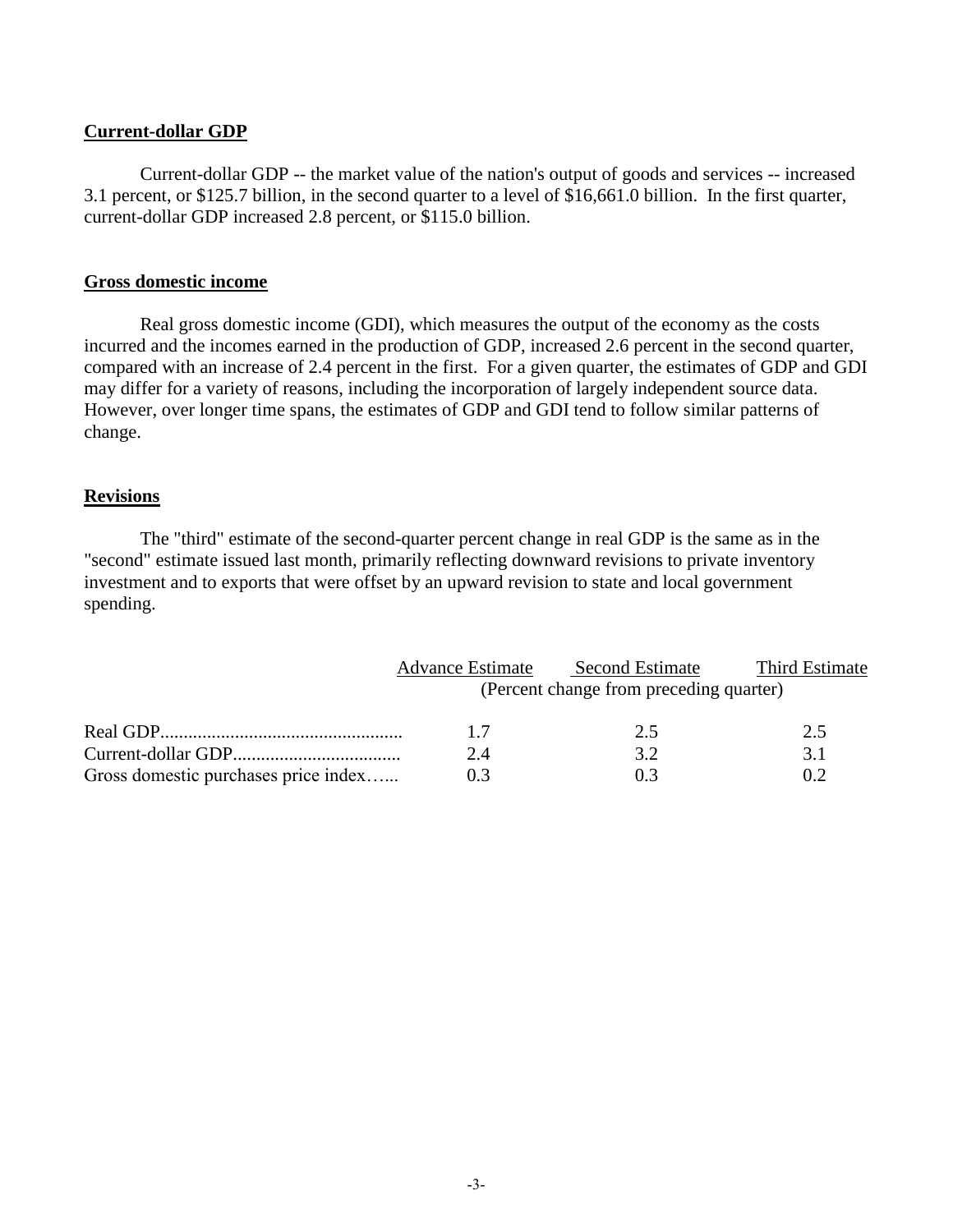# **Corporate Profits**

Profits from current production (corporate profits with inventory valuation adjustment (IVA) and capital consumption adjustment (CCAdj)) increased \$66.8 billion in the second quarter, in contrast to a decrease of \$26.6 billion in the first. Taxes on corporate income increased \$10.0 billion, in contrast to a decrease of \$25.0 billion. Profits after tax with IVA and CCAdj increased \$56.9 billion, in contrast to a decrease of \$1.7 billion.

Dividends increased \$273.5 billion in the second quarter, in contrast to a decrease of \$103.8 billion in the first. The large second-quarter increase primarily reflected dividends paid by Fannie Mae to the federal government. Undistributed profits decreased \$216.6 billion, in contrast to an increase of \$102.1 billion. Net cash flow with IVA -- the internal funds available to corporations for investment -decreased \$205.3 billion, in contrast to an increase of \$140.7 billion.

Profits from current production reflect the depreciation of fixed assets valued at current cost using consistent depreciation profiles. These profiles are based on used-asset prices and do not depend on the depreciation-accounting practices used for federal income tax returns. The IVA and CCAdj are adjustments that convert inventory withdrawals and depreciation of fixed assets reported on a tax-return, historical-cost basis to the current-cost economic measures used in the national income and product accounts.

## **Corporate profits by industry**

Domestic profits of financial corporations increased \$24.5 billion in the second quarter, in contrast to a decrease of \$4.1 billion in the first. Domestic profits of nonfinancial corporations increased \$37.8 billion, in contrast to a decrease of \$3.1 billion. The increase in profits of financial corporations reflected increases in both Federal Reserve banks and in "other" financial industries. The increase in nonfinancial corporations primarily reflected increases in retail trade, in utilities, and in information that were partly offset by a decrease in manufacturing. Within manufacturing, the largest decrease was in petroleum and coal products.

The rest-of-the-world component of profits increased \$4.6 billion in the second quarter, in contrast to a decrease of \$19.6 billion in the first. This measure is calculated as the difference between receipts from rest of the world and payments to rest of the world.

#### **Gross value added of nonfinancial domestic corporate business**

In the second quarter, real gross value added of nonfinancial corporations increased, and profits per unit of real value added increased. The increase in unit profits reflected a decrease in unit nonlabor costs incurred by corporations that was partly offset by a decrease in unit prices; unit labor costs were unchanged.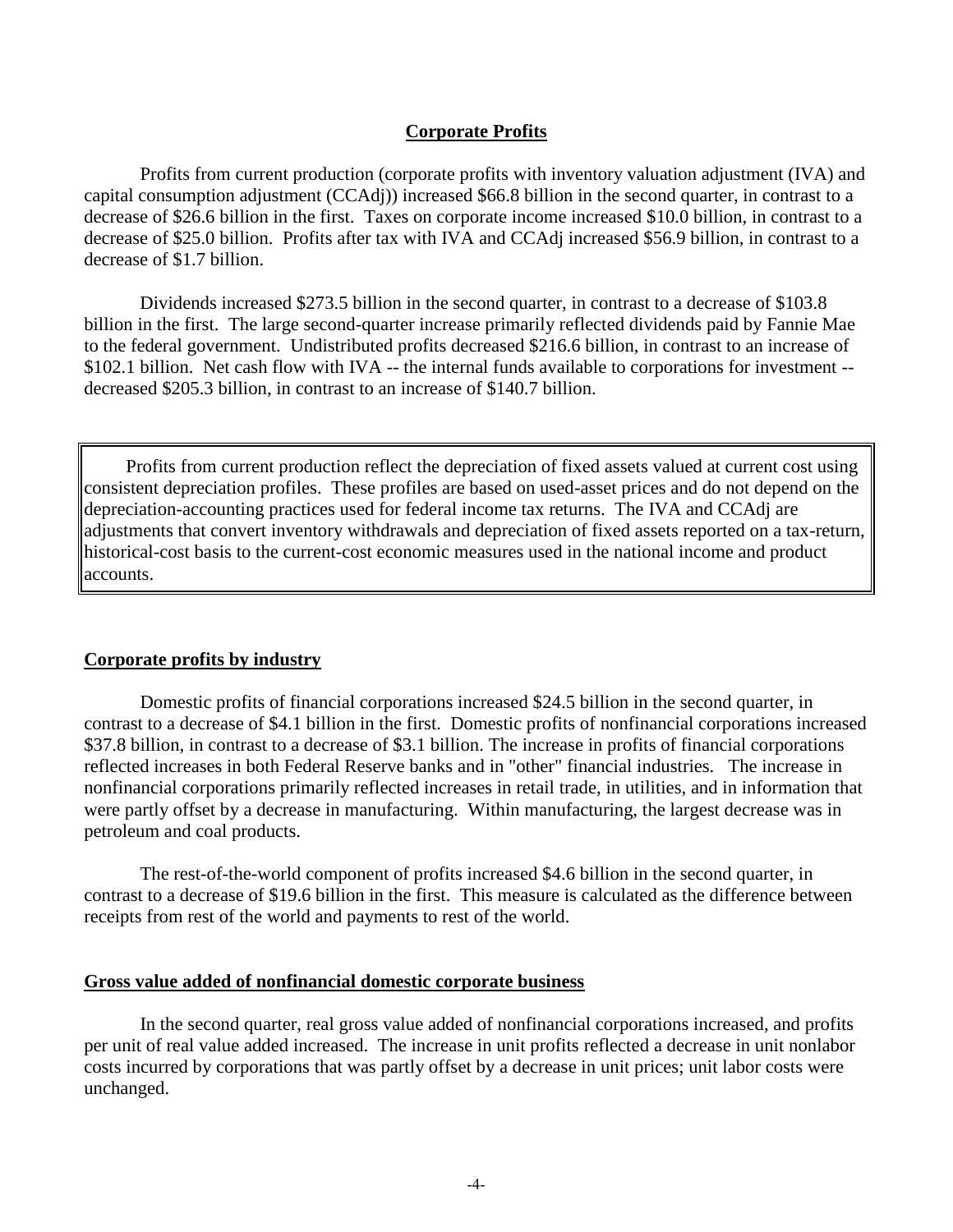BEA's national, international, regional, and industry estimates; the *Survey of Current Business*; and BEA news releases are available without charge on BEA's Web site at www.bea.gov. By visiting the site, you can also subscribe to receive free e-mail summaries of BEA releases and announcements.

\* \* \*

Next release – October 30, 2013, at 8:30 A.M. EDT for: Gross Domestic Product: Third Quarter 2013 (Advance Estimate)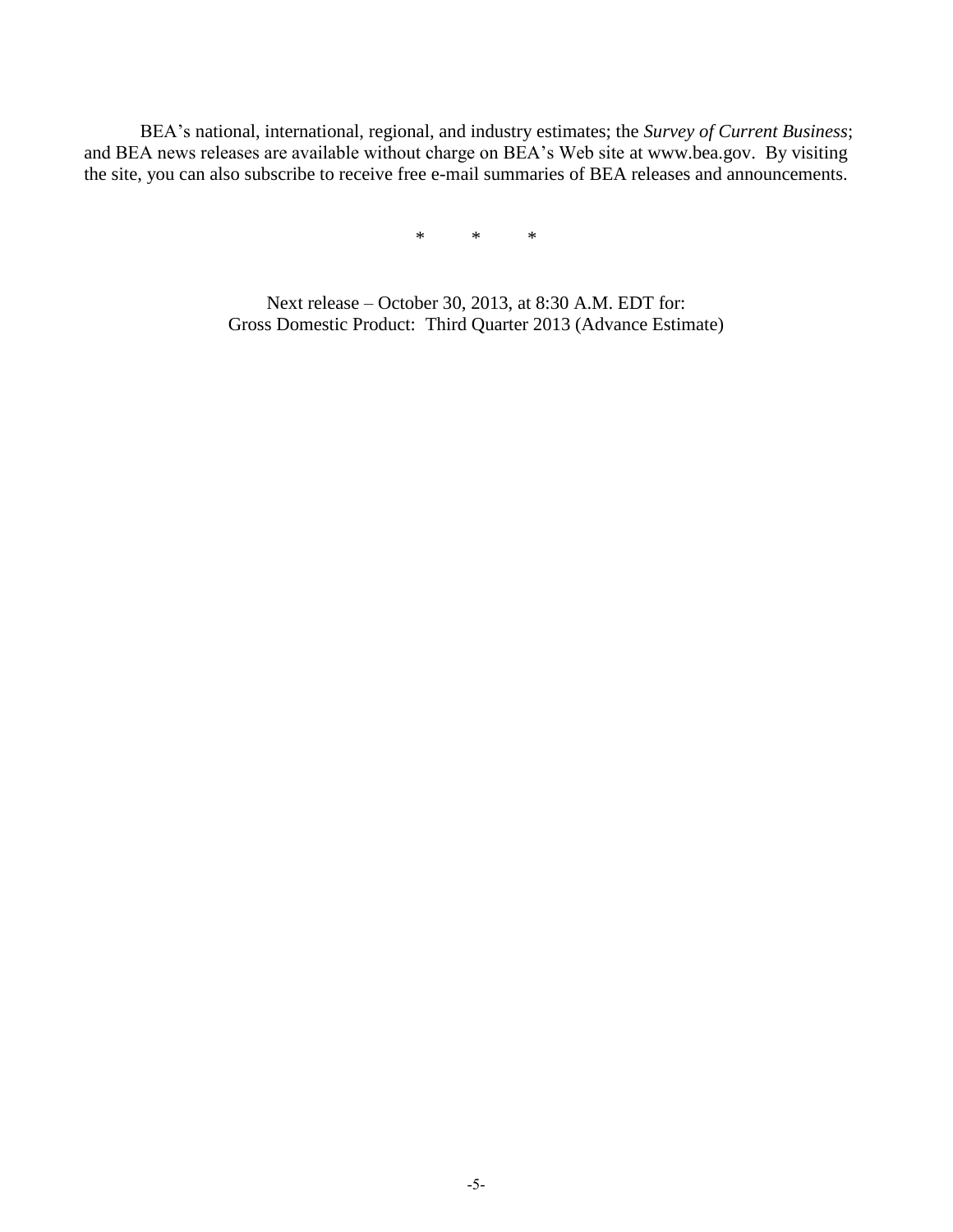# **Table 1. Real Gross Domestic Product and Related Measures: Percent Change From Preceding Period**

|                |                                                                |             |            | Seasonally adjusted at annual rates |             |             |             |              |              |               |               |               |             |            |               |               |            |                  |               |            |                |
|----------------|----------------------------------------------------------------|-------------|------------|-------------------------------------|-------------|-------------|-------------|--------------|--------------|---------------|---------------|---------------|-------------|------------|---------------|---------------|------------|------------------|---------------|------------|----------------|
| Line           |                                                                | 2010        | 2011       | 2012                                | 2009        |             |             | 2010         |              |               |               | 2011          |             |            |               | 2012          |            |                  | 2013          |            | Line           |
|                |                                                                |             |            |                                     | Ш           | IV          |             | $\mathsf{I}$ | Ш            | IV            |               | Ш             | Ш           | IV         |               | Ш             | Ш          | IV               |               |            |                |
| 1              | Gross domestic product (GDP)                                   | 2.5         | 1.8        | 2.8                                 | 1.3         | 3.9         | 1.6         | 3.9          | 2.8          | 2.8           | $-1.3$        | 3.2           | 1.4         | 4.9        | 3.7           | 1.2           | 2.8        | 0.1              | 1.1           | 2.5        | $\mathbf{1}$   |
| $\overline{2}$ | Personal consumption expenditures                              | 2.0         | 2.5        | 2.2                                 | 2.5         | 0.0         | 2.1         | 3.3          | 2.8          | 4.3           | 2.1           | 1.5           | 2.1         | 2.4        | 2.9           | 1.9           | 1.7        | 1.7              | 2.3           | 1.8        | $\overline{2}$ |
| 3              |                                                                | 3.4         | 3.4        | 3.3                                 | 7.3         | $-0.9$      | 4.0         | 5.2          | 3.8          | 7.6           | 2.7           | 0.2           | 1.2         | 5.0        | 4.6           | 2.2           | 3.7        | 3.7              | 3.7           | 3.1        | 3              |
| $\overline{4}$ |                                                                | 6.1         | 6.6        | 7.7                                 | 20.6        | $-7.0$      | 5.4         | 12.5         | 6.7          | 12.9          | 5.4           | $-0.8$        | 5.2         | 13.5       | 9.8           | 2.9           | 8.3        | 10.5             | 5.8           | 6.2        | $\overline{4}$ |
| 5              |                                                                | 2.2         | 1.9        | 1.4                                 | 1.5         | 2.0         | 3.4         | 1.9          | 2.5          | 5.2           | 1.4           | 0.7           | $-0.5$      | 1.3        | 2.2           | 1.8           | 1.6        | 0.6              | 2.7           | 1.6        | 5              |
| 6              |                                                                | 1.2         | 2.1        | 1.6                                 | 0.3         | 0.5         | 1.2         | 2.4          | 2.2          | 2.6           | 1.8           | 2.1           | 2.5         | 1.1        | 2.1           | 1.7           | 0.7        | 0.6              | 1.5           | 1.2        | 6              |
| $\overline{7}$ | Gross private domestic investment                              | 12.9        | 4.9        | 9.5                                 | $-3.4$      | 36.2        | 13.6        | 22.3         | 13.7         | $-3.5$        | $-7.5$        | 14.2          | 2.5         | 31.9       | 10.5          | $-1.6$        | 6.5        | $-2.4$           | 4.7           | 9.2        | $\overline{7}$ |
| 8              |                                                                | 1.5         | 6.2        | 8.3                                 | $-0.5$      | $-2.8$      | 0.8         | 13.6         | $-0.4$       | 8.5           | $-0.5$        | 8.6           | 14.8        | 10.0       | 8.6           | 4.7           | 2.7        | 11.6             | $-1.5$        | 6.5        | 8              |
| 9              |                                                                | 2.5         | 7.6        | 7.3                                 | $-5.0$      | $-3.6$      | 4.2         | 11.4         | 8.3          | 8.6           | $-0.9$        | 9.9           | 16.7        | 9.5        | 5.8           | 4.5           | 0.3        | 9.8              | $-4.6$        | 4.7        | 9              |
| 10             |                                                                | $-16.4$     | 2.1        | 12.7                                | $-24.4$     | $-30.0$     | $-25.0$     | 11.8         | $-5.8$       | 7.7           | $-29.8$       | 33.7          | 28.4        | 14.4       | 7.0           | 6.9           | 5.9        | 17.6             | $-25.7$       | 17.6       | 10             |
| 11             |                                                                | 15.9        | 12.7       | 7.6                                 | 5.3         | 7.7         | 31.2        | 23.3         | 18.0         | 11.8          | 12.0          | 4.3           | 20.3        | 10.2       | 8.3           | 5.3           | $-3.9$     | 8.9              | 1.6           | 3.3        | 11             |
| 12             | Intellectual property products                                 | 1.9         | 4.4        | 3.4                                 | 1.1         | 6.6         | $-1.6$      | $-2.0$       | 6.1          | 5.0           | 3.7           | 4.9           | 5.3         | 5.5        | 1.3           | 1.8           | 2.8        | 5.7              | 3.7           | $-1.5$     | 12             |
| 13             |                                                                | $-2.5$      | 0.5        | 12.9                                | 21.0        | 0.3         | $-12.2$     | 23.2         | $-30.7$      | 7.9           | 1.7           | 2.7           | 6.1         | 12.2       | 23.0          | 5.7           | 14.1       | 19.8             | 12.5          | 14.2       | 13             |
| 14             | Change in private inventories                                  | .           | .          | .                                   |             | .           | .           | .            | .            |               |               | .             | .           | .          | .             | .             | .          | .                |               |            | 14             |
| 15             | Net exports of goods and services                              | .           | .          | .                                   |             | .           | .           |              |              |               |               |               |             | .          |               | .             |            |                  |               |            | 15             |
| 16             |                                                                | 11.5        | 7.1        | 3.5                                 | 14.0        | 23.4        | 6.4         | 9.5          | 10.9         | 12.4          | 3.8           | 4.9           | 7.0         | 2.7        | 4.2           | 3.8           | 0.4        | 1.1              | $-1.3$        | 8.0        | 16             |
| 17             |                                                                | 14.3        | 7.1        | 3.8                                 | 21.0        | 28.9        | 11.0        | 11.7         | 8.6          | 13.0          | 4.4           | 3.7           | 5.7         | 7.7        | 1.8           | 5.2           | 1.6        | $-3.0$           | $-2.8$        | 9.4        | 17             |
| 18             |                                                                | 5.6         | 7.0        | 3.0<br>2.2                          | 1.0         | 12.4        | $-3.1$      | 4.6          | 16.3         | 11.0          | 2.4<br>2.8    | 7.7           | 10.0        | $-8.1$     | 10.0          | 0.8<br>2.5    | $-2.6$     | 11.3             | 2.2           | 4.8        | 18             |
| 19             |                                                                | 12.8        | 4.9        |                                     | 15.9        | 18.7        | 11.9        | 20.2         | 14.5         | 0.9           |               | 0.7           | 4.9         | 5.9        | 0.7           |               | 0.5        | $-3.1$           | 0.6           | 6.9        | 19<br>20       |
| 20<br>21       |                                                                | 15.2<br>2.8 | 5.2<br>3.1 | 2.1<br>2.7                          | 19.6<br>2.5 | 23.0<br>2.2 | 14.6<br>0.4 | 24.1<br>3.8  | 14.6<br>14.0 | 1.7<br>$-2.5$ | 4.4<br>$-5.0$ | $-0.7$<br>7.8 | 3.5<br>11.9 | 6.7<br>1.8 | 0.9<br>$-0.1$ | 2.5<br>2.3    | 0.4<br>1.0 | $-3.5$<br>$-1.0$ | $-0.2$<br>5.0 | 7.5<br>4.0 | 21             |
|                |                                                                |             |            |                                     |             |             |             |              |              |               |               |               |             |            |               |               |            |                  |               |            |                |
|                | 22 Government consumption expenditures<br>and gross investment | 0.1         | $-3.2$     | $-1.0$                              | 2.2         | $-0.8$      | $-2.9$      | 2.9          | $-0.3$       | $-4.1$        | $-7.5$        | $-1.3$        | $-2.5$      | $-1.5$     | $-1.4$        | 0.3           | 3.5        | $-6.5$           | $-4.2$        | $-0.4$     | 22             |
| 23             |                                                                | 4.4         | $-2.6$     | $-1.4$                              | 5.6         | 0.2         | 3.8         | 8.5          | 3.7          | $-2.7$        | $-10.5$       | 1.8           | $-3.4$      | $-3.1$     | $-2.5$        | $-0.2$        | 8.9        | $-13.9$          | $-8.4$        | $-1.6$     | 23             |
| 24             |                                                                | 3.2         | $-2.3$     | $-3.2$                              | 8.6         | $-1.3$      | $-1.8$      | 6.4          | 7.6          | $-3.5$        | $-14.2$       | 6.8           | 2.4         | $-10.2$    | $-6.7$        | $-1.0$        | 12.5       | $-21.6$          | $-11.2$       | $-0.6$     | 24             |
| 25             |                                                                | 6.4         | $-3.0$     | 1.8                                 | 0.2         | 3.0         | 14.8        | 12.3         | $-2.8$       | $-1.2$        | $-3.5$        | $-6.5$        | $-13.1$     | 11.3       | 5.4           | 1.2           | 2.8        | 1.0              | $-3.6$        | $-3.1$     | 25             |
| 26             |                                                                | $-2.7$      | $-3.6$     | $-0.7$                              | 0.1         | $-1.4$      | $-7.1$      | $-0.8$       | $-3.1$       | $-5.0$        | $-5.4$        | $-3.4$        | $-1.9$      | $-0.4$     | $-0.6$        | 0.6           | $-0.2$     | $-1.0$           | $-1.3$        | 0.4        | 26             |
|                | Addenda:                                                       |             |            |                                     |             |             |             |              |              |               |               |               |             |            |               |               |            |                  |               |            |                |
| 27             | Final sales of domestic product                                | 1.0         | 2.0        | 2.6                                 | 1.6         | $-0.5$      | 0.0         | 2.8          | 0.9          | 4.5           | $-0.3$        | 2.4           | 3.0         | 2.1        | 3.4           | 2.2           | 2.2        | 2.2              | 0.2           | 2.1        | 27             |
| 28             | Gross domestic purchases                                       | 2.9         | 1.7        | 2.6                                 | 1.8         | 3.8         | 2.5         | 5.5          | 3.5          | 1.4           | $-1.3$        | 2.6           | 1.2         | 5.3        | 3.1           | 1.1           | 2.7        | $-0.5$           | 1.4           | 2.5        | 28             |
| 29             | Final sales to domestic purchasers                             | 1.5         | 1.8        | 2.4                                 | 2.1         | $-0.5$      | 0.9         | 4.5          | 1.7          | 3.0           | $-0.3$        | 1.8           | 2.8         | 2.6        | 2.9           | 2.0           | 2.2        | 1.4              | 0.5           | 2.1        | 29             |
| 30<br>31       | Gross domestic income (GDI) 1<br>Gross national product (GNP)  | 2.7<br>2.8  | 2.5<br>2.1 | 2.5<br>2.7                          | 2.0<br>2.6  | 5.9<br>4.2  | 0.5<br>1.7  | 2.8<br>3.9   | 5.2<br>2.6   | 1.6<br>3.2    | 2.0<br>$-0.5$ | 2.3<br>3.1    | 2.2<br>1.9  | 2.6<br>4.8 | 5.4<br>3.0    | $-0.6$<br>1.4 | 0.9<br>2.4 | 4.9<br>0.3       | 2.4           | 2.6<br>2.7 | 30<br>31       |
| 32             | Disposable personal income                                     | 1.1         | 2.4        | 2.0                                 | $-4.0$      | $-0.1$      | 0.3         | 5.4          | 1.9          | 2.7           | 5.0           | $-0.4$        | 1.6         | $-0.6$     | 4.6           | 1.8           | $-0.6$     | 9.0              | 0.6<br>$-7.9$ | 3.5        | 32             |
|                |                                                                |             |            |                                     |             |             |             |              |              |               |               |               |             |            |               |               |            |                  |               |            |                |
|                | <b>Current-dollar measures:</b>                                | 3.7         | 3.8        | 4.6                                 | 1.2         | 5.1         | 3.0         | 5.8          | 4.7          | 4.9           | 0.3           | 5.9           | 3.9         |            | 5.8           | 3.0           | 4.9        | 1.6              | 2.8           | 3.1        | 33             |
| 33<br>34       | Final sales of domestic product                                | 2.3         | 4.0        | 4.4                                 | 1.7         | 0.7         | 1.3         | 4.7          | 2.7          | 6.6           | 1.4           | 5.2           | 5.5         | 5.4<br>2.6 | 5.5           | 3.9           | 4.6        | 3.3              | 1.6           | 2.7        | 34             |
| 35             | Gross domestic purchases                                       | 4.5         | 4.0        | 4.3                                 | 3.0         | 6.1         | 4.4         | 6.5          | 4.9          | 3.7           | 1.5           | 6.1           | 3.3         | 6.3        | 5.5           | 2.1           | 3.9        | 1.3              | 2.9           | 2.6        | 35             |
| 36             | Final sales to domestic purchasers                             | 3.1         | 4.2        | 4.1                                 | 3.5         | 1.7         | 2.6         | 5.5          | 3.0          | 5.3           | 2.6           | 5.5           | 4.9         | 3.6        | 5.2           | 3.0           | 3.6        | 3.0              | 1.7           | 2.3        | 36             |
| 37             |                                                                | 4.0         | 4.5        | 4.3                                 | 1.9         | 7.1         | 1.9         | 4.6          | 7.1          | 3.7           | 3.7           | 5.0           | 4.8         | 3.1        | 7.5           | 1.1           | 3.0        | 6.4              | 4.2           | 3.2        | 37             |
| 38             |                                                                | 4.1         | 4.2        | 4.4                                 | 2.5         | 5.4         | 3.6         | 5.7          | 4.5          | 5.3           | 1.1           | 5.8           | 4.4         | 5.3        | 5.0           | 3.2           | 4.6        | 1.8              | 2.3           | 3.3        | 38             |
| 39             | Disposable personal income                                     | 2.8         | 4.8        | 3.9                                 | $-1.6$      | 2.6         | 1.7         | 5.8          | 3.1          | 4.8           | 8.2           | 3.3           | 3.9         | 0.8        | 6.9           | 2.9           | 1.1        | 10.7             | $-7.0$        | 3.4        | 39             |
|                |                                                                |             |            |                                     |             |             |             |              |              |               |               |               |             |            |               |               |            |                  |               |            |                |

r Revised 1. Gross domestic income deflated by the implicit price deflator for gross domestic product. See "Explanatory Note" at the end of the tables.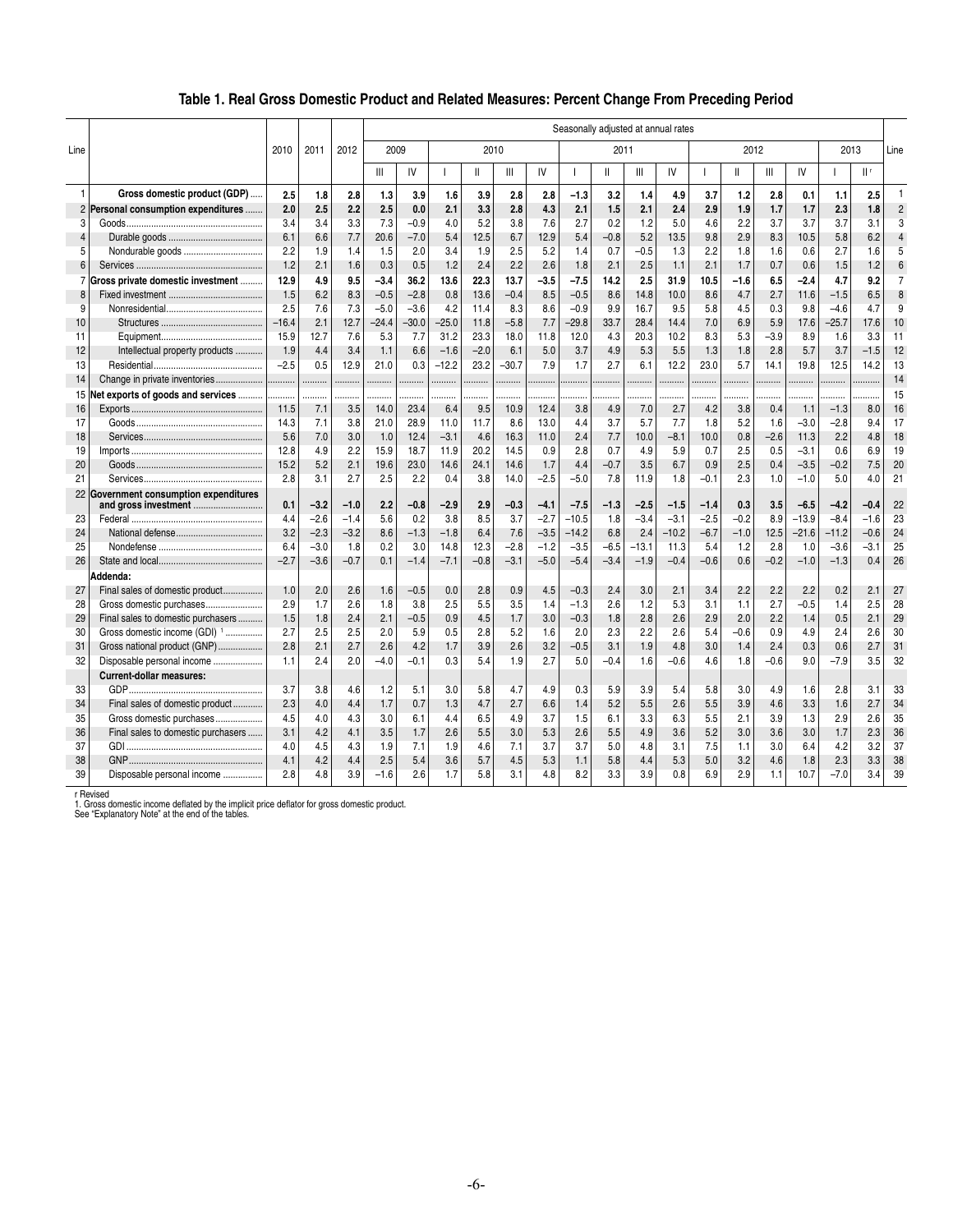# **Table 2. Contributions to Percent Change in Real Gross Domestic Product**

|                |                                                                                |                    |                    | Seasonally adjusted at annual rates |                    |                    |                    |                    |                    |                 |                    |                 |                    |                    |                 |                    |                    |                 |                    |                    |                |
|----------------|--------------------------------------------------------------------------------|--------------------|--------------------|-------------------------------------|--------------------|--------------------|--------------------|--------------------|--------------------|-----------------|--------------------|-----------------|--------------------|--------------------|-----------------|--------------------|--------------------|-----------------|--------------------|--------------------|----------------|
| Line           |                                                                                | 2010               | 2011               | 2012                                | 2009               |                    |                    |                    | 2010               |                 |                    | 2011            |                    |                    |                 |                    | 2012               |                 | 2013               |                    | Line           |
|                |                                                                                |                    |                    |                                     | Ш                  | IV                 | $\overline{1}$     | Ш                  | $\mathsf{III}$     | IV              | $\mathbf{I}$       | Ш               | Ш                  | IV                 |                 | $\mathbf{I}$       | Ш                  | IV              |                    | I۲                 |                |
|                |                                                                                |                    |                    |                                     |                    |                    |                    |                    |                    |                 |                    |                 |                    |                    |                 |                    |                    |                 |                    |                    |                |
| 1              | Percent change at annual rate:                                                 | 2.5                | 1.8                | 2.8                                 | 1.3                | 3.9                | 1.6                | 3.9                | 2.8                | 2.8             | $-1.3$             | 3.2             | 1.4                | 4.9                | 3.7             | 1.2                | 2.8                | 0.1             | 1.1                | 2.5                | $\mathbf{1}$   |
|                | Percentage points at annual rates:                                             |                    |                    |                                     |                    |                    |                    |                    |                    |                 |                    |                 |                    |                    |                 |                    |                    |                 |                    |                    |                |
|                | 2 Personal consumption expenditures                                            | 1.34               | 1.74               | 1.52                                | 1.73               | 0.05               | 1.42               | 2.21               | 1.87               | 2.86            | 1.42               | 1.03            | 1.42               | 1.65               | 1.98            | 1.28               | 1.15               | 1.13            | 1.54               | 1.24               | $\overline{2}$ |
| 3              |                                                                                | 0.77               | 0.76               | 0.77                                | 1.57               | -0.21              | 0.88               | 1.14               | 0.85               | 1.66            | 0.60               | 0.05            | 0.29               | 1.14               | 1.04            | 0.50               | 0.84               | 0.85            | 0.85               | 0.71               | 3              |
| 4              |                                                                                | 0.43               | 0.46               | 0.56                                | 1.35               | $-0.52$            | 0.37               | 0.84               | 0.46               | 0.88            | 0.38               | $-0.06$         | 0.36               | 0.93               | 0.69            | 0.21               | 0.59               | 0.74            | 0.43               | 0.46               | 4              |
| 5              |                                                                                | 0.04               | 0.11               | 0.17                                | 0.93               | $-0.92$            | -0.10              | 0.39               | 0.17               | 0.46            | 0.09               | $-0.43$         | 0.04               | 0.56               | 0.26            | $-0.11$            | 0.19               | 0.33            | 0.13               | $-0.02$            | 5              |
| 6              | Furnishings and durable household equipment                                    | 0.12               | 0.09               | 0.10                                | 0.08               | 0.11               | 0.17               | 0.20               | 0.03               | 0.13            | 0.04               | 0.09            | 0.09               | 0.17               | 0.13            | 0.02               | 0.09               | 0.07            | 0.07               | 0.15               | 6              |
| $\overline{7}$ | Recreational goods and vehicles                                                | 0.22               | 0.20               | 0.22                                | 0.31               | 0.28               | 0.21               | 0.25               | 0.18               | 0.18            | 0.21               | 0.18            | 0.20               | 0.25               | 0.22            | 0.19               | 0.22               | 0.21            | 0.16               | 0.23               | 7              |
| 8<br>9         |                                                                                | 0.05<br>0.34       | 0.06<br>0.30       | 0.07<br>0.22                        | 0.03<br>0.22       | 0.01<br>0.31       | 0.08<br>0.51       | 0.01<br>0.29       | 0.08<br>0.38       | 0.11<br>0.78    | 0.04<br>0.22       | 0.09<br>0.11    | 0.04<br>$-0.08$    | $-0.04$<br>0.21    | 0.09<br>0.35    | 0.12<br>0.28       | 0.08<br>0.25       | 0.13<br>0.10    | 0.07<br>0.43       | 0.10<br>0.26       | 8<br>9         |
| 10             | Food and beverages purchased for off-                                          |                    |                    |                                     |                    |                    |                    |                    |                    |                 |                    |                 |                    |                    |                 |                    |                    |                 |                    |                    |                |
|                | premises consumption                                                           | 0.11               | 0.08               | 0.07                                | 0.13               | 0.21               | 0.19               | -0.15              | 0.09               | 0.31            | 0.07               | 0.08            | -0.05              | $-0.02$            | 0.15            | 0.12               | 0.09               | 0.05            | 0.11               | $-0.06$            | 10             |
| 11             |                                                                                | 0.11               | 0.08               | 0.03                                | 0.09               | 0.08               | 0.19               | 0.14               | 0.02               | 0.27            | 0.05               | 0.10            | $-0.15$            | 0.09               | 0.10            | $-0.09$            | 0.11               | $-0.04$         | 0.04               | 0.13               | 11             |
| 12<br>13       | Gasoline and other energy goods                                                | $-0.02$<br>0.13    | $-0.06$<br>0.19    | 0.04<br>0.16                        | $-0.07$<br>0.07    | $-0.10$<br>0.13    | 0.01<br>0.13       | 0.10<br>0.21       | 0.05<br>0.23       | $-0.04$<br>0.25 | $-0.08$<br>0.19    | $-0.25$<br>0.18 | $-0.01$<br>0.14    | $-0.02$<br>0.15    | $-0.12$<br>0.22 | 0.18<br>0.07       | -0.08<br>0.14      | $-0.14$<br>0.23 | 0.11<br>0.17       | $-0.02$<br>0.21    | 12<br>13       |
| 14             |                                                                                | 0.57               | 0.98               | 0.74                                | 0.15               | 0.26               | 0.54               | 1.07               | 1.02               | 1.20            | 0.81               | 0.98            | 1.14               | 0.51               | 0.94            | 0.78               | 0.31               | 0.29            | 0.69               | 0.53               | 14             |
| 15             | Household consumption expenditures (for                                        |                    |                    |                                     |                    |                    |                    |                    |                    |                 |                    |                 |                    |                    |                 |                    |                    |                 |                    |                    |                |
|                |                                                                                | 0.56               | 0.97               | 0.65                                | 0.14               | 0.10               | 0.53               | 1.00               | 1.14               | 1.27            | 0.84               | 0.94            | 0.84               | 0.66               | 0.87            | 0.52               | 0.25               | 0.13            | 1.04               | 0.60               | 15             |
| 16             |                                                                                | 0.16               | 0.16               | 0.10                                | 0.10               | 0.26               | 0.18               | $-0.02$            | 0.27               | 0.28            | 0.06               | 0.17            | 0.32               | $-0.13$            | $-0.12$         | 0.55               | 0.16               | $-0.35$         | 0.58               | 0.01               | 16             |
| 17<br>18       |                                                                                | 0.15<br>$-0.02$    | 0.30<br>0.05       | 0.30<br>0.02                        | 0.18<br>$-0.11$    | $-0.14$<br>$-0.08$ | -0.11<br>0.01      | 0.41<br>0.04       | 0.44<br>0.05       | 0.43<br>0.04    | 0.24<br>0.02       | 0.30<br>0.09    | $-0.09$<br>0.06    | 0.55<br>0.02       | 0.54<br>$-0.01$ | 0.03<br>0.04       | 0.26<br>0.02       | 0.26<br>$-0.01$ | 0.14<br>0.06       | 0.40<br>0.00       | 17<br>18       |
| 19             |                                                                                | 0.03               | 0.05               | 0.04                                | $-0.05$            | 0.07               | 0.08               | -0.06              | 0.15               | 0.08            | -0.06              | 0.15            | 0.07               | 0.02               | 0.05            | 0.01               | 0.03               | -0.04           | 0.06               | $-0.02$            | 19             |
| 20             | Food services and accommodations                                               | 0.06               | 0.17               | 0.15                                | $-0.04$            | $-0.02$            | 0.15               | 0.13               | 0.10               | 0.14            | 0.21               | 0.20            | 0.14               | 0.18               | 0.18            | 0.10               | 0.05               | 0.27            | 0.11               | 0.03               | 20             |
| 21             | Financial services and insurance                                               | 0.11               | 0.15               | -0.07                               | 0.01               | -0.15              | 0.21               | 0.41               | -0.02              | 0.20            | 0.22               | 0.02            | 0.31               | -0.10              | -0.05           | -0.17              | -0.35              | $-0.01$         | 0.27               | 0.20               | 21             |
| 22             |                                                                                | 0.06               | 0.09               | 0.10                                | 0.06               | 0.15               | 0.01               | 0.08               | 0.15               | 0.10            | 0.14               | 0.00            | 0.03               | 0.12               | 0.28            | $-0.04$            | 0.09               | 0.01            | $-0.17$            | $-0.02$            | 22             |
| 23             | Final consumption expenditures of nonprofit<br>institutions serving households | 0.02               | 0.00               | 0.09                                | 0.01               | 0.16               | 0.00               | 0.07               | -0.11              | -0.07           | -0.03              | 0.04            | 0.30               | -0.15              | 0.06            | 0.26               | 0.06               | 0.16            | -0.35              | $-0.07$            | 23             |
| 24             | Gross output of nonprofit institutions                                         | 0.09               | 0.09               | 0.21                                | 0.10               | 0.02               | $-0.08$            | 0.32               | 0.18               | 0.17            | $-0.06$            | 0.11            | 0.00               | 0.26               | 0.39            | 0.09               | 0.31               | 0.09            | $-0.22$            | 0.25               | 24             |
| 25             | Less: Receipts from sales of goods and                                         |                    |                    |                                     |                    |                    |                    |                    |                    |                 |                    |                 |                    |                    |                 |                    |                    |                 |                    |                    |                |
|                | services by nonprofit institutions                                             | 0.08               | 0.09               | 0.12                                | 0.09               | $-0.15$            | -0.08              | 0.25               | 0.29               | 0.24            | $-0.02$            | 0.06            | $-0.30$            | 0.41               | 0.33            | $-0.16$            | 0.25               | $-0.07$         | 0.13               | 0.31               | 25             |
| 26             | Gross private domestic investment                                              | 1.66               | 0.69               | 1.36                                | $-0.40$            | 4.05               | 1.77               | 2.86               | 1.86               | $-0.51$         | -1.11              | 1.88            | 0.36               | 4.13               | 1.57            | -0.23              | 0.99               | -0.36           | 0.71               | 1.38               | 26             |
| 27             |                                                                                | 0.21               | 0.85               | 1.17                                | $-0.02$            | -0.36              | 0.11               | 1.77               | $-0.04$            | 1.13            | -0.05              | 1.16            | 1.96               | 1.39               | 1.21            | 0.68               | 0.39               | 1.63            | -0.23              | 0.96               | 27             |
| 28<br>29       |                                                                                | 0.28<br>$-0.49$    | 0.84<br>0.05       | 0.85<br>0.31                        | $-0.54$<br>$-0.84$ | $-0.37$<br>$-0.98$ | 0.46<br>-0.73      | 1.21<br>0.27       | 0.90<br>$-0.15$    | 0.94<br>0.18    | $-0.09$<br>$-0.82$ | 1.09<br>0.68    | 1.81<br>0.62       | 1.10<br>0.35       | 0.68<br>0.18    | 0.53<br>0.18       | 0.04<br>0.15       | 1.13<br>0.44    | $-0.57$<br>$-0.80$ | 0.56<br>0.43       | 28<br>29       |
| 30             |                                                                                | 0.70               | 0.62               | 0.41                                | 0.25               | 0.36               | 1.25               | 1.02               | 0.83               | 0.57            | 0.59               | 0.23            | 0.99               | 0.54               | 0.45            | 0.29               | $-0.22$            | 0.47            | 0.09               | 0.18               | 30             |
| 31             | Information processing equipment                                               | 0.17               | 0.04               | 0.05                                | 0.43               | 0.27               | 0.14               | 0.06               | 0.13               | 0.19            | $-0.15$            | 0.14            | $-0.01$            | 0.05               | 0.23            | $-0.20$            | $-0.08$            | 0.31            | $-0.05$            | 0.16               | 31             |
| 32             | Computers and peripheral equipment                                             | 0.05               | $-0.01$            | 0.03                                | 0.12               | 0.25               | 0.03               | $-0.03$            | $-0.09$            | $-0.03$         | $-0.09$            | 0.14            | 0.03               | 0.06               | 0.11            | $-0.10$            | $-0.19$            | 0.28            | $-0.08$            | $-0.08$            | 32             |
| 33             |                                                                                | 0.12               | 0.05               | 0.02                                | 0.31               | 0.02               | 0.12               | 0.09               | 0.22               | 0.22            | $-0.06$            | 0.00            | $-0.03$            | $-0.01$            | 0.12            | $-0.10$            | 0.11               | 0.04            | 0.04               | 0.23               | 33             |
| 34             |                                                                                | $-0.01$            | 0.16               | 0.06                                | $-0.11$            | $-0.06$            | $-0.09$            | 0.22               | 0.04               | 0.14            | 0.22               | 0.00            | 0.33               | 0.23               | $-0.19$         | 0.12               | 0.00               | 0.07            | 0.00               | $-0.01$            | 34             |
| 35<br>36       | Transportation equipment                                                       | 0.43<br>0.10       | 0.27<br>0.14       | 0.25<br>0.05                        | 0.09<br>$-0.16$    | 0.20<br>$-0.05$    | 0.87<br>0.34       | 0.55<br>0.19       | 0.54<br>0.12       | 0.08<br>0.16    | 0.26<br>0.25       | 0.04<br>0.05    | 0.43<br>0.24       | 0.47<br>$-0.20$    | 0.30<br>0.11    | 0.29<br>0.08       | $-0.25$<br>0.10    | 0.01<br>0.07    | $-0.10$<br>0.24    | 0.08<br>$-0.04$    | 35<br>36       |
| 37             | Intellectual property products                                                 | 0.07               | 0.17               | 0.13                                | 0.04               | 0.25               | $-0.07$            | $-0.08$            | 0.22               | 0.19            | 0.14               | 0.18            | 0.20               | 0.21               | 0.05            | 0.07               | 0.11               | 0.21            | 0.14               | $-0.06$            | 37             |
| 38             |                                                                                | $-0.02$            | 0.10               | 0.10                                | 0.07               | 0.10               | $-0.15$            | $-0.14$            | 0.06               | 0.09            | 0.13               | 0.13            | 0.14               | 0.16               | 0.03            | 0.11               | 0.06               | 0.16            | 0.13               | $-0.11$            | 38             |
| 39             |                                                                                | 0.04               | 0.05               | 0.03                                | $-0.02$            | 0.11               | 0.01               | $-0.03$            | 0.11               | 0.06            | 0.04               | 0.06            | 0.05               | 0.03               | 0.03            | $-0.03$            | 0.04               | 0.05            | $-0.01$            | 0.04               | 39             |
| 40             | Entertainment, literary, and artistic originals                                | 0.05               | 0.01               | 0.00                                | $-0.01$            | 0.04               | 0.08               | 0.09               | 0.05               | 0.04            | -0.03              | $-0.01$         | 0.01               | 0.02               | $-0.01$         | 0.00               | 0.00               | 0.01            | 0.02               | 0.01               | 40             |
| 41             |                                                                                | $-0.07$            | 0.01               | 0.32                                | 0.52               | 0.01               | $-0.35$            | 0.56               | $-0.94$            | 0.19            | 0.04               | 0.07            | 0.15               | 0.29               | 0.53            | 0.15               | 0.35               | 0.50            | 0.34               | 0.40               | 41             |
| 42<br>43       | Change in private inventories                                                  | 1.45<br>$-0.04$    | -0.16<br>0.02      | 0.20<br>$-0.03$                     | $-0.38$<br>$-0.09$ | 4.40<br>0.10       | 1.66<br>-0.06      | 1.09<br>$-0.09$    | 1.90<br>$-0.11$    | $-1.64$<br>0.02 | $-1.06$<br>0.11    | 0.72<br>$-0.02$ | $-1.60$<br>0.08    | 2.73<br>0.05       | 0.36<br>0.08    | $-0.91$<br>$-0.14$ | 0.60<br>$-0.32$    | $-2.00$<br>0.10 | 0.93<br>0.88       | 0.41<br>0.12       | 42<br>43       |
| 44             |                                                                                | 1.49               | $-0.18$            | 0.22                                | $-0.29$            | 4.30               | 1.72               | 1.18               | 2.01               | $-1.66$         | $-1.17$            | 0.74            | $-1.68$            | 2.68               | 0.27            | $-0.76$            | 0.91               | $-2.09$         | 0.06               | 0.30               | 44             |
| 45             | Net exports of goods and services                                              | -0.51              | 0.10               | 0.10                                | $-0.53$            | -0.05              | -0.96              | $-1.77$            | -0.88              | 1.32            | 0.01               | 0.53            | 0.10               | -0.60              | 0.44            | 0.10               | -0.03              | 0.68            | -0.28              | -0.07              | 45             |
| 46             |                                                                                | 1.28               | 0.89               | 0.48                                | 1.45               | 2.42               | 0.73               | 1.10               | 1.27               | 1.47            | 0.48               | 0.64            | 0.92               | 0.38               | 0.56            | 0.51               | 0.05               | 0.15            | $-0.18$            | 1.04               | 46             |
| 47             |                                                                                | 1.08               | 0.63               | 0.36                                | 1.41               | 1.99               | 0.85               | 0.93               | 0.70               | 1.07            | 0.38               | 0.34            | 0.53               | 0.72               | 0.17            | 0.48               | 0.16               | -0.28           | -0.27              | 0.84               | 47             |
| 48             |                                                                                | 0.20               | 0.27               | 0.12                                | 0.04               | 0.43               | $-0.12$            | 0.17               | 0.57               | 0.40            | 0.09               | 0.30            | 0.39               | $-0.35$            | 0.39            | 0.03               | $-0.10$            | 0.43            | 0.09               | 0.20               | 48             |
| 49             |                                                                                | $-1.79$            | -0.79              | -0.38                               | $-1.98$            | -2.47              | -1.70              | $-2.87$            | $-2.15$            | -0.15           | -0.46              | $-0.11$         | -0.82              | -0.98              | $-0.12$         | $-0.41$            | $-0.08$            | 0.53            | -0.10              | -1.10              | 49             |
| 50<br>51       |                                                                                | $-1.72$<br>$-0.07$ | $-0.70$<br>$-0.09$ | $-0.30$<br>$-0.07$                  | $-1.92$<br>$-0.06$ | $-2.41$<br>$-0.06$ | $-1.68$<br>$-0.02$ | $-2.77$<br>$-0.10$ | $-1.79$<br>$-0.36$ | $-0.22$<br>0.07 | -0.61<br>0.14      | 0.10<br>$-0.21$ | $-0.50$<br>$-0.32$ | $-0.93$<br>$-0.05$ | $-0.12$<br>0.00 | $-0.35$<br>$-0.06$ | $-0.05$<br>$-0.03$ | 0.50<br>0.03    | 0.03<br>$-0.13$    | $-1.00$<br>$-0.11$ | 50<br>51       |
|                | 52 Government consumption expenditures and                                     |                    |                    |                                     |                    |                    |                    |                    |                    |                 |                    |                 |                    |                    |                 |                    |                    |                 |                    |                    |                |
|                |                                                                                | 0.02               | $-0.68$            | $-0.20$                             | 0.48               | -0.17              | -0.63              | 0.61               | $-0.07$            | -0.87           | -1.61              | $-0.25$         | -0.52              | -0.31              | $-0.28$         | 0.05               | 0.67               | -1.31           | $-0.82$            | $-0.07$            | 52             |
| 53             |                                                                                | 0.37               | $-0.23$            | $-0.12$                             | 0.47               | 0.02               | 0.32               | 0.71               | 0.32               | $-0.23$         | $-0.94$            | 0.16            | $-0.29$            | -0.25              | $-0.20$         | -0.02              | 0.69               | $-1.19$         | -0.68              | $-0.12$            | 53             |
| 54             |                                                                                | 0.18               | $-0.13$            | $-0.17$                             | 0.46               | $-0.07$            | $-0.11$            | 0.34               | 0.41               | $-0.19$         | $-0.83$            | 0.36            | 0.13               | $-0.57$            | $-0.36$         | $-0.05$            | 0.60               | $-1.22$         | $-0.57$            | $-0.03$            | 54             |
| 55             | Consumption expenditures                                                       | 0.16               | $-0.06$            | $-0.11$                             | 0.41               | 0.01               | -0.05              | 0.23               | 0.37               | $-0.25$         | $-0.47$            | 0.31            | 0.19               | $-0.58$            | $-0.11$         | $-0.13$            | 0.61               | $-1.14$         | $-0.38$            | $-0.12$            | 55             |
| 56<br>57       |                                                                                | 0.02<br>0.19       | $-0.07$<br>$-0.10$ | $-0.06$<br>0.05                     | 0.06<br>0.01       | $-0.08$<br>0.09    | -0.06<br>0.43      | 0.11<br>0.37       | 0.04<br>$-0.09$    | 0.06<br>$-0.04$ | $-0.36$<br>$-0.11$ | 0.06<br>$-0.21$ | $-0.06$<br>$-0.42$ | 0.00<br>0.32       | $-0.25$<br>0.16 | 0.08<br>0.04       | -0.01<br>0.08      | $-0.08$<br>0.03 | $-0.18$<br>$-0.11$ | 0.09<br>-0.09      | 56<br>57       |
| 58             | Consumption expenditures                                                       | 0.13               | $-0.09$            | 0.08                                | $-0.06$            | 0.04               | 0.34               | 0.28               | $-0.11$            | $-0.05$         | $-0.13$            | $-0.17$         | $-0.39$            | 0.38               | 0.18            | 0.03               | 0.08               | 0.05            | $-0.05$            | $-0.08$            | 58             |
| 59             |                                                                                | 0.06               | 0.00               | -0.02                               | 0.07               | 0.06               | 0.09               | 0.09               | 0.02               | 0.01            | 0.02               | $-0.04$         | $-0.03$            | -0.06              | $-0.02$         | 0.00               | 0.00               | $-0.02$         | $-0.05$            | $-0.02$            | 59             |
| 60             |                                                                                | $-0.35$            | $-0.46$            | -0.08                               | 0.01               | -0.19              | -0.95              | $-0.10$            | $-0.39$            | $-0.63$         | $-0.67$            | $-0.41$         | $-0.23$            | $-0.05$            | $-0.08$         | 0.07               | $-0.02$            | $-0.12$         | $-0.14$            | 0.05               | 60             |
| 61             |                                                                                | -0.27              | $-0.30$            | 0.00                                | 0.04               | 0.07               | -0.68              | $-0.35$            | -0.41              | $-0.35$         | $-0.33$            | $-0.26$         | $-0.17$            | -0.04              | 0.10            | 0.03               | 0.12               | $-0.01$         | 0.01               | 0.04               | 61             |
| 62             |                                                                                | $-0.08$            | $-0.16$            | $-0.08$                             | $-0.03$            | $-0.26$            | $-0.28$            | 0.24               | 0.02               | $-0.28$         | $-0.34$            | $-0.15$         | $-0.06$            | $-0.01$            | $-0.18$         | 0.04               | $-0.14$            | $-0.11$         | $-0.16$            | 0.01               | 62             |

r Revised See "Explanatory Note" at the end of the tables.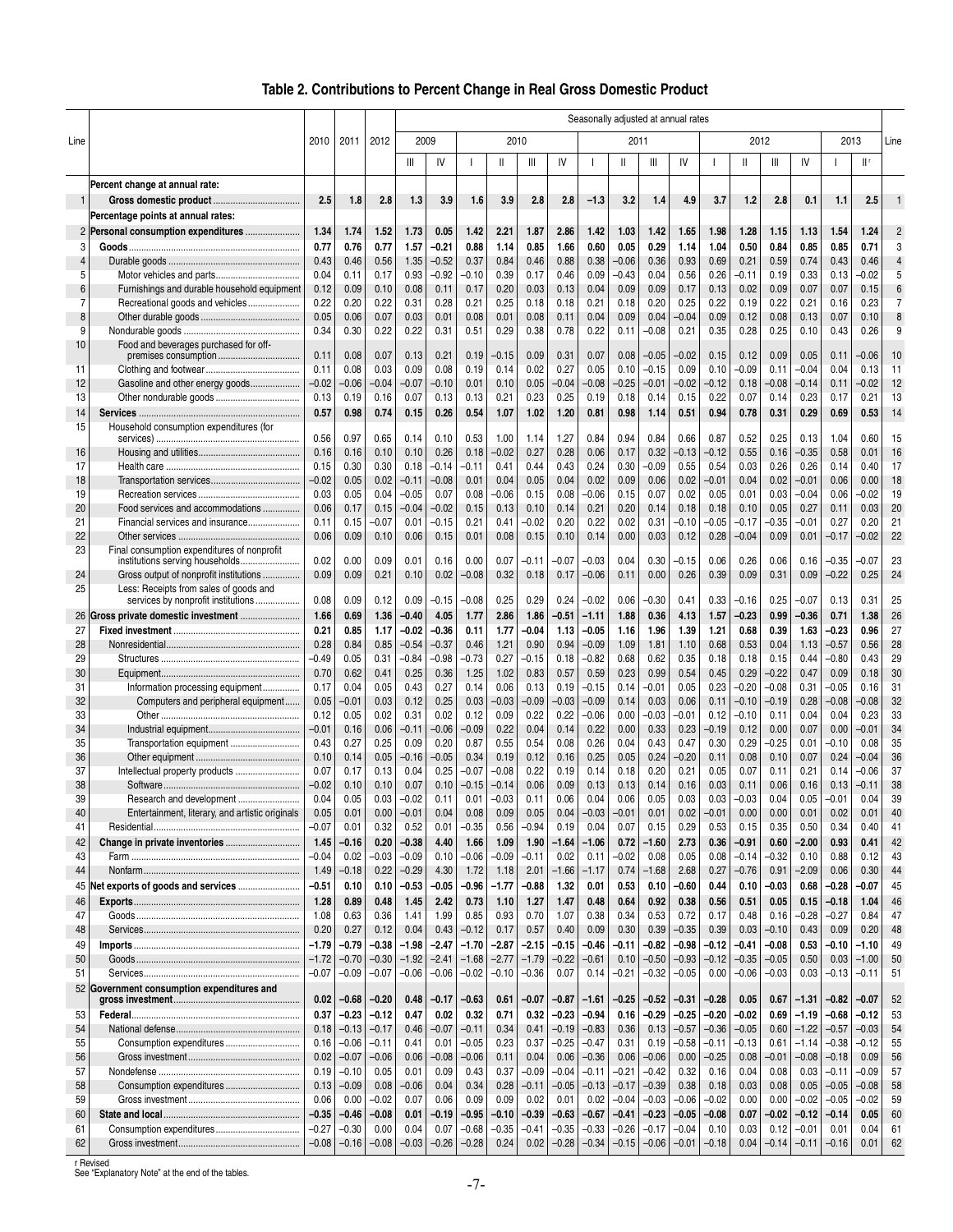### **Table 3. Gross Domestic Product: Level and Change from Preceding Period**—Continues

|                |                                                 |                | <b>Billions of dollars</b> |                                     |                |                |                |                |                |                |                | Billions of chained (2009) dollars  |                |            |                                 |               |                |
|----------------|-------------------------------------------------|----------------|----------------------------|-------------------------------------|----------------|----------------|----------------|----------------|----------------|----------------|----------------|-------------------------------------|----------------|------------|---------------------------------|---------------|----------------|
| Line           |                                                 |                |                            | Seasonally adjusted at annual rates |                |                |                |                |                |                |                | Seasonally adjusted at annual rates |                |            | Change from preceding<br>period |               | Line           |
|                |                                                 | 2012           |                            | 2012                                |                |                | 2013           | 2012           |                | 2012           |                | 2013                                |                | 2012       | 2013                            |               |                |
|                |                                                 |                | Ш                          | Ш                                   | I۷             |                | II۰            |                | Ш              | Ш              | IV             |                                     | $\mathbb{H}^r$ |            |                                 | Шf            |                |
| 1              |                                                 | 16,244.6       | 16,160.4                   | 16,356.0                            | 16,420.3       | 16,535.3       | 16,661.0       | 15,470.7       | 15,427.7       | 15,534.0       | 15,539.6       | 15,583.9                            | 15,679.7       | 418.3      | 44.3                            | 95.8          | 1              |
|                | 2 Personal consumption expenditures             | 11,149.6       |                            | 11,100.2 11,193.6                   | 11,285.5       | 11,379.2       | 11,427.1       | 10,517.6       | 10,496.8       | 10,541.0       | 10,584.8       | 10,644.0                            | 10,691.9       | 226.3      | 59.2                            | 47.9          | $\overline{c}$ |
| 3              |                                                 | 3,769.7        | 3,738.4                    | 3,784.9                             | 3,826.1        | 3,851.8        | 3,848.5        | 3,534.1        | 3,514.7        | 3,546.7        | 3,579.2        | 3,611.9                             | 3,639.6        | 114.2      | 32.7                            | 27.7          | 3              |
| $\overline{4}$ |                                                 | 1,202.7        | 1,189.3                    | 1,206.5                             | 1,230.7        | 1,244.8        | 1,257.5        | 1,246.7        | 1,228.6        | 1,253.4        | 1,285.2        | 1,303.5                             | 1,323.2        | 89.6       | 18.3                            | 19.7          | $\overline{4}$ |
| 5              |                                                 | 401.7          | 394.6                      | 401.8                               | 415.1          | 421.3          | 421.7          | 364.0          | 356.3          | 363.5          | 375.8          | 380.6                               | 379.7          | 24.6       | 4.8                             | $-0.9$        | 5              |
| 6              | Furnishings and durable household               | 275.1          | 273.3                      | 276.2                               | 277.9          | 280.7          | 284.7          | 292.8          | 290.1          | 294.1          | 297.3          | 300.3                               | 306.9          | 16.8       | 3.0                             | 6.6           | 6              |
| 7              | Recreational goods and vehicles                 | 334.5          | 332.2                      | 336.1                               | 339.9          | 342.3          | 346.3          | 410.9          | 404.9          | 416.1          | 426.8          | 435.2                               | 447.3          | 40.4       | 8.4                             | 12.1          | $\overline{7}$ |
| 8              |                                                 | 191.3          | 189.1                      | 192.4                               | 197.8          | 200.6          | 204.7          | 183.6          | 181.9          | 185.0          | 190.1          | 192.8                               | 196.8          | 9.9        | 2.7                             | 4.0           | 8              |
| 9              |                                                 | 2,567.0        | 2,549.2                    | 2,578.4                             | 2,595.4        | 2,607.0        | 2,591.0        | 2,296.8        | 2,293.9        | 2,303.0        | 2,306.7        | 2,322.2                             | 2,331.7        | 30.8       | 15.5                            | 9.5           | 9              |
| 10             | Food and beverages purchased for off-           |                |                            |                                     |                |                |                |                |                |                |                |                                     |                |            |                                 |               |                |
|                | premises consumption                            | 863.3          | 861.0                      | 866.0                               | 871.8          | 878.9          | 877.6          | 809.4          | 808.4          | 811.7          | 813.5          | 817.6                               | 815.3          | 10.6       | 4.1                             | $-2.3$        | 10             |
| 11             |                                                 | 354.6          | 352.1                      | 357.1                               | 357.4          | 360.0          | 362.8          | 338.9          | 336.3          | 340.5          | 339.0          | 340.5                               | 345.5          | 3.9        | 1.5                             | 5.0           | 11             |
| 12             | Gasoline and other energy goods                 | 417.0          | 410.1                      | 419.5                               | 421.6          | 418.3          | 391.7          | 271.5          | 274.7          | 272.5          | 268.8          | 271.7                               | 271.1          | $-3.7$     | 2.9                             | $-0.6$        | 12             |
| 13             |                                                 | 932.1          | 926.0                      | 935.9                               | 944.7          | 949.7          | 958.9          | 885.1          | 880.9          | 886.1          | 895.2          | 901.8                               | 910.0          | 23.5       | 6.6                             | 8.2           | 13             |
| 14             |                                                 | 7,379.9        | 7,361.8                    | 7,408.7                             | 7,459.4        | 7,527.4        | 7,578.6        | 6,982.7        | 6,981.4        | 6,993.4        | 7,004.7        | 7,031.1                             | 7,051.5        | 111.6      | 26.4                            | 20.4          | 14             |
| 15             | Household consumption expenditures (for         |                |                            |                                     |                |                |                |                |                |                |                |                                     |                |            |                                 |               |                |
|                |                                                 | 7,089.4        | 7,071.3                    | 7,117.2                             | 7,159.6        | 7,243.6        | 7,290.2        | 6,689.4        | 6,688.3        | 6,698.0        | 6,703.2        | 6,743.2                             | 6,766.1        | 97.4       | 40.0                            | 22.9          | 15             |
| 16             |                                                 | 2,013.9        | 2.013.9                    | 2,029.5                             | 2,029.4        | 2,065.8        | 2,082.6        | 1,943.6        | 1,949.2        | 1,955.5        | 1,941.9        | 1,964.5                             | 1,964.8        | 15.2       | 22.6                            | 0.3           | 16             |
| 17             |                                                 | 1,847.6        | 1,835.9                    | 1,855.9                             | 1,872.5        | 1,889.2        | 1,902.9        | 1,738.4        | 1,731.4        | 1,741.1        | 1,750.9        | 1,756.5                             | 1,771.9        | 45.1       | 5.6<br>2.2                      | 15.4          | 17<br>18       |
| 18<br>19       |                                                 | 318.1<br>416.6 | 318.1<br>415.2             | 318.9<br>419.2                      | 319.8<br>419.0 | 324.2<br>423.4 | 322.8<br>422.8 | 298.0<br>394.4 | 298.0<br>394.4 | 298.8<br>395.4 | 298.6<br>393.7 | 300.8<br>396.1                      | 300.8<br>395.1 | 3.7<br>5.6 | 2.4                             | 0.0<br>$-1.0$ | 19             |
| 20             | Food services and accommodations                | 701.7          | 698.2                      | 703.4                               | 717.2          | 725.6          | 732.9          | 656.8          | 654.1          | 656.2          | 666.6          | 670.7                               | 671.9          | 22.8       | 4.1                             | 1.2           | 20             |
| 21             | Financial services and insurance                | 821.0          | 821.3                      | 817.9                               | 824.2          | 835.1          | 842.0          | 746.0          | 751.1          | 738.1          | 737.7          | 747.6                               | 754.9          | $-10.0$    | 9.9                             | 7.3           | 21             |
| 22             |                                                 | 970.4          | 968.6                      | 972.4                               | 977.5          | 980.4          | 984.4          | 911.9          | 909.8          | 913.2          | 913.6          | 907.1                               | 906.2          | 15.2       | $-6.5$                          | $-0.9$        | 22             |
| 23             | Final consumption expenditures of nonprofit     |                |                            |                                     |                |                |                |                |                |                |                |                                     |                |            |                                 |               |                |
|                | institutions serving households                 | 290.5          | 290.5                      | 291.5                               | 299.8          | 283.8          | 288.4          | 293.6          | 293.4          | 295.8          | 302.3          | 287.6                               | 284.8          | 14.7       | $-14.7$                         | $-2.8$        | 23             |
| 24             | Gross output of nonprofit institutions          | 1,194.1        | 1,185.4                    | 1,202.7                             | 1,212.5        | 1,209.9        | 1,227.2        | 1,132.1        | 1,126.2        | 1,138.1        | 1,141.4        | 1,132.7                             | 1,142.2        | 32.1       | $-8.7$                          | 9.5           | 24             |
| 25             | Less: Receipts from sales of goods and          |                |                            |                                     |                |                |                |                |                |                |                |                                     |                |            |                                 |               |                |
|                | services by nonprofit institutions              | 903.6          | 894.9                      | 911.2                               | 912.7          | 926.1          | 938.8          | 838.8          | 833.2          | 842.5          | 839.9          | 844.8                               | 856.6          | 17.9       | 4.9                             | 11.8          | 25             |
|                |                                                 | 2,475.2        | 2,454.0                    | 2,493.3                             | 2,499.9        | 2,555.1        | 2,621.0        | 2,436.0        | 2,418.0        | 2,456.5        | 2,441.8        | 2,470.1                             | 2,524.9        | 211.4      | 28.3                            | 54.8          | 26             |
| 27             |                                                 | 2,409.1        | 2,387.1                    | 2,411.7                             | 2,486.9        | 2,491.7        | 2,543.8        | 2,365.3        | 2,347.9        | 2,363.5        | 2,429.1        | 2,420.0                             | 2,458.4        | 180.7      | -9.1                            | 38.4          | 27             |
| 28             |                                                 | 1,970.0        | 1,961.4                    | 1,968.0                             | 2,018.2        | 2,001.4        | 2,030.6        | 1,931.8        | 1,925.0        | 1,926.4        | 1,971.9        | 1,949.0                             | 1,971.3        | 131.3      | $-22.9$                         | 22.3          | 28             |
| 29             |                                                 | 437.3          | 431.3                      | 438.3                               | 457.8          | 429.1          | 452.6          | 421.6          | 416.0          | 422.0          | 439.4          | 407.9                               | 424.8          | 47.5       | $-31.5$                         | 16.9          | 29             |
| 30             |                                                 | 907.6          | 907.9                      | 902.2                               | 925.0          | 928.0          | 934.6          | 905.9          | 908.5          | 899.5          | 918.8          | 922.5                               | 929.9          | 64.2       | 3.7                             | 7.4           | 30             |
| 31             | Information processing equipment                | 284.5          | 281.2                      | 277.5                               | 289.4          | 286.2          | 291.4          | 295.7          | 292.0          | 288.6          | 302.1          | 300.0                               | 306.8          | 7.8        | $-2.1$                          | 6.8           | 31             |
| 32             | Computers and peripheral equipment              | 79.2<br>205.4  | 79.2<br>202.0              | 71.5<br>206.0                       | 82.5<br>206.9  | 78.8<br>207.5  | 75.7<br>215.7  | <br>207.8      | .<br>204.1     |                | <br>210.3      |                                     |                | .          | 1.5                             |               | 32<br>33       |
| 33<br>34       |                                                 | 195.3          | 195.5                      | 195.9                               | 199.6          | 200.1          | 199.3          | 184.6          | 184.9          | 208.7<br>185.0 | 187.8          | 211.8<br>188.0                      | 221.6<br>187.5 | 3.5<br>9.6 | 0.2                             | 9.8<br>$-0.5$ | 34             |
| 35             | Transportation equipment                        | 214.4          | 220.6                      | 212.3                               | 215.7          | 211.5          | 214.7          | 221.0          | 229.1          | 218.8          | 219.4          | 215.1                               | 218.5          | 40.0       | $-4.3$                          | 3.4           | 35             |
| 36             |                                                 | 213.4          | 210.6                      | 216.5                               | 220.3          | 230.2          | 229.2          | 209.7          | 207.7          | 211.6          | 214.5          | 224.0                               | 222.2          | 7.9        | 9.5                             | $-1.8$        | 36             |
| 37             | Intellectual property products                  | 625.0          | 622.2                      | 627.5                               | 635.4          | 644.3          | 643.5          | 605.8          | 602.3          | 606.4          | 614.9          | 620.6                               | 618.3          | 19.7       | 5.7                             | $-2.3$        | 37             |
| 38             |                                                 | 281.6          | 280.6                      | 281.9                               | 287.3          | 293.7          | 290.4          | 285.9          | 284.0          | 286.6          | 293.1          | 298.6                               | 294.1          | 16.1       | 5.5                             | $-4.5$        | 38             |
| 39             | Research and development                        | 269.1          | 267.5                      | 271.3                               | 273.4          | 275.2          | 277.4          | 245.7          | 244.1          | 245.7          | 247.6          | 247.4                               | 248.8          | 3.9        | $-0.2$                          | 1.4           | 39             |
| 40             | Entertainment, literary, and artistic originals | 74.3           | 74.1                       | 74.4                                | 74.7           | 75.3           | 75.6           | 74.8           | 74.7           | 74.6           | 74.9           | 75.7                                | 76.2           | 0.2        | 0.8                             | 0.5           | 40             |
| 41             |                                                 | 439.2          | 425.7                      | 443.7                               | 468.8          | 490.3          | 513.2          | 433.7          | 423.0          | 437.3          | 457.5          | 471.2                               | 487.1          | 49.4       | 13.7                            | 15.9          | 41             |
| 42             |                                                 | 66.1           | 66.8                       | 81.6                                | 13.0           | 63.4           | 77.2           | 57.6           | 56.8           | 77.2           | 7.3            | 42.2                                | 56.6           | 24.0       | 34.9                            | 14.4          | 42             |
| 43             |                                                 | $-11.7$        | $-7.4$                     | $-23.9$                             | $-15.6$        | 38.9           | 40.4           | $-7.2$         | $-4.9$         | $-13.6$        | $-9.6$         | 16.0                                | 19.5           | -2.7       | 25.6                            | 3.5           | 43             |
| 44             |                                                 | 77.8           | 74.3                       | 105.5                               | 28.6           | 24.5           | 36.9           | 68.7           | 64.7           | 97.3           | 20.3           | 22.2                                | 32.7           | 29.0       | 1.9                             | 10.5          | 44             |
| 45             | Net exports of goods and services               | $-547.2$       | $-557.9$                   | $-524.4$                            | $-515.8$       | $-523.1$       | $-509.0$       | $-430.8$       | $-435.3$       | $-436.5$       | $-412.1$       | $-422.3$                            | $-424.4$       | 15.1       | $-10.2$                         | $-2.1$        | 45             |
| 46             |                                                 | 2,195.9        | 2,197.4                    | 2,199.2                             | 2,213.7        | 2,214.2        | 2,238.9        | 1,957.4        | 1,959.8        | 1,961.6        | 1,967.0        | 1,960.5                             | 1,998.4        | 66.9       | $-6.5$                          | 37.9          | 46             |
| 47             |                                                 | 1,536.0        | 1,539.5                    | 1,545.6                             | 1,538.3        | 1,531.6        | 1,548.8        | 1,353.2        | 1,357.3        | 1,362.8        | 1,352.6        | 1,342.8                             | 1,373.4        | 49.3       | $-9.8$                          | 30.6          | 47             |
| 48             |                                                 | 659.9          | 657.9                      | 653.6                               | 675.5          | 682.6          | 690.2          | 603.7          | 601.9          | 598.0          | 614.2          | 617.5                               | 624.9          | 17.4       | 3.3                             | 7.4           | 48             |
| 49             |                                                 | 2,743.1        | 2,755.3                    | 2,723.5                             | 2,729.5        | 2,737.3        | 2,747.9        | 2,388.2        | 2,395.1        | 2,398.0        | 2,379.1        | 2,382.7                             | 2,422.9        | 51.8       | 3.6                             | 40.2          | 49             |
| 50             |                                                 | 2,295.4        | 2,307.4                    | 2,275.0                             | 2,279.6        | 2,281.9        | 2,288.7        | 1,964.3        | 1,970.7        | 1,972.7        | 1,955.1        | 1,954.0                             | 1,989.6        | 40.9       | $-1.1$                          | 35.6          | 50             |
| 51             |                                                 | 447.7          | 447.8                      | 448.6                               | 449.9          | 455.3          | 459.3          | 422.8          | 423.2          | 424.2          | 423.1          | 428.3                               | 432.6          | 11.0       | 5.2                             | 4.3           | 51             |
|                |                                                 |                |                            |                                     |                |                |                |                |                |                |                |                                     |                |            |                                 |               |                |

r Revised<br>Nore. Users are cautioned that particularly for components that exhibit rapid change in prices relative to other prices in the economy, the chained-dollar estimates should not be used to measure the component's r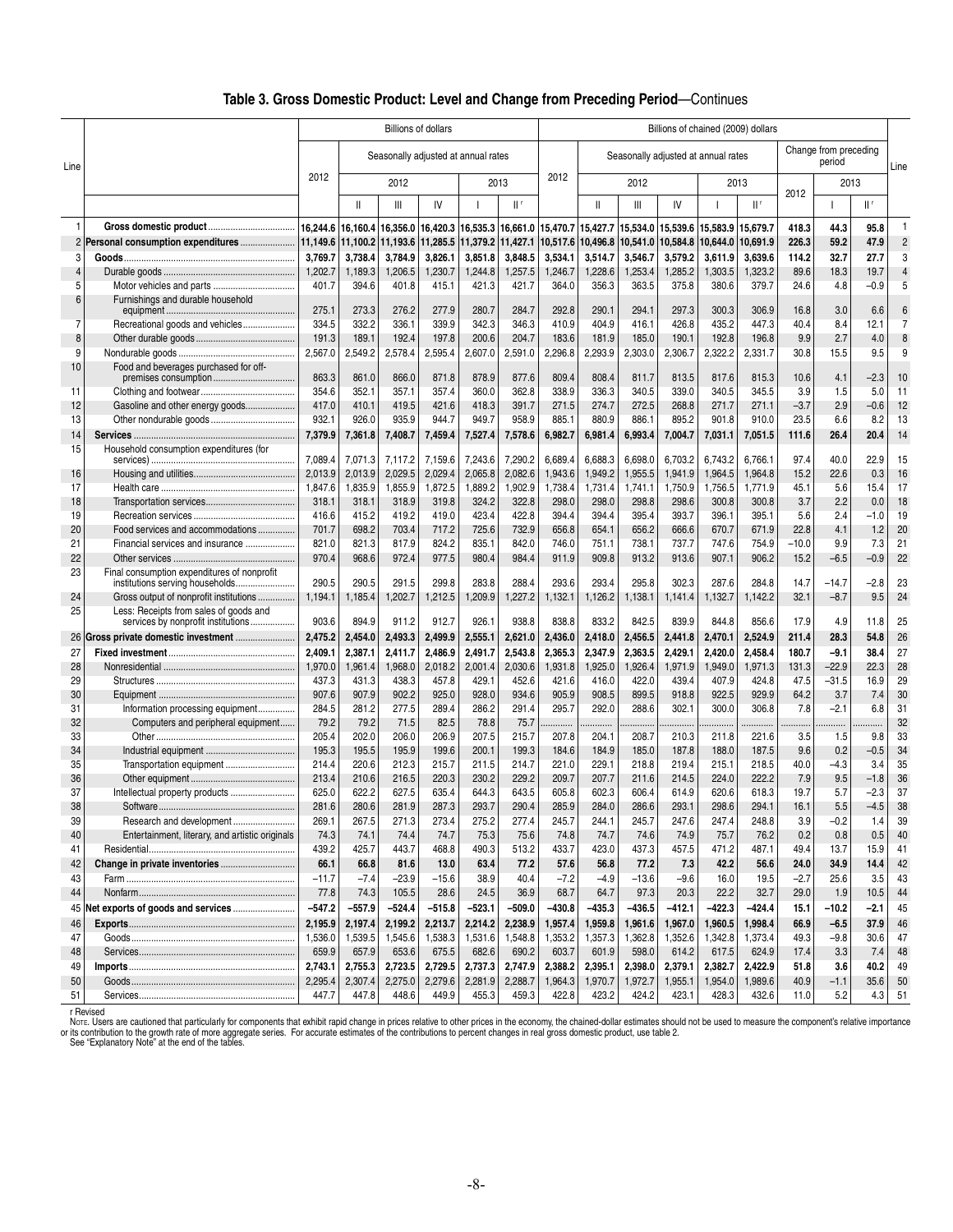### **Table 3. Gross Domestic Product: Level and Change from Preceding Period**—Table Ends

|      |                                                  |          |         | <b>Billions of dollars</b>                                                                                                        |         |         |         |         |         |         |                                     |         | Billions of chained (2009) dollars |         |                                 |        |      |
|------|--------------------------------------------------|----------|---------|-----------------------------------------------------------------------------------------------------------------------------------|---------|---------|---------|---------|---------|---------|-------------------------------------|---------|------------------------------------|---------|---------------------------------|--------|------|
| Line |                                                  |          |         | Seasonally adjusted at annual rates                                                                                               |         |         |         |         |         |         | Seasonally adjusted at annual rates |         |                                    |         | Change from preceding<br>period |        |      |
|      |                                                  | 2012     |         | 2012                                                                                                                              |         | 2013    |         | 2012    |         | 2012    |                                     |         | 2013                               | 2012    | 2013                            |        | Line |
|      |                                                  |          |         | Ш                                                                                                                                 | IV      |         | Шr      |         |         | Ш       | IV                                  |         | II r                               |         |                                 | Шr     |      |
|      | 52 Government consumption expenditures and       | 3,167.0  | 3,164.1 | 3,193.5                                                                                                                           | 3,150.7 | 3,124.1 | 3,121.9 | 2,963.1 | 2,963.5 | 2,988.8 | 2,938.8                             | 2,907.4 | 2,904.5                            | $-29.2$ | $-31.4$                         | $-2.9$ | 52   |
| 53   |                                                  | 1,295.7  | 1,293.8 | 1,322.1                                                                                                                           | 1,275.2 | 1,255.0 | 1,252.6 | 1,220.3 | 1,218.5 | 1,244.6 | 1,198.9                             | 1,172.8 | 1,168.2                            | $-17.6$ | $-26.1$                         | $-4.6$ | 53   |
| 54   |                                                  | 817.1    | 816.7   | 841.9                                                                                                                             | 793.7   | 775.8   | 776.3   | 769.1   | 768.8   | 791.8   | 745.0                               | 723.1   | 722.0                              | $-25.5$ | $-21.9$                         | $-1.1$ | 54   |
| 55   |                                                  | 652.0    | 649.6   | 675.0                                                                                                                             | 630.6   | 619.7   | 615.7   | 610.4   | 608.4   | 631.7   | 588.1                               | 573.4   | 568.8                              | $-16.7$ | $-14.7$                         | $-4.6$ | 55   |
| 56   |                                                  | 165.1    | 167.1   | 166.9                                                                                                                             | 163.1   | 156.1   | 160.5   | 158.5   | 160.2   | 159.8   | 156.8                               | 149.5   | 153.1                              | $-8.8$  | $-7.3$                          | 3.6    | 56   |
| 57   |                                                  | 478.6    | 477.1   | 480.2                                                                                                                             | 481.5   | 479.2   | 476.3   | 451.2   | 449.7   | 452.8   | 453.9                               | 449.8   | 446.2                              | 7.9     | $-4.1$                          | $-3.6$ | 57   |
| 58   | Consumption expenditures                         | 359.7    | 357.9   | 361.1                                                                                                                             | 363.3   | 362.6   | 360.3   | 336.9   | 335.2   | 338.3   | 340.2                               | 338.1   | 335.1                              | 11.3    | $-2.1$                          | $-3.0$ | 58   |
| 59   |                                                  | 118.9    | 119.3   | 119.2                                                                                                                             | 118.2   | 116.6   | 116.1   | 114.2   | 114.5   | 114.4   | 113.7                               | 111.6   | 111.0                              | $-3.6$  | $-2.1$                          | $-0.6$ | 59   |
| 60   |                                                  | 1,871.3  | 1,870.3 | 1,871.4                                                                                                                           | 1,875.4 | 1.869.1 | 1,869.3 | 1,742.8 | 1,745.0 | 1,744.3 | 1,739.8                             | 1,734.3 | 1.736.0                            | $-11.7$ | $-5.5$                          | 1.7    | 60   |
| 61   |                                                  | 1,536.4  | 1,531.3 | 1,536.8                                                                                                                           | 1,544.3 | 1,543.0 | 1,541.4 | 1,427.1 | 1,425.2 | 1,429.9 | 1,429.5                             | 1,429.9 | 1,431.3                            | 0.3     | 0.4                             | 1.4    | 61   |
| 62   |                                                  | 334.9    | 339.0   | 334.6                                                                                                                             | 331.2   | 326.1   | 327.8   | 315.1   | 319.2   | 313.8   | 309.6                               | 303.7   | 304.0                              | $-12.2$ | $-5.9$                          | 0.3    | 62   |
|      |                                                  |          |         |                                                                                                                                   |         |         |         | $-34.1$ | $-30.1$ | $-34.6$ | $-45.1$                             | $-38.0$ | $-41.2$                            |         |                                 |        | 63   |
|      | Addenda:                                         |          |         |                                                                                                                                   |         |         |         |         |         |         |                                     |         |                                    |         |                                 |        |      |
| 64   | Final sales of domestic product                  |          |         | 16,178.5   16,093.6   16,274.4   16,407.3   16,471.9   16,583.8   15,403.2   15,360.8   15,444.9   15,528.3   15,536.4   15,616.2 |         |         |         |         |         |         |                                     |         |                                    | 388.8   | 8.1                             | 79.8   | 64   |
| 65   |                                                  |          |         | 16,791.8 16,718.3 16,880.4 16,936.1 17,058.4 17,170.0 15,902.3 15,864.4 15,971.4 15,950.8 16,005.8 16,104.1                       |         |         |         |         |         |         |                                     |         |                                    | 401.2   | 55.0                            | 98.3   | 65   |
| 66   |                                                  | 16,725.7 |         | 16,651.4 16,798.8 16,923.1 16,995.0 17,092.8 15,835.2 15,797.9 15,882.8 15,939.7 15,958.6 16,041.0                                |         |         |         |         |         |         |                                     |         |                                    | 371.8   | 18.9                            | 82.4   | 66   |
| 67   |                                                  | 16.244.6 |         | 16,160.4 16,356.0 16,420.3 16,535.3 16,661.0 15,470.7 15,427.7 15,534.0 15,539.6 15,583.9 15,679.7                                |         |         |         |         |         |         |                                     |         |                                    | 418.3   | 44.3                            | 95.8   | 67   |
| 68   | Plus: Income receipts from the rest of the world | 818.6    | 814.4   | 812.0                                                                                                                             | 829.8   | 813.3   | 817.0   | 705.5   | 703.6   | 698.9   | 711.5                               | 695.2   | 697.9                              | 1.7     | $-16.3$                         | 2.7    | 68   |
| 69   | Less: Income payments to the rest of the world   | 565.7    | 555.7   | 564.4                                                                                                                             | 572.8   | 575.9   | 570.1   | 487.3   | 479.9   | 485.5   | 490.7                               | 491.9   | 486.9                              | 12.1    | 1.2                             | $-5.0$ | 69   |
| 70   | Equals: Gross national product                   |          |         | 16,497.4 16,419.2 16,603.7 16,677.3 16,772.7 16,907.9 15,693.1 15,656.2 15,751.1 15,764.8 15,789.7 15,893.9 ال                    |         |         |         |         |         |         |                                     |         |                                    | 406.4   | 24.9                            | 104.2  | 70   |
|      |                                                  |          |         | 13,701.7 13,626.7 13,800.9 13,845.3 13,931.5 14,029.1 13,015.8 12,978.2 13,073.6 13,067.9 13,099.9 13,183.0                       |         |         |         |         |         |         |                                     |         |                                    | 376.0   | 32.0                            | 83.1   | 71   |
| 72   |                                                  | 16.261.6 |         | 16,150.3 16,269.6 16,522.0 16,690.9 16,823.5 15,487.0 15,418.0 15,451.9 15,636.0 15,730.6 15,832.6                                |         |         |         |         |         |         |                                     |         |                                    | 382.7   | 94.6                            | 102.0  | 72   |

l.

r Revised<br>1. Real gross domestic income is gross domestic income deflated by the implicit price deflator for gross domestic product.<br>Nore: Users are cautioned that particularly for components that exhibit rapid change in p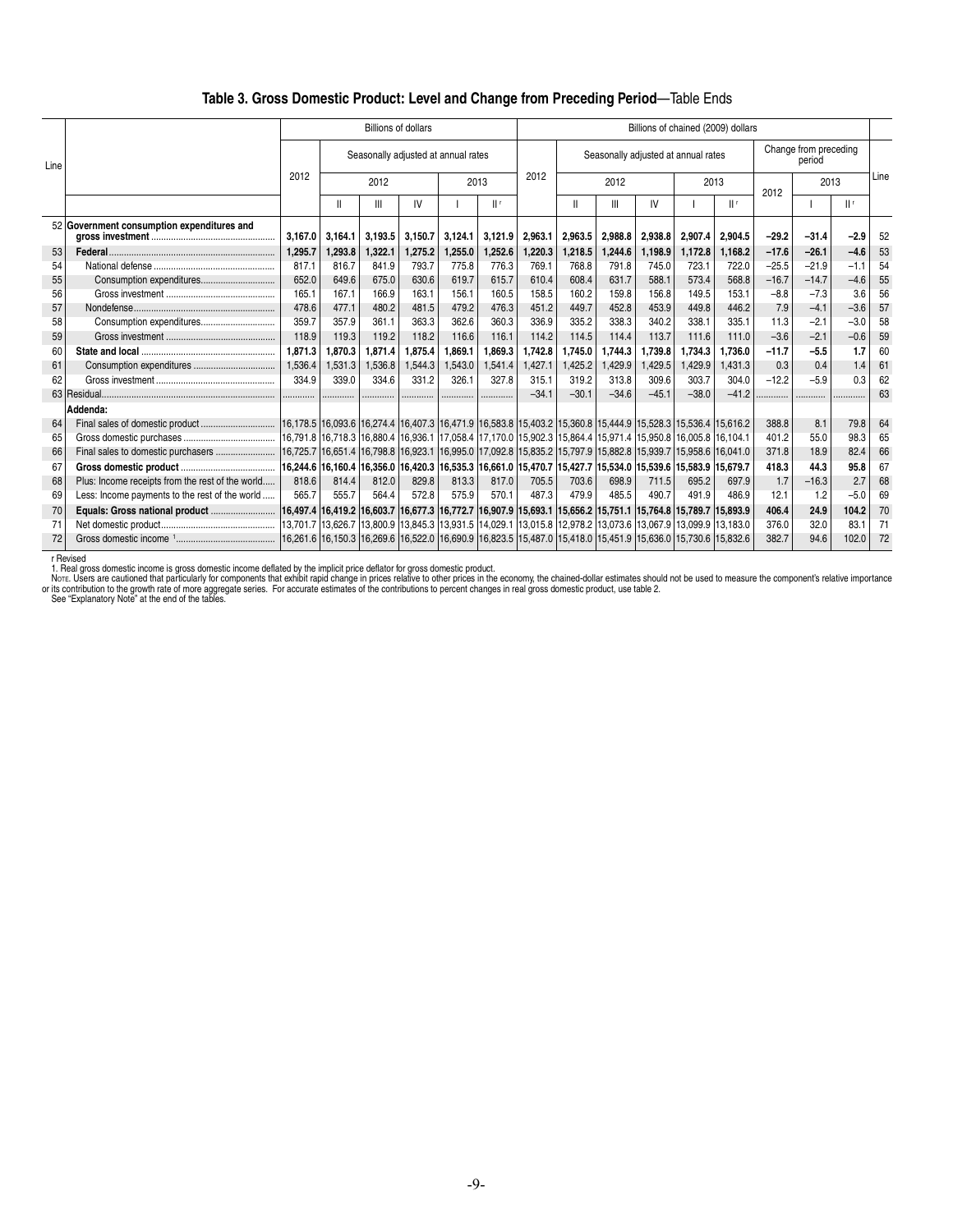# **Table 4. Price Indexes for Gross Domestic Product and Related Measures: Percent Change From Preceding Period**

|                |                                                                |            |            |        | Seasonally adjusted at annual rates |            |            |              |            |            |            |      |            |            |            |        |        |        |            |            |                |
|----------------|----------------------------------------------------------------|------------|------------|--------|-------------------------------------|------------|------------|--------------|------------|------------|------------|------|------------|------------|------------|--------|--------|--------|------------|------------|----------------|
| Line           |                                                                | 2010       | 2011       | 2012   | 2009                                |            |            | 2010         |            |            |            | 2011 |            |            |            | 2012   |        |        | 2013       |            | Line           |
|                |                                                                |            |            |        | Ш                                   | IV         |            | $\mathsf{I}$ | Ш          | IV         |            | Ш    | Ш          | IV         |            | Ш      | Ш      | IV     |            | II r       |                |
|                | Gross domestic product (GDP)                                   | 1.2        | 2.0        | 1.7    | 0.0                                 | 1.2        | 1.3        | 1.9          | 1.8        | 2.1        | 1.6        | 2.6  | 2.5        | 0.5        | 2.0        | 1.8    | 2.3    | 1.1    | 1.3        | 0.6        | 1              |
| $\overline{2}$ | Personal consumption expenditures                              | 1.7        | 2.4        | 1.8    | 2.5                                 | 2.8        | 1.4        | 0.5          | 1.2        | 2.1        | 3.0        | 3.7  | 2.3        | 1.3        | 2.3        | 1.1    | 1.7    | 1.6    | 1.1        | $-0.1$     | $\overline{2}$ |
| 3              |                                                                | 1.6        | 3.6        | 1.3    | 5.2                                 | 3.3        | 1.1        | $-2.5$       | 0.6        | 4.0        | 6.0        | 6.3  | 2.6        | 0.2        | 2.2        | $-1.2$ | 1.3    | 0.7    | $-1.0$     | $-3.3$     | 3              |
| $\overline{4}$ |                                                                | $-1.4$     | $-1.0$     | $-1.2$ | $-2.7$                              | 1.5        | $-1.6$     | $-2.4$       | $-2.5$     | $-1.9$     | $-0.8$     | 1.4  | $-0.6$     | $-2.2$     | $-0.7$     | $-1.2$ | $-2.2$ | $-2.1$ | $-1.1$     | $-2.0$     | $\Delta$       |
| 5              | Nondurable goods                                               | 3.1        | 5.9        | 2.4    | 9.1                                 | 4.2        | 2.4        | $-2.5$       | 2.2        | 6.9        | 9.3        | 8.6  | 4.1        | 1.3        | 3.5        | $-1.1$ | 3.0    | 2.0    | $-0.9$     | $-4.0$     | 5              |
| 6              |                                                                | 1.7        | 1.8        | 2.2    | 1.3                                 | 2.5        | 1.5        | 1.9          | 1.5        | 1.2        | 1.5        | 2.4  | 2.2        | 2.0        | 2.3        | 2.2    | 1.9    | 2.1    | 2.1        | 1.6        | 6              |
| $\overline{7}$ | Gross private domestic investment                              | $-0.9$     | 1.3        | 1.3    | $-4.7$                              | $-0.3$     | $-0.8$     | 0.5          | 0.7        | 2.1        | 1.1        | 1.7  | 1.0        | 0.7        | 1.4        | 1.6    | 1.3    | 1.5    | 2.1        | 1.9        | $\overline{7}$ |
| 8              |                                                                | $-0.8$     | 1.3        | 1.3    | $-3.7$                              | 0.1        | $-1.1$     | 0.1          | 0.5        | 1.8        | 1.4        | 2.2  | 1.1        | 0.7        | 1.5        | 1.5    | 1.4    | 1.3    | 2.3        | 2.0        | 8              |
| 9              |                                                                | $-0.9$     | 1.5        | 1.4    | $-3.9$                              | $-0.5$     | $-1.5$     | 0.9          | 0.6        | 1.6        | 1.5        | 2.3  | 1.3        | 0.9        | 2.1        | 1.5    | 1.0    | 0.8    | 1.3        | 1.2        | 9              |
| 10             |                                                                | $-1.2$     | 2.9        | 1.9    | $-10.5$                             | $-0.8$     | 1.5        | 2.1          | 2.1        | 2.5        | 2.7        | 4.2  | 3.7        | 2.7        | 0.9        | 1.9    | 0.6    | 1.2    | 4.0        | 5.2        | 10             |
| 11             |                                                                | $-2.0$     | 0.9        | 1.3    | $-2.1$                              | $-3.8$     | $-4.2$     | $-0.2$       | 1.0        | 1.0        | 0.7        | 1.7  | 0.7        | 1.0        | 2.1        | 0.4    | 1.4    | 1.5    | $-0.3$     | $-0.4$     | 11             |
| 12             | Intellectual property products                                 | 0.5        | 1.2        | 1.4    | $-0.7$                              | 3.3        | $-0.3$     | 1.4          | $-1.0$     | 1.9        | 2.0        | 2.2  | 0.5        | $-0.6$     | 2.7        | 2.9    | 0.7    | $-0.6$ | 1.9        | 1.0        | 12             |
| 13             |                                                                | $-0.4$     | 0.7        | 0.9    | $-2.8$                              | 3.0        | 0.6        | $-2.8$       | 0.0        | 2.3        | 0.8        | 1.4  | 0.1        | 0.1        | $-0.8$     | 1.4    | 3.4    | 4.0    | 6.3        | 5.1        | 13             |
| 14             | Change in private inventories                                  |            | .          |        | .                                   | .          |            |              |            | .          | .          | .    | .          | .          | .          | .      |        |        |            |            | 14             |
| 15             | Net exports of goods and services                              |            |            | .      |                                     |            |            |              |            |            |            |      |            |            |            |        |        |        |            |            | 15             |
| 16             |                                                                | 4.4        | 6.4        | 0.9    | 4.9                                 | 6.5        | 3.9        | 4.7          | 1.2        | 9.7        | 10.6       | 8.3  | 2.3        | $-4.0$     | 2.9        | 0.6    | 0.0    | 1.5    | 1.4        | $-3.2$     | 16             |
| 17             |                                                                | 5.0        | 7.6        | 0.4    | 5.2                                 | 6.6        | 4.2        | 5.4          | 1.4        | 12.7       | 12.7       | 9.5  | 1.9        | $-5.2$     | 2.4        | $-0.1$ | 0.0    | 1.1    | 1.2        | $-4.4$     | 17             |
| 18             |                                                                | 3.1        | 3.8        | 2.1    | 4.2                                 | 6.1        | 3.3        | 3.2          | 0.9        | 3.4        | 6.0        | 5.7  | 3.2        | $-1.0$     | 4.0        | 2.4    | $-0.1$ | 2.5    | 2.0        | $-0.3$     | 18             |
| 19             |                                                                | 6.0        | 7.8        | 0.5    | 14.5                                | 13.0       | 6.4        | $-1.8$       | $-2.2$     | 9.6        | 17.4       | 12.8 | $-0.4$     | $-0.8$     | 4.3        | $-3.7$ | $-5.0$ | 4.1    | 0.5        | $-5.0$     | 19             |
| 20             |                                                                | 6.7        | 8.8        | 0.6    | 17.1                                | 14.2       | 7.5        | $-2.4$       | $-2.9$     | 10.4       | 20.4       | 14.6 | $-0.3$     | $-0.3$     | 4.8        | $-4.5$ | $-5.9$ | 4.5    | 0.6        | $-5.9$     | 20             |
| 21             |                                                                | 2.8        | 2.8        | 0.2    | 4.4                                 | 7.5        | 1.2        | 0.7          | 1.5        | 5.9        | 3.7        | 4.5  | $-0.7$     | $-3.2$     | 1.6        | 0.5    | $-0.3$ | 2.3    | $-0.1$     | $-0.5$     | 21             |
|                | 22 Government consumption<br>expenditures and gross investment | 2.7        | 2.8        | 1.3    | 1.2                                 | 2.0        | 4.8        | 3.0          | 2.0        | 2.9        | 3.6        | 4.1  | 1.7        | $-0.5$     | 2.9        | 0.3    | 0.3    | 1.4    | 0.9        | 0.1        | 22             |
| 23             |                                                                | 2.6        | 2.7        | 0.8    | 0.6                                 | 2.2        | 5.5        | 2.9          | 1.6        | 2.3        | 4.2        | 3.8  | 1.3        | $-1.0$     | 1.5        | 0.8    | 0.2    | 0.6    | 2.4        | 0.8        | 23             |
| 24             |                                                                | 2.4        | 2.8        | 1.0    | 0.5                                 | 2.3        | 5.6        | 2.4          | 0.8        | 2.2        | 5.2        | 4.2  | 1.2        | $-1.6$     | 2.4        | 1.2    | 0.4    | 0.8    | 2.8        | 0.9        | 24             |
| 25             |                                                                | 3.1        | 2.5        | 0.4    | 0.9                                 | 2.2        | 5.4        | 3.9          | 2.9        | 2.3        | 2.5        | 3.2  | 1.7        | 0.0        | 0.0        | 0.2    | $-0.2$ | 0.1    | 1.8        | 0.8        | 25             |
| 26             |                                                                | 2.7        | 2.9        | 1.6    | 1.5                                 | 1.9        | 4.3        | 3.1          | 2.3        | 3.3        | 3.1        | 4.3  | 1.9        | $-0.1$     | 3.8        | $-0.1$ | 0.4    | 1.9    | $-0.1$     | $-0.4$     | 26             |
|                | Addenda:                                                       |            |            |        |                                     |            |            |              |            |            |            |      |            |            |            |        |        |        |            |            |                |
|                |                                                                |            |            |        |                                     |            |            |              |            |            |            |      |            |            |            |        |        |        |            |            |                |
| 27             | Final sales of domestic product                                | 1.2<br>1.5 | 2.0<br>2.3 | 1.8    | 0.1                                 | 1.2<br>2.2 | 1.3<br>1.8 | 1.8<br>1.0   | 1.8<br>1.3 | 2.0<br>2.3 | 1.7<br>2.8 | 2.7  | 2.5<br>2.0 | 0.5<br>0.9 | 2.0<br>2.3 | 1.7    | 2.3    | 1.1    | 1.4<br>1.2 | 0.7<br>0.2 | 27<br>28       |
| 28             | Gross domestic purchases                                       |            |            | 1.7    | 1.3                                 |            |            |              | 1.3        |            |            | 3.5  |            |            |            | 1.0    | 1.4    | 1.6    |            |            |                |
| 29             | Final sales to domestic purchasers                             | 1.5        | 2.3        | 1.7    | 1.4                                 | 2.3        | 1.7        | 0.9          |            | 2.2        | 2.9        | 3.6  | 2.0        | 0.9        | 2.3        | 1.0    | 1.4    | 1.5    | 1.2        | 0.2        | 29             |
| 30             | Gross national product (GNP)                                   | 1.3        | 2.0        | 1.7    | 0.0                                 | 1.2        | 1.8        | 1.8          | 1.8        | 2.1        | 1.6        | 2.7  | 2.4        | 0.5        | 2.0        | 1.7    | 2.3    | 1.1    | 1.3        | 0.6        | 30             |
|                | Implicit price deflators:                                      |            |            |        |                                     |            |            |              |            |            |            |      |            |            |            |        |        |        |            |            |                |
| 31             |                                                                | 1.2        | 2.0        | 1.7    | $-0.1$                              | 1.2        | 1.4        | 1.8          | 1.8        | 2.1        | 1.6        | 2.6  | 2.5        | 0.5        | 2.0        | 1.8    | 2.1    | 1.4    | 1.7        | 0.6        | 31             |
| 32             | Gross domestic purchases                                       | 1.5        | 2.3        | 1.6    | 1.2                                 | 2.2        | 1.9        | 0.9          | 1.3        | 2.3        | 2.8        | 3.5  | 2.1        | 0.9        | 2.2        | 1.0    | 1.2    | 1.9    | 1.5        | 0.2        | 32             |
| 33             |                                                                | 1.3        | 2.0        | 1.7    | $-0.1$                              | 1.2        | 1.9        | 1.7          | 1.8        | 2.1        | 1.6        | 2.6  | 2.5        | 0.5        | 2.0        | 1.8    | 2.1    | 1.4    | 1.7        | 0.6        | 33             |

r Revised See "Explanatory Note" at the end of the tables.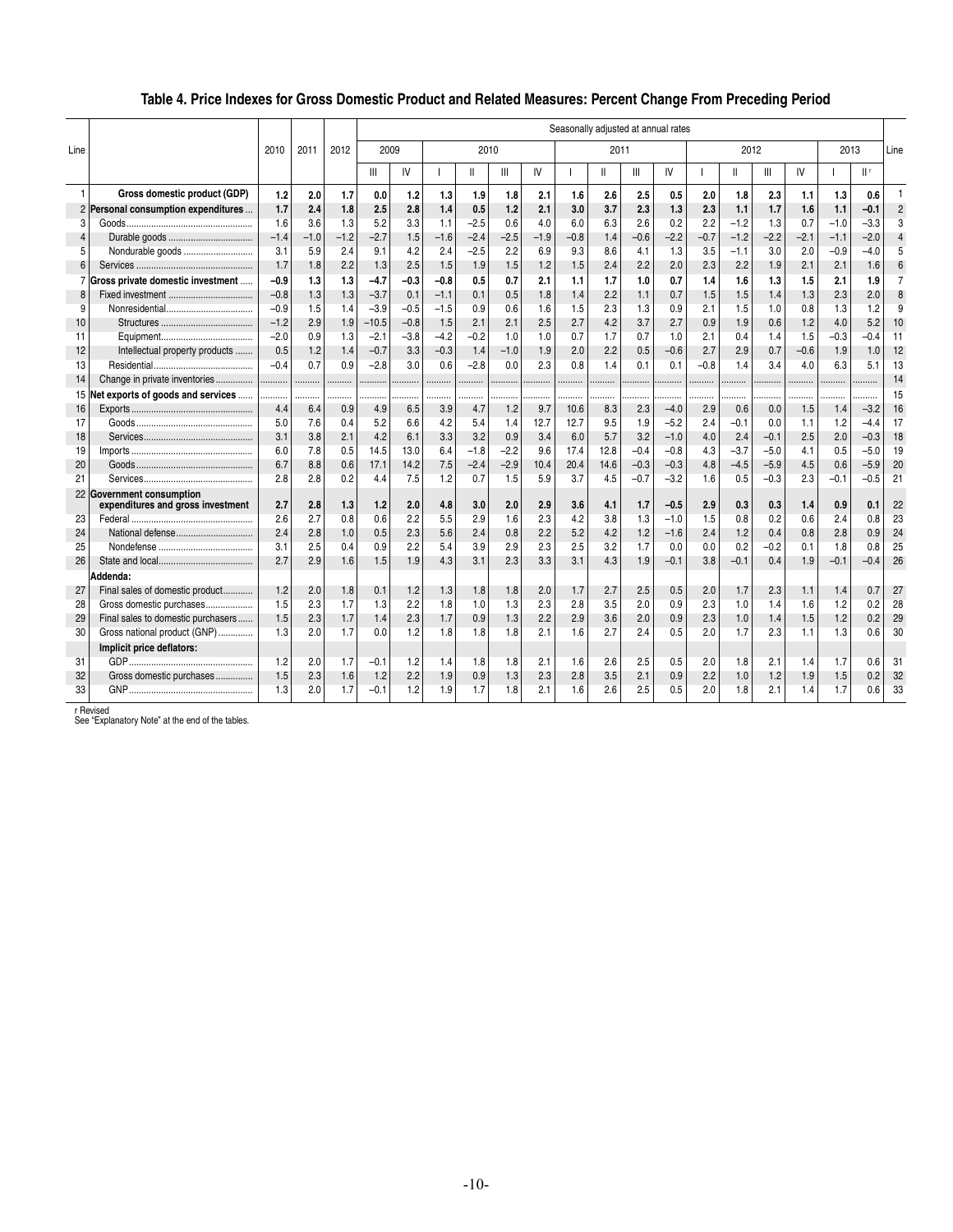#### **Table 5. Real Gross Domestic Product, Quantity Indexes**

[Index numbers, 2009=100]

|      |                                                             |         |         |         |              |                | Seasonally adjusted |         |         |                |
|------|-------------------------------------------------------------|---------|---------|---------|--------------|----------------|---------------------|---------|---------|----------------|
| Line |                                                             | 2010    | 2011    | 2012    |              | 2012           |                     | 2013    |         | Line           |
|      |                                                             |         |         |         | $\mathbf{H}$ | $\mathbf{III}$ | IV                  |         | $  $ f  |                |
|      |                                                             | 102.507 | 104.400 | 107.302 | 107.003      | 107.741        | 107.780             | 108.087 | 108.751 |                |
|      |                                                             | 101.960 | 104.555 | 106.854 | 106.643      | 107.092        | 107.537             | 108.138 | 108.625 | $\overline{2}$ |
| 3    |                                                             | 103.446 | 106.925 | 110.495 | 109.889      | 110.888        | 111.904             | 112.928 | 113.793 | 3              |
|      |                                                             | 106.092 | 113.074 | 121.833 | 120.060      | 122.484        | 125.591             | 127.379 | 129.309 | 4              |
| 5    |                                                             | 102.226 | 104.177 | 105.594 | 105.463      | 105.877        | 106.047             | 106.762 | 107.197 | 5              |
| 6    |                                                             | 101.244 | 103.411 | 105.090 | 105.070      | 105.252        | 105.421             | 105.818 | 106.125 | 6              |
|      |                                                             | 112.901 | 118.449 | 129.705 | 128.745      | 130.795        | 130.012             | 131.521 | 134.440 | 7              |
| 8    |                                                             | 101.504 | 107.844 | 116.766 | 115.904      | 116.675        | 119.914             | 119.467 | 121.362 | 8              |
| 9    |                                                             | 102.471 | 110.225 | 118.263 | 117.847      | 117.938        | 120.717             | 119.318 | 120.685 | 9              |
| 10   |                                                             | 83.585  | 85.360  | 96.212  | 94.922       | 96.299         | 100.282             | 93.090  | 96.943  | 10             |
| 11   |                                                             | 115.892 | 130.639 | 140.604 | 140.999      | 139.602        | 142.609             | 143.175 | 144.326 | 11             |
| 12   |                                                             | 101.887 | 106.388 | 109.962 | 109.326      | 110.072        | 111.617             | 112.648 | 112.235 | 12             |
| 13   |                                                             | 97.496  | 97.964  | 110.581 | 107.854      | 111.476        | 116.635             | 120.123 | 124.180 | 13             |
| 14   |                                                             |         |         |         |              |                |                     |         |         | 14             |
|      |                                                             | 111.476 | 119.367 | 123.590 | 123.738      | 123.851        | 124.196             | 123.781 | 126.181 | 15             |
|      |                                                             | 112.759 | 118.239 | 120.860 | 121.207      | 121.358        | 120.398             | 120.584 | 122.615 | 16             |
|      | 17 Government consumption expenditures and gross investment | 100.074 | 96.868  | 95.921  | 95.933       | 96.752         | 95.135              | 94.117  | 94.024  | 17             |
| 18   |                                                             | 104.350 | 101.660 | 100.212 | 100.065      | 102.212        | 98.455              | 96.315  | 95.933  | 18             |
| 19   |                                                             | 97.293  | 93.751  | 93.128  | 93.243       | 93.207         | 92.966              | 92.672  | 92.765  | 19             |
|      | Addenda:                                                    |         |         |         |              |                |                     |         |         |                |
| 20   |                                                             | 101.045 | 103.082 | 105.751 | 105.460      | 106.038        | 106,610             | 106,666 | 107.214 | 20             |
| 21   |                                                             | 102.933 | 104.666 | 107.374 | 107.118      | 107.841        | 107.702             | 108.073 | 108.737 | 21             |
| 22   |                                                             | 101.507 | 103.381 | 105.866 | 105.617      | 106.185        | 106.565             | 106.691 | 107.242 | 22             |
| 23   |                                                             | 102.756 | 104.954 | 107.744 | 107.491      | 108.143        | 108.237             | 108.408 | 109.123 | 23             |

r Revised See "Explanatory Note" at the end of the tables.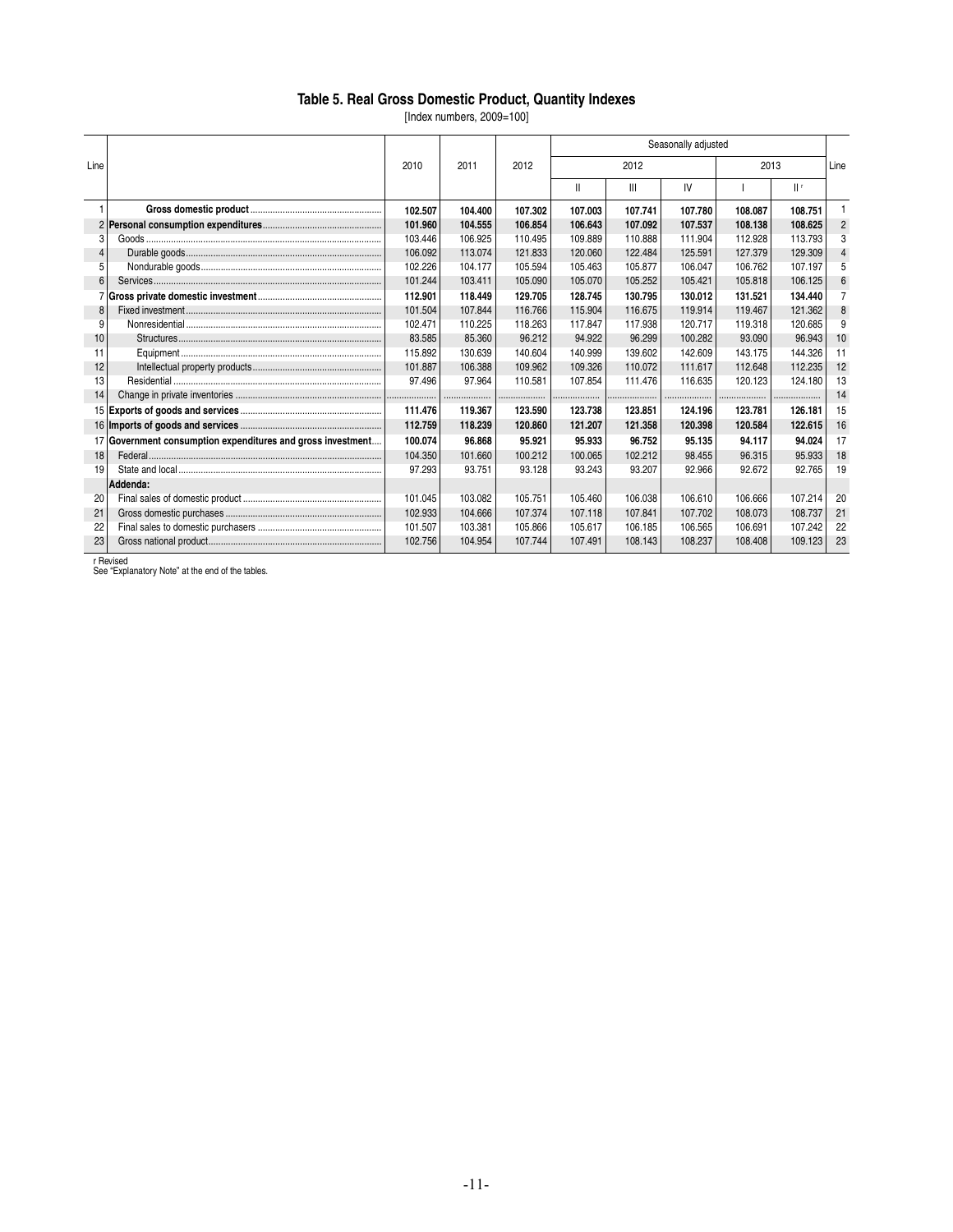#### **Table 6. Price Indexes for Gross Domestic Product**

[Index numbers, 2009=100]

|                |                                                          |         |         |         | Seasonally adjusted |         |         |         |         |                |  |
|----------------|----------------------------------------------------------|---------|---------|---------|---------------------|---------|---------|---------|---------|----------------|--|
| Line           |                                                          | 2010    | 2011    | 2012    |                     | 2012    |         | 2013    |         | Line           |  |
|                |                                                          |         |         |         | Ш                   | III     | IV      |         | $  $ r  |                |  |
| $\overline{1}$ |                                                          | 101.215 | 103.203 | 105.008 | 104.751             | 105.345 | 105.640 | 105.994 | 106.165 | $\mathbf{1}$   |  |
| $\overline{2}$ |                                                          | 101.654 | 104.086 | 106.009 | 105.750             | 106.193 | 106.622 | 106.909 | 106.878 | $\overline{2}$ |  |
| 3              |                                                          | 101.637 | 105.345 | 106.666 | 106.366             | 106.718 | 106.900 | 106.641 | 105.740 | 3              |  |
| $\overline{4}$ |                                                          | 98.622  | 97.649  | 96.467  | 96.791              | 96.246  | 95.746  | 95.487  | 95.016  | 4              |  |
| 5              |                                                          | 103.085 | 109.128 | 111.765 | 111.127             | 111.964 | 112.522 | 112.264 | 111.126 | 5              |  |
| 6              |                                                          | 101.663 | 103.463 | 105.689 | 105.450             | 105.939 | 106.493 | 107.060 | 107.477 | 6              |  |
|                |                                                          | 99.109  | 100.364 | 101.646 | 101.482             | 101.820 | 102.196 | 102.726 | 103.206 | $\overline{7}$ |  |
| 8              |                                                          | 99.180  | 100.506 | 101.852 | 101.679             | 102.045 | 102.386 | 102.967 | 103.478 | 8              |  |
| 9              |                                                          | 99.070  | 100.524 | 101.977 | 101.897             | 102.157 | 102.350 | 102.692 | 103.008 | $\overline{9}$ |  |
| 10             |                                                          | 98.844  | 101.748 | 103.732 | 103.703             | 103.856 | 104.164 | 105.189 | 106.521 | 10             |  |
| 11             |                                                          | 98.009  | 98.928  | 100.187 | 99.940              | 100.300 | 100.673 | 100.601 | 100.500 | 11             |  |
| 12             |                                                          | 100.541 | 101.789 | 103.169 | 103.304             | 103.486 | 103.325 | 103.816 | 104.071 | 12             |  |
| 13             |                                                          | 99.645  | 100.392 | 101.246 | 100.664             | 101.505 | 102.500 | 104.088 | 105.396 | 13             |  |
| 14             |                                                          |         | .       | .       | .                   |         | .       |         | .       | 14             |  |
|                |                                                          | 104.415 | 111.140 | 112.185 | 112.127             | 112.114 | 112.543 | 112.944 | 112.034 | 15             |  |
| 16             |                                                          | 106,008 | 114.273 | 114.862 | 115.038             | 113,570 | 114.725 | 114.873 | 113.411 | 16             |  |
| 17             | Government consumption expenditures and gross investment | 102.673 | 105.560 | 106.882 | 106.771             | 106.850 | 107.209 | 107.454 | 107.485 | 17             |  |
| 18             |                                                          | 102.614 | 105.344 | 106.184 | 106.182             | 106.224 | 106.370 | 107.007 | 107.229 | 18             |  |
| 19             |                                                          | 102.714 | 105.710 | 107.371 | 107.183             | 107.288 | 107.798 | 107.775 | 107.676 | 19             |  |
|                | Addenda:                                                 |         |         |         |                     |         |         |         |         |                |  |
| 20             |                                                          | 101.287 | 102.743 | 104.632 | 104.482             | 104.849 | 105.187 | 105.542 | 105.711 | 20             |  |
| 21             |                                                          | 101.497 | 104.034 | 105.920 | 105.672             | 106.101 | 106.460 | 106.800 | 106.721 | 21             |  |
| 22             |                                                          | 101.047 | 102.480 | 104.320 | 104.199             | 104.538 | 104.783 | 105.210 | 105.351 | 22             |  |
| 23             |                                                          | 101.217 | 103.217 | 105.033 | 104.774             | 105.374 | 105.663 | 106.024 | 106.199 | 23             |  |
| 24             |                                                          | 101.528 | 103.884 | 105.599 | 105.383             | 105.742 | 106.150 | 106.467 | 106.526 | 24             |  |
| 25             |                                                          | 101.528 | 103.898 | 105.624 | 105.405             | 105.769 | 106.171 | 106.496 | 106.559 | 25             |  |
| 26             |                                                          | 101.326 | 103.327 | 105.131 | 104.874             | 105.465 | 105.762 | 106.116 | 106.287 | 26             |  |
|                | Implicit price deflators:                                |         |         |         |                     |         |         |         |         |                |  |
| 27             |                                                          | 101.211 | 103.199 | 105.002 | 104.750             | 105.292 | 105.667 | 106.105 | 106.259 | 27             |  |
| 28             |                                                          | 101.216 | 103.217 | 105.033 | 104.771             | 105.371 | 105.660 | 106.021 | 106.196 | 28             |  |
| 29             |                                                          | 101.523 | 103.880 | 105.594 | 105.383             | 105.691 | 106.177 | 106.576 | 106.619 | 29             |  |
| 30             |                                                          | 101.528 | 103.898 | 105.624 | 105.403             | 105.767 | 106.170 | 106.494 | 106.557 | 30             |  |
| 31             |                                                          | 101.321 | 103.322 | 105.126 | 104.873             | 105.413 | 105.788 | 106.225 | 106.380 | 31             |  |

r Revised

1. Food excludes personal consumption expenditures for purchased meals and beverages, which are classified in food services.<br>2. This index is a supplemental measure that is based on household expenditures for which there a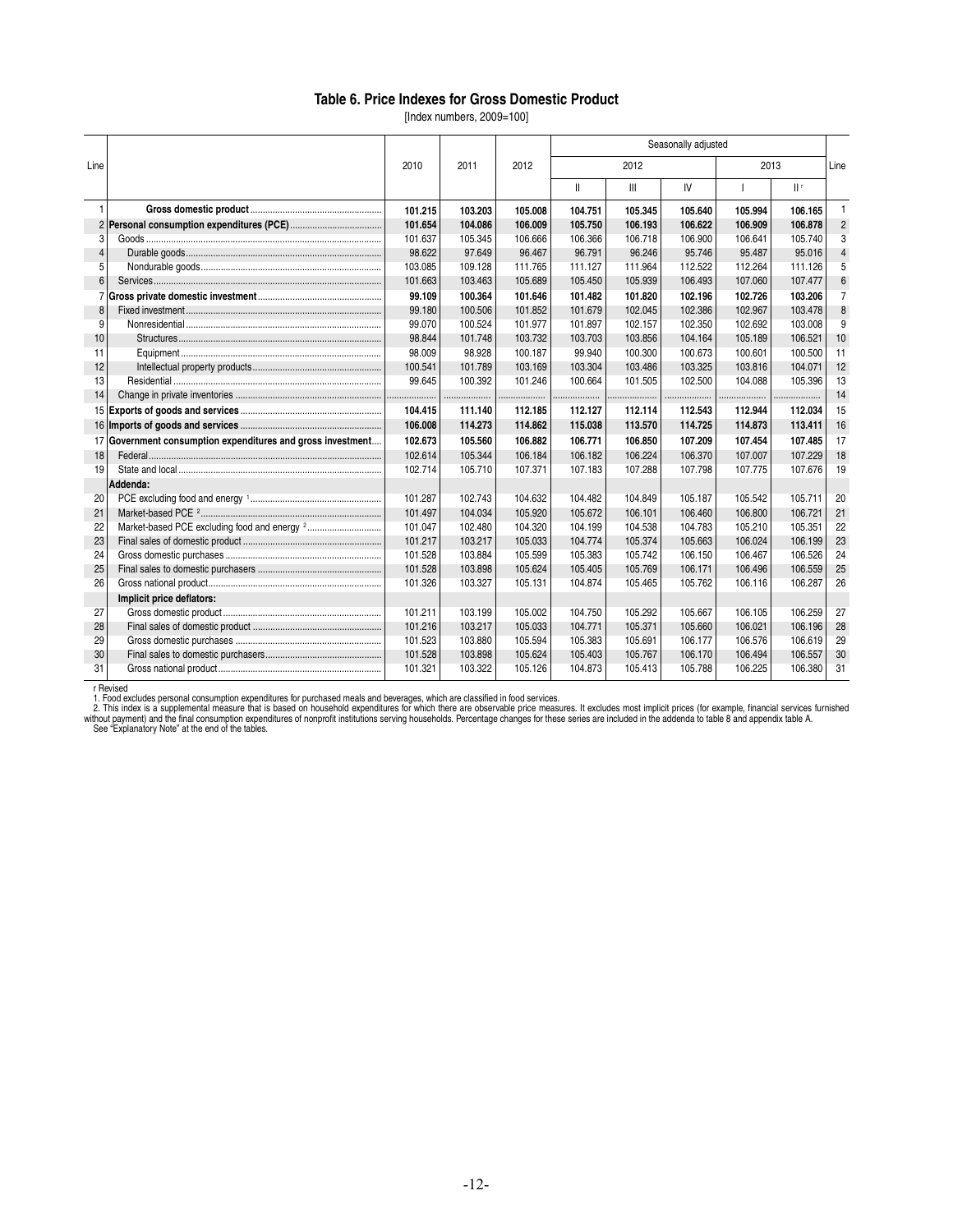| Line           |                                                                 | 1997   | 1998   | 1999 | 2000   | 2001   | 2002    | 2003   | 2004   | 2005 | 2006   | 2007    | 2008    | 2009    | 2010    | 2011   | 2012   | Line |
|----------------|-----------------------------------------------------------------|--------|--------|------|--------|--------|---------|--------|--------|------|--------|---------|---------|---------|---------|--------|--------|------|
| 1              |                                                                 | 4.5    | 4.4    | 4.8  | 4.1    | 1.0    | 1.8     | 2.8    | 3.8    | 3.4  | 2.7    | 1.8     | $-0.3$  | $-2.8$  | 2.5     | 1.8    | 2.8    |      |
| $\overline{2}$ |                                                                 | 3.8    | 5.3    | 5.5  | 5.1    | 2.5    | 2.5     | 3.1    | 3.8    | 3.5  | 3.0    | 2.2     | $-0.4$  | $-1.6$  | 2.0     | 2.5    | 2.2    |      |
| 3              |                                                                 | 4.8    | 6.7    | 7.9  | 5.2    | 3.0    | 3.9     | 4.8    | 5.1    | 4.1  | 3.6    | 2.7     | $-2.5$  | $-3.0$  | 3.4     | 3.4    | 3.3    |      |
| $\overline{4}$ |                                                                 | 8.2    | 12.1   | 12.8 | 8.6    | 5.2    | 7.3     | 7.1    | 8.2    | 5.4  | 4.3    | 4.6     | $-5.1$  | $-5.5$  | 6.1     | 6.6    | 7.7    |      |
| 5              |                                                                 | 2.9    | 3.7    | 5.0  | 3.2    | 1.7    | 1.9     | 3.5    | 3.3    | 3.3  | 3.3    | 1.7     | $-1.1$  | $-1.8$  | 2.2     | 1.9    | 1.4    |      |
| 6              |                                                                 | 3.2    | 4.6    | 4.1  | 5.0    | 2.2    | 1.8     | 2.2    | 3.2    | 3.2  | 2.7    | 2.0     | 0.8     | $-0.8$  | 1.2     | 2.1    | 1.6    |      |
| 7              |                                                                 | 11.4   | 9.5    | 8.4  | 6.5    | $-6.1$ | $-0.6$  | 4.1    | 8.8    | 6.4  | 2.1    | $-3.1$  | $-9.4$  | $-21.6$ | 12.9    | 4.9    | 9.5    |      |
| 8              |                                                                 | 8.6    | 10.2   | 8.8  | 6.9    | $-1.6$ | $-3.5$  | 4.0    | 6.7    | 6.8  | 2.0    | $-2.0$  | $-6.8$  | $-16.7$ | 1.5     | 6.2    | 8.3    |      |
| g              |                                                                 | 10.8   | 10.8   | 9.7  | 9.1    | $-2.4$ | $-6.9$  | 1.9    | 5.2    | 7.0  | 7.1    | 5.9     | $-0.7$  | $-15.6$ | 2.5     | 7.6    | 7.3    |      |
| 10             |                                                                 | 7.3    | 5.1    | 0.1  | 7.8    | $-1.5$ | $-17.7$ | $-3.9$ | $-0.4$ | 1.7  | 7.2    | 12.7    | 6.1     | $-18.9$ | $-16.4$ | 2.1    | 12.7   | 10   |
| 11             |                                                                 | 11.1   | 13.1   | 12.5 | 9.7    | $-4.3$ | $-5.4$  | 3.2    | 7.7    | 9.6  | 8.6    | 3.2     | $-6.9$  | $-22.9$ | 15.9    | 12.7   | 7.6    | 11   |
| 12             |                                                                 | 13.0   | 10.8   | 12.4 | 8.9    | 0.5    | $-0.5$  | 3.8    | 5.1    | 6.5  | 4.5    | 4.8     | 3.0     | $-1.4$  | 1.9     | 4.4    | 3.4    | 12   |
| 13             |                                                                 | 2.4    | 8.6    | 6.3  | 0.7    | 0.9    | 6.1     | 9.1    | 10.0   | 6.6  | $-7.6$ | $-18.8$ | $-24.0$ | $-21.2$ | $-2.5$  | 0.5    | 12.9   | 13   |
| 14             |                                                                 | .      | .      | .    |        |        | .       | .      | .      |      |        |         |         | .       | .       | .      |        | 14   |
| 15             |                                                                 |        | .      |      |        | .      | .       | .      |        |      |        |         |         |         |         |        |        | 15   |
| 16             |                                                                 | 11.9   | 2.3    | 4.6  | 8.4    | $-5.7$ | $-1.9$  | 1.6    | 9.4    | 6.0  | 8.9    | 8.9     | 5.7     | $-9.1$  | 11.5    | 7.1    | 3.5    | 16   |
| 17             |                                                                 | 14.4   | 2.2    | 5.9  | 10.1   | $-6.2$ | $-3.5$  | 1.9    | 8.5    | 7.4  | 9.4    | 7.5     | 6.1     | $-12.0$ | 14.3    | 7.1    | 3.8    | 17   |
| 18             |                                                                 | 5.9    | 2.6    | 1.4  | 3.9    | $-4.3$ | 2.3     | 1.0    | 11.6   | 3.0  | 7.7    | 12.3    | 4.8     | $-2.1$  | 5.6     | 7.0    | 3.0    | 18   |
| 19             |                                                                 | 13.5   | 11.7   | 11.4 | 12.8   | $-2.9$ | 3.4     | 4.3    | 11.0   | 6.1  | 6.1    | 2.3     | $-2.6$  | $-13.7$ | 12.8    | 4.9    | 2.2    | 19   |
| 20             |                                                                 | 14.4   | 11.8   | 12.7 | 13.1   | $-3.2$ | 3.7     | 4.9    | 11.1   | 6.7  | 5.9    | 1.8     | $-3.7$  | $-15.8$ | 15.2    | 5.2    | 2.1    | 20   |
| 21             |                                                                 | 8.7    | 10.9   | 4.7  | 11.0   | $-0.9$ | 1.8     | 1.3    | 10.5   | 3.1  | 7.4    | 4.7     | 3.1     | $-3.1$  | 2.8     | 3.1    | 2.7    | 21   |
| 22             | Government consumption expenditures and gross investment        | 1.9    | 2.1    | 3.4  | 1.9    | 3.8    | 4.4     | 2.2    | 1.6    | 0.6  | 1.5    | 1.6     | 2.8     | 3.2     | 0.1     | $-3.2$ | $-1.0$ | 22   |
| 23             |                                                                 | $-0.8$ | $-0.9$ | 2.0  | 0.3    | 3.9    | 7.2     | 6.8    | 4.5    | 1.7  | 2.5    | 1.7     | 6.8     | 5.7     | 4.4     | $-2.6$ | $-1.4$ | 23   |
| 24             |                                                                 | $-2.7$ | $-2.1$ | 1.5  | $-0.9$ | 3.5    | 7.0     | 8.5    | 6.0    | 2.0  | 2.0    | 2.5     | 7.5     | 5.4     | 3.2     | $-2.3$ | $-3.2$ | 24   |
| 25             |                                                                 | 2.8    | 1.3    | 2.7  | 2.3    | 4.7    | 7.4     | 4.1    | 2.0    | 1.3  | 3.5    | 0.3     | 5.5     | 6.2     | 6.4     | $-3.0$ | 1.8    | 25   |
| 26             |                                                                 | 3.6    | 3.8    | 4.2  | 2.8    | 3.7    | 2.9     | $-0.4$ | $-0.1$ | 0.0  | 0.9    | 1.5     | 0.3     | 1.6     | $-2.7$  | $-3.6$ | $-0.7$ | 26   |
|                | Addenda:                                                        |        |        |      |        |        |         |        |        |      |        |         |         |         |         |        |        |      |
| 27             |                                                                 | 4.0    | 4.5    | 4.9  | 4.2    | 1.9    | 1.2     | 2.8    | 3.4    | 3.4  | 2.6    | 2.0     | 0.2     | $-2.0$  | 1.0     | 2.0    | 2.6    | 27   |
| 28             |                                                                 | 4.7    | 5.5    | 5.7  | 4.8    | 1.1    | 2.3     | 3.1    | 4.2    | 3.5  | 2.6    | 1.1     | $-1.3$  | $-3.8$  | 2.9     | 1.7    | 2.6    | 28   |
| 29             |                                                                 | 4.2    | 5.6    | 5.7  | 4.8    | 2.0    | 1.8     | 3.1    | 3.9    | 3.5  | 2.6    | 1.4     | $-0.9$  | $-3.0$  | 1.5     | 1.8    | 2.4    | 29   |
| 30             |                                                                 | 5.1    | 5.3    | 4.5  | 4.7    | 1.1    | 1.4     | 2.2    | 3.7    | 3.6  | 4.0    | 0.1     | $-0.8$  | $-2.6$  | 2.7     | 2.5    | 2.5    | 30   |
| 31             |                                                                 | 4.4    | 4.4    | 4.9  | 4.2    | 1.1    | 1.7     | 2.9    | 3.9    | 3.3  | 2.4    | 2.2     | 0.0     | $-3.0$  | 2.8     | 2.1    | 2.7    | 31   |
| 32             |                                                                 | 3.7    | 5.9    | 3.3  | 5.0    | 2.8    | 3.1     | 2.7    | 3.6    | 1.5  | 4.0    | 2.1     | 1.5     | $-0.5$  | 1.1     | 2.4    | 2.0    | 32   |
|                | Price indexes:                                                  |        |        |      |        |        |         |        |        |      |        |         |         |         |         |        |        |      |
| 33             |                                                                 | 1.5    | 0.7    | 1.6  | 2.6    | 1.9    | 1.4     | 2.2    | 2.9    | 3.5  | 3.2    | 2.7     | 3.0     | $-0.2$  | 1.5     | 2.3    | 1.7    | 33   |
| 34             | Gross domestic purchases excluding food and energy <sup>2</sup> | 1.5    | 0.9    | 1.5  | 2.2    | 1.8    | 1.6     | 1.9    | 2.7    | 3.2  | 3.0    | 2.5     | 2.3     | 0.5     | 1.3     | 1.7    | 1.6    | 34   |
| 35             |                                                                 | 1.7    | 1.1    | 1.4  | 2.3    | 2.3    | 1.5     | 2.0    | 2.7    | 3.2  | 3.1    | 2.7     | 1.9     | 0.8     | 1.2     | 2.0    | 1.7    | 35   |
| 36             |                                                                 | 1.8    | 1.2    | 1.5  | 2.3    | 2.0    | 1.8     | 1.9    | 2.7    | 3.4  | 3.1    | 2.6     | 2.1     | 0.5     | 1.4     | 1.8    | 1.7    | 36   |
| 37             |                                                                 | 1.7    | 0.8    | 1.5  | 2.5    | 1.9    | 1.3     | 2.0    | 2.4    | 2.9  | 2.7    | 2.5     | 3.1     | $-0.1$  | 1.7     | 2.4    | 1.8    | 37   |

# **Table 7. Real Gross Domestic Product: Percent Change From Preceding Year**

1. Gross domestic income deflated by the implicit price deflator for gross domestic product. 2. Food excludes personal consumption expenditures for purchased meals and beverages, which are classified in food services.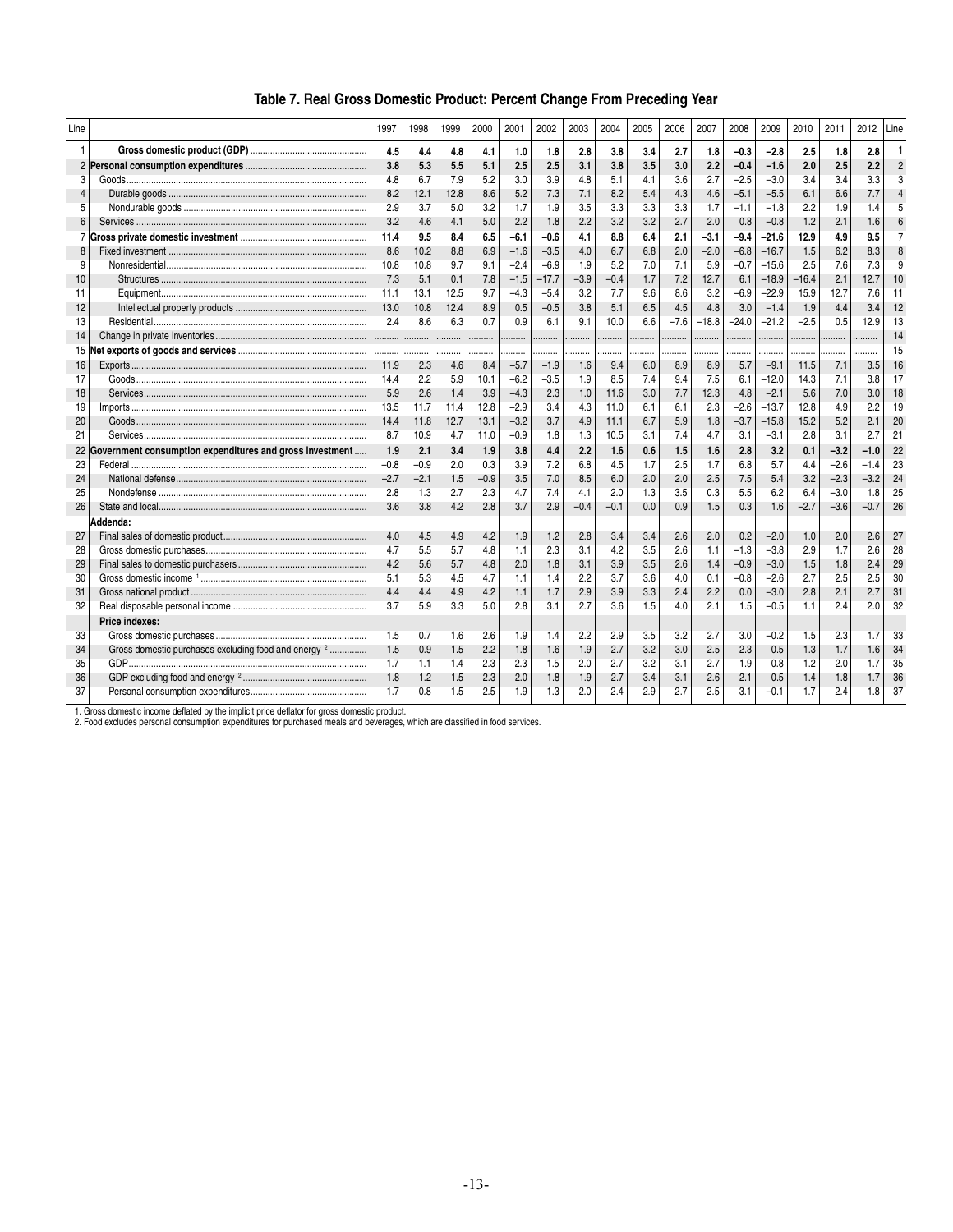| Table 8. Real Gross Domestic Product: Percent Change From Quarter One Year Ago |  |  |  |  |  |
|--------------------------------------------------------------------------------|--|--|--|--|--|
|                                                                                |  |  |  |  |  |

|                |                                                                                                                                                                                                                                                                                                                                                                                                                                                                                                                      | 2009    |         |         | 2010         |         |        |        | 2011         |                |        |        | 2012         |        |        |        | 2013   |                |
|----------------|----------------------------------------------------------------------------------------------------------------------------------------------------------------------------------------------------------------------------------------------------------------------------------------------------------------------------------------------------------------------------------------------------------------------------------------------------------------------------------------------------------------------|---------|---------|---------|--------------|---------|--------|--------|--------------|----------------|--------|--------|--------------|--------|--------|--------|--------|----------------|
| Line           |                                                                                                                                                                                                                                                                                                                                                                                                                                                                                                                      | Ш       | IV      |         | $\mathbf{H}$ | Ш       | IV     |        | $\mathbf{H}$ | $\mathbf{III}$ | IV     |        | $\mathbf{H}$ | Ш      | IV     |        | II r   | Line           |
| 1              |                                                                                                                                                                                                                                                                                                                                                                                                                                                                                                                      | $-3.3$  | $-0.2$  | 1.6     | 2.7          | 3.0     | 2.8    | 2.0    | 1.9          | 1.5            | 2.0    | 3.3    | 2.8          | 3.1    | 2.0    | 1.3    | 1.6    | $\mathbf{1}$   |
| 2              |                                                                                                                                                                                                                                                                                                                                                                                                                                                                                                                      | $-1.3$  | $-0.1$  | 0.7     | 2.0          | 2.0     | 3.1    | 3.1    | 2.6          | 2.5            | 2.0    | 2.2    | 2.3          | 2.2    | 2.0    | 1.9    | 1.9    | $\overline{2}$ |
| 3              |                                                                                                                                                                                                                                                                                                                                                                                                                                                                                                                      | $-2.2$  | 0.9     | 1.8     | 3.8          | 3.0     | 5.1    | 4.8    | 3.5          | 2.9            | 2.3    | 2.7    | 3.2          | 3.9    | 3.5    | 3.3    | 3.6    | 3              |
| 4              |                                                                                                                                                                                                                                                                                                                                                                                                                                                                                                                      | $-3.1$  | 2.5     | 3.6     | 7.4          | 4.1     | 9.3    | 9.3    | 5.9          | 5.5            | 5.7    | 6.8    | 7.8          | 8.6    | 7.8    | 6.9    | 7.7    | $\overline{4}$ |
| 5              |                                                                                                                                                                                                                                                                                                                                                                                                                                                                                                                      | $-1.8$  | 0.2     | 1.0     | 2.2          | 2.5     | 3.3    | 2.8    | 2.5          | 1.7            | 0.7    | 0.9    | 1.2          | 1.7    | 1.6    | 1.7    | 1.6    | 5              |
| 6              |                                                                                                                                                                                                                                                                                                                                                                                                                                                                                                                      | $-0.9$  | $-0.6$  | 0.2     | 1.1          | 1.6     | 2.1    | 2.2    | 2.2          | 2.3            | 1.9    | 2.0    | 1.9          | 1.4    | 1.3    | 1.1    | 1.0    | 6              |
| $\overline{7}$ |                                                                                                                                                                                                                                                                                                                                                                                                                                                                                                                      | $-24.9$ | $-11.0$ | 3.9     | 16.3         | 21.1    | 11.1   | 5.5    | 3.7          | 1.1            | 9.3    | 14.3   | 10.1         | 11.2   | 3.1    | 1.7    | 4.4    | $\overline{7}$ |
| 8              |                                                                                                                                                                                                                                                                                                                                                                                                                                                                                                                      | $-17.1$ | $-11.9$ | $-4.4$  | 2.6          | 2.6     | 5.5    | 5.1    | 4.0          | 7.7            | 8.1    | 10.5   | 9.5          | 6.5    | 6.8    | 4.3    | 4.7    | 8              |
| 9              |                                                                                                                                                                                                                                                                                                                                                                                                                                                                                                                      | $-16.5$ | $-12.2$ | $-4.3$  | 1.5          | 4.9     | 8.1    | 6.8    | 6.4          | 8.4            | 8.6    | 10.4   | 9.0          | 5.0    | 5.0    | 2.4    | 2.4    | 9              |
| 10             |                                                                                                                                                                                                                                                                                                                                                                                                                                                                                                                      | $-22.3$ | $-27.1$ | $-26.7$ | $-18.4$      | $-13.8$ | $-4.0$ | $-5.5$ | $-1.2$       | 6.7            | 8.3    | 20.4   | 13.9         | 8.5    | 9.3    | $-0.3$ | 2.1    | 10             |
| 11             |                                                                                                                                                                                                                                                                                                                                                                                                                                                                                                                      | $-23.1$ | $-11.5$ | 6.7     | 16.4         | 19.7    | 20.9   | 16.2   | 11.4         | 12.0           | 11.6   | 10.7   | 10.9         | 4.8    | 4.5    | 2.9    | 2.4    | 11             |
| 12             |                                                                                                                                                                                                                                                                                                                                                                                                                                                                                                                      | $-1.3$  | 1.3     | 2.6     | 1.0          | 2.2     | 1.8    | 3.1    | 4.9          | 4.7            | 4.9    | 4.2    | 3.5          | 2.8    | 2.9    | 3.5    | 2.7    | 12             |
| 13             |                                                                                                                                                                                                                                                                                                                                                                                                                                                                                                                      | $-19.5$ | $-10.8$ | $-4.5$  | 7.0          | $-6.9$  | $-5.2$ | $-1.6$ | $-6.0$       | 4.6            | 5.6    | 10.7   | 11.6         | 13.6   | 15.5   | 12.9   | 15.1   | 13             |
| 14             |                                                                                                                                                                                                                                                                                                                                                                                                                                                                                                                      | .       | .       | .       | .            | .       | .      |        | .            | .              | .      | .      | .            |        | .      | .      |        | 14             |
| 15             |                                                                                                                                                                                                                                                                                                                                                                                                                                                                                                                      |         |         |         |              |         |        |        |              |                |        |        |              |        |        |        |        | 15             |
| 16             |                                                                                                                                                                                                                                                                                                                                                                                                                                                                                                                      | $-10.4$ | 0.4     | 10.8    | 13.1         | 12.4    | 9.8    | 9.1    | 7.9          | 6.9            | 4.6    | 4.7    | 4.4          | 2.8    | 2.4    | 1.0    | 2.0    | 16             |
| 17             |                                                                                                                                                                                                                                                                                                                                                                                                                                                                                                                      | $-13.7$ | $-0.2$  | 13.9    | 17.9         | 14.8    | 11.0   | 9.3    | 7.3          | 6.6            | 5.4    | 4.7    | 5.1          | 4.0    | 1.4    | 0.2    | 1.2    | 17             |
| 18             |                                                                                                                                                                                                                                                                                                                                                                                                                                                                                                                      | $-2.4$  | 1.9     | 4.4     | 3.6          | 7.3     | 7.0    | 8.5    | 9.2          | 7.7            | 2.7    | 4.6    | 2.9          | $-0.2$ | 4.7    | 2.8    | 3.8    | 18             |
| 19             |                                                                                                                                                                                                                                                                                                                                                                                                                                                                                                                      | $-13.8$ | $-6.2$  | 6.7     | 16.7         | 16.3    | 11.7   | 9.3    | 4.6          | 2.3            | 3.5    | 3.0    | 3.4          | 2.4    | 0.1    | 0.1    | 1.2    | 19             |
| 20             |                                                                                                                                                                                                                                                                                                                                                                                                                                                                                                                      | $-15.9$ | $-6.6$  | 8.3     | 20.3         | 19.0    | 13.5   | 10.8   | 4.8          | 2.2            | 3.4    | 2.6    | 3.4          | 2.6    | 0.0    | $-0.2$ | 1.0    | 20             |
| 21             |                                                                                                                                                                                                                                                                                                                                                                                                                                                                                                                      | $-3.5$  | $-4.3$  | 0.1     | 2.2          | 5.0     | 3.7    | 2.3    | 3.3          | 2.8            | 3.9    | 5.2    | 3.9          | 1.2    | 0.5    | 1.8    | 2.2    | 21             |
| 22             | Government consumption expenditures and gross investment                                                                                                                                                                                                                                                                                                                                                                                                                                                             | 3.2     | 2.3     | 1.4     | 0.3          | $-0.3$  | $-1.1$ | $-2.3$ | $-3.3$       | $-3.9$         | $-3.3$ | $-1.7$ | $-1.3$       | 0.2    | $-1.1$ | $-1.8$ | $-2.0$ | 22             |
| 23             |                                                                                                                                                                                                                                                                                                                                                                                                                                                                                                                      | 5.7     | 3.9     | 5.7     | 4.5          | 4.0     | 3.2    | $-0.5$ | $-2.1$       | $-3.8$         | $-3.9$ | $-1.8$ | $-2.3$       | 0.7    | $-2.3$ | $-3.8$ | $-4.1$ | 23             |
| 24             |                                                                                                                                                                                                                                                                                                                                                                                                                                                                                                                      | 5.3     | 3.6     | 5.4     | 2.9          | 2.6     | 2.0    | $-1.4$ | $-1.3$       | $-2.5$         | $-4.2$ | $-2.2$ | $-4.0$       | $-1.7$ | $-5.0$ | $-6.2$ | $-6.1$ | 24             |
| 25             |                                                                                                                                                                                                                                                                                                                                                                                                                                                                                                                      | 6.5     | 4.6     | 6.3     | 7.4          | 6.6     | 5.5    | 1.0    | $-3.5$       | $-6.2$         | $-3.3$ | $-1.2$ | 0.8          | 5.1    | 2.6    | 0.3    | $-0.8$ | 25             |
| 26             |                                                                                                                                                                                                                                                                                                                                                                                                                                                                                                                      | 1.6     | 1.3     | $-1.3$  | $-2.4$       | $-3.1$  | $-4.0$ | $-3.6$ | $-4.2$       | $-3.9$         | $-2.8$ | $-1.6$ | $-0.6$       | $-0.2$ | $-0.3$ | $-0.5$ | $-0.5$ | 26             |
|                | Addenda:                                                                                                                                                                                                                                                                                                                                                                                                                                                                                                             |         |         |         |              |         |        |        |              |                |        |        |              |        |        |        |        |                |
| 27             |                                                                                                                                                                                                                                                                                                                                                                                                                                                                                                                      | $-2.1$  | $-0.4$  | 0.4     | 1.0          | 0.8     | 2.0    | 2.0    | 1.9          | 2.4            | 1.8    | 2.7    | 2.7          | 2.5    | 2.5    | 1.7    | 1.7    | 27             |
| 28             |                                                                                                                                                                                                                                                                                                                                                                                                                                                                                                                      | $-4.1$  | $-1.2$  | 1.3     | 3.4          | 3.8     | 3.2    | 2.3    | 1.6          | 1.0            | 1.9    | 3.1    | 2.7          | 3.1    | 1.6    | 1.2    | 1.5    | 28             |
| 29             |                                                                                                                                                                                                                                                                                                                                                                                                                                                                                                                      | $-2.9$  | $-1.4$  | 0.2     | 1.7          | 1.6     | 2.5    | 2.2    | 1.6          | 1.8            | 1.7    | 2.5    | 2.6          | 2.4    | 2.1    | 1.5    | 1.5    | 29             |
| 30             |                                                                                                                                                                                                                                                                                                                                                                                                                                                                                                                      | $-3.0$  | 0.3     | 2.0     | 2.8          | 3.6     | 2.5    | 2.9    | 2.8          | 2.0            | 2.3    | 3.1    | 2.4          | 2.0    | 2.6    | 1.9    | 2.7    | 30             |
| 31             |                                                                                                                                                                                                                                                                                                                                                                                                                                                                                                                      | $-3.5$  | 0.1     | 2.0     | 3.1          | 3.1     | 2.8    | 2.3    | 2.1          | 1.9            | 2.3    | 3.2    | 2.8          | 2.9    | 1.8    | 1.2    | 1.5    | 31             |
| 32             |                                                                                                                                                                                                                                                                                                                                                                                                                                                                                                                      | 0.0     | $-0.6$  | $-0.2$  | 0.3          | 1.8     | 2.5    | 3.7    | 2.3          | 2.2            | 1.4    | 1.3    | 1.8          | 1.3    | 3.6    | 0.4    | 0.8    | 32             |
|                | Price indexes:                                                                                                                                                                                                                                                                                                                                                                                                                                                                                                       |         |         |         |              |         |        |        |              |                |        |        |              |        |        |        |        |                |
| 33             |                                                                                                                                                                                                                                                                                                                                                                                                                                                                                                                      | $-1.1$  | 0.3     | 1.4     | 1.6          | 1.6     | 1.6    | 1.8    | 2.5          | 2.7            | 2.3    | 2.2    | 1.5          | 1.4    | 1.5    | 1.3    | 1.1    | 33             |
| 34             | Gross domestic purchases excluding food and energy 2                                                                                                                                                                                                                                                                                                                                                                                                                                                                 | 0.0     | 0.5     | 1.0     | 1.2          | 1.4     | 1.4    | 1.4    | 1.8          | 1.9            | 1.8    | 1.9    | 1.6          | 1.5    | 1.5    | 1.3    | 1.2    | 34             |
| 35             |                                                                                                                                                                                                                                                                                                                                                                                                                                                                                                                      | 0.3     | 0.4     | 0.5     | 1.1          | 1.6     | 1.8    | 1.8    | 2.0          | 2.2            | 1.8    | 1.9    | 1.7          | 1.6    | 1.8    | 1.6    | 1.3    | 35             |
| 36             |                                                                                                                                                                                                                                                                                                                                                                                                                                                                                                                      | 0.1     | 0.6     | 1.1     | 1.4          | 1.6     | 1.6    | 1.6    | 1.9          | 2.0            | 1.8    | 1.9    | 1.7          | 1.5    | 1.6    | 1.5    | 1.3    | 36             |
| 37             |                                                                                                                                                                                                                                                                                                                                                                                                                                                                                                                      | $-0.9$  | 1.2     | 2.1     | 1.8          | 1.4     | 1.3    | 1.7    | 2.5          | 2.8            | 2.6    | 2.4    | 1.7          | 1.6    | 1.7    | 1.4    | 1.1    | 37             |
| 38             |                                                                                                                                                                                                                                                                                                                                                                                                                                                                                                                      | 1.0     | 1.4     | 1.6     | 1.3          | 1.3     | 1.0    | 1.0    | 1.3          | 1.6            | 1.8    | 2.0    | 1.9          | 1.8    | 1.7    | 1.5    | 1.2    | 38             |
| 39             | $\textbf{Market-based PCE } \texttt{3}.\textcolor{red}{\textbf{3}.\textcolor{red}{\textbf{3}.\textcolor{red}{\textbf{3}.\textcolor{red}{\textbf{3}.\textcolor{red}{\textbf{3}.\textcolor{red}{\textbf{3}.\textcolor{red}{\textbf{3}.\textcolor{red}{\textbf{3}.\textcolor{red}{\textbf{3}.\textcolor{red}{\textbf{3}.\textcolor{red}{\textbf{3}.\textcolor{red}{\textbf{3}.\textcolor{red}{\textbf{3}.\textcolor{red}{\textbf{3}.\textcolor{red}{\textbf{3}.\textcolor{red}{\textbf{3}.\textcolor{red}{\textbf{3}.\$ | $-0.6$  | 1.5     | 2.1     | 1.6          | 1.2     | 1.1    | 1.7    | 2.6          | 3.0            | 2.7    | 2.5    | 1.7          | 1.5    | 1.5    | 1.3    | 1.0    | 39             |
| 40             |                                                                                                                                                                                                                                                                                                                                                                                                                                                                                                                      | 1.7     | 1.8     | 1.4     | 1.1          | 1.0     | 0.7    | 0.9    | 1.3          | 1.6            | 1.9    | 2.0    | 1.9          | 1.7    | 1.5    | 1.4    | 1.1    | 40             |

r Revised<br>1. Gross domestic income deflated by the implicit price deflator for gross domestic product.<br>2. Frood excludes personal consumption expenditures for purchased meals and beverages, which are classified in food ser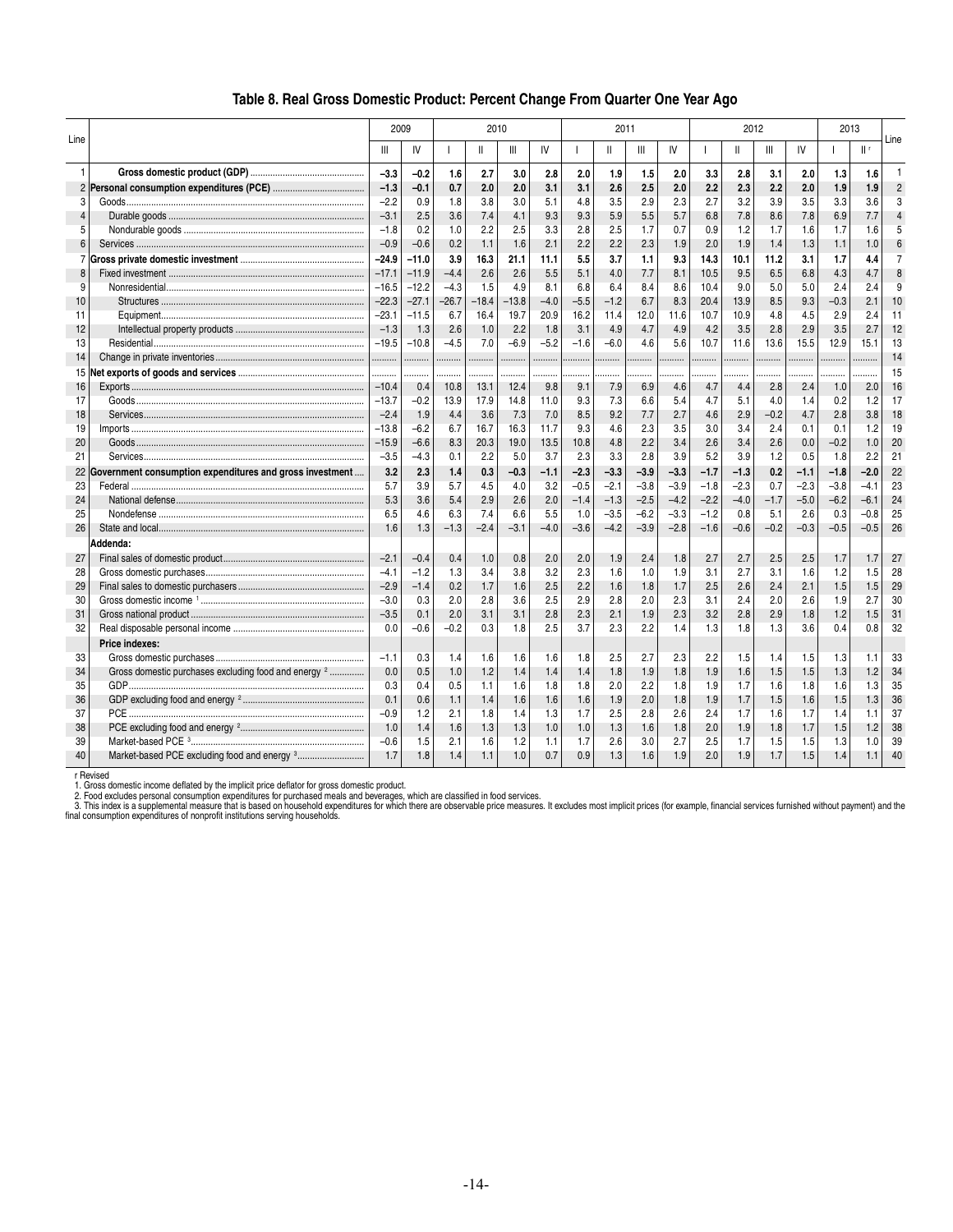### **Table 9. Relation of Gross Domestic Product, Gross National Product, and National Income**

[Billions of dollars]

|      |                                                                                  |          |          |          |          |          |          | Seasonally adjusted at annual rates |          |                |
|------|----------------------------------------------------------------------------------|----------|----------|----------|----------|----------|----------|-------------------------------------|----------|----------------|
| Line |                                                                                  | 2010     | 2011     | 2012     |          | 2012     |          | 2013                                |          | Line           |
|      |                                                                                  |          |          |          | ш        | Ш        | IV       |                                     | Шŗ       |                |
|      |                                                                                  | 14,958.3 | 15,533.8 | 16,244.6 | 16,160.4 | 16,356.0 | 16,420.3 | 16,535.3                            | 16,661.0 |                |
|      |                                                                                  | 720.0    | 802.8    | 818.6    | 814.4    | 812.0    | 829.8    | 813.3                               | 817.0    | $\overline{2}$ |
| 3.   |                                                                                  | 514.1    | 542.1    | 565.7    | 555.7    | 564.4    | 572.8    | 575.9                               | 570.1    | 3              |
|      |                                                                                  | 15,164.2 | 15,794.6 | 16,497.4 | 16,419.2 | 16,603.7 | 16,677.3 | 16,772.7                            | 16,907.9 |                |
| 5    |                                                                                  | 2,381.6  | 2,452.6  | 2,542.9  | 2,533.7  | 2,555.1  | 2,575.0  | 2,603.8                             | 2,631.9  | 5              |
|      |                                                                                  | 43.1     | $-53.7$  | $-17.0$  | 10.1     | 86.4     | $-101.7$ | $-155.6$                            | $-162.5$ | 6              |
|      |                                                                                  | 12,739.5 | 13,395.7 | 13,971.6 | 13,875.3 | 13,962.1 | 14,204.0 | 14,324.5                            | 14,438.5 |                |
| 8    |                                                                                  | 7,967.3  | 8,278.5  | 8,611.6  | 8,553.8  | 8,591.0  | 8,787.4  | 8,748.3                             | 8,811.2  | 8              |
| 9    |                                                                                  | 6,377.5  | 6,638.7  | 6,926.8  | 6,873.5  | 6,904.7  | 7,086.6  | 7,040.4                             | 7,095.0  | 9              |
| 10   |                                                                                  | 1,589.8  | 1,639.8  | 1,684.9  | 1,680.3  | 1,686.2  | 1,700.9  | 1,707.9                             | 1,716.2  | 10             |
| 11   | Proprietors' income with inventory valuation and capital consumption adjustments | 1,032.7  | 1,155.1  | 1,224.9  | 1,217.8  | 1,220.0  | 1,247.5  | 1,334.6                             | 1,341.5  | 11             |
| 12   |                                                                                  | 402.8    | 484.4    | 541.2    | 537.8    | 546.7    | 555.4    | 574.9                               | 587.7    | 12             |
| 13   | Corporate profits with inventory valuation and capital consumption adjustments   | 1,740.6  | 1,877.7  | 2,009.5  | 1,998.4  | 2,012.3  | 2,047.2  | 2,020.6                             | 2,087.4  | 13             |
| 14   |                                                                                  | 489.4    | 456.9    | 439.6    | 419.0    | 455.3    | 430.3    | 477.0                               | 444.0    | 14             |
| 15   |                                                                                  | 1,001.2  | 1,037.2  | 1,065.6  | 1,064.6  | 1,062.8  | 1,068.6  | 1,082.7                             | 1.079.9  | 15             |
| 16   |                                                                                  | 128.5    | 129.6    | 106.9    | 110.0    | 102.6    | 99.5     | 121.9                               | 125.8    | 16             |
| 17   |                                                                                  | $-22.9$  | $-23.8$  | $-27.7$  | $-26.1$  | $-28.5$  | $-31.8$  | $-35.5$                             | $-39.0$  | 17             |
|      | Addendum:                                                                        |          |          |          |          |          |          |                                     |          |                |
| 18   |                                                                                  | 14.915.2 | 15,587.5 | 16,261.6 | 16,150.3 | 16,269.6 | 16,522.0 | 16,690.9                            | 16,823.5 | 18             |

r Revised

### **Table 10. Personal Income and Its Disposition**

[Billions of dollars]

|      |                                                                                                      |          |          |          |              |          | Seasonally adjusted at annual rates |          |          |                |
|------|------------------------------------------------------------------------------------------------------|----------|----------|----------|--------------|----------|-------------------------------------|----------|----------|----------------|
| Line |                                                                                                      | 2010     | 2011     | 2012     |              | 2012     |                                     | 2013     |          | Line           |
|      |                                                                                                      |          |          |          | $\mathsf{I}$ | Ш        | IV                                  |          | Шr       |                |
|      |                                                                                                      | 12.435.2 | 13.191.3 | 13.743.8 | 13,651.8     | 13.701.6 | 14,073.1                            | 13.925.9 | 14.065.0 |                |
|      |                                                                                                      | 7,967.3  | 8.278.5  | 8.611.6  | 8,553.8      | 8.591.0  | 8.787.4                             | 8.748.3  | 8.811.2  | $\overline{2}$ |
| 3    |                                                                                                      | 6.377.5  | 6.638.7  | 6.926.8  | 6.873.5      | 6.904.7  | 7.086.6                             | 7.040.4  | 7.095.0  | 3              |
| 4    |                                                                                                      | 1,589.8  | 1,639.8  | 1,684.9  | 1,680.3      | 1,686.2  | 1,700.9                             | 1,707.9  | 1.716.2  |                |
|      | Proprietors' income with inventory valuation and capital consumption adjustments                     | 1,032.7  | 1,155.1  | 1.224.9  | 1,217.8      | 1.220.0  | 1,247.5                             | 1,334.6  | 1.341.5  | 5              |
| 6    |                                                                                                      | 46.0     | 72.6     | 75.4     | 77.0         | 75.3     | 74.5                                | 137.0    | 129.0    | 6              |
|      |                                                                                                      | 986.7    | 1,082.6  | 1.149.6  | 1.140.8      | 1.144.7  | 1.173.0                             | 1,197.6  | 1.212.5  | 7              |
|      |                                                                                                      | 402.8    | 484.4    | 541.2    | 537.8        | 546.7    | 555.4                               | 574.9    | 587.7    | $\mathsf{R}$   |
| 9    |                                                                                                      | 1,739.6  | 1.884.6  | 1.958.5  | 1.935.3      | 1,926.9  | 2.062.8                             | 1.935.8  | 1.994.0  | 9              |
| 10   |                                                                                                      | 1,195.0  | 1.204.1  | 1,211.6  | 1,219.4      | 1,203.7  | 1,218.4                             | 1,215.8  | 1.225.6  | 10             |
| 11   |                                                                                                      | 544.6    | 680.5    | 746.9    | 715.9        | 723.2    | 844.3                               | 720.0    | 768.4    | 11             |
| 12   |                                                                                                      | 2,276.9  | 2,306.9  | 2.358.3  | 2.352.2      | 2.364.4  | 2,388.0                             | 2,426.0  | 2.430.9  | 12             |
| 13   |                                                                                                      | 984.1    | 918.2    | 950.7    | 945.1        | 947.4    | 967.9                               | 1,093.7  | 1.100.3  | 13             |
| 14   |                                                                                                      | 1.191.5  | 1.404.0  | 1.498.0  | 1.480.0      | 1.496.4  | 1.552.8                             | 1.629.0  | 1.664.8  | 14             |
|      |                                                                                                      | 11,243.7 | 11.787.4 | 12,245.8 | 12.171.9     | 12,205.1 | 12,520.4                            | 12,296.9 | 12,400.1 | 15             |
| 16   |                                                                                                      | 10,609.5 | 11,119.1 | 11,558.4 | 11,507.9     | 11,601.0 | 11,696.2                            | 11,794.9 | 11,837.0 | 16             |
|      |                                                                                                      | 634.2    | 668.2    | 687.4    | 663.9        | 604.1    | 824.1                               | 502.0    | 563.2    | 17             |
| 18   |                                                                                                      | 5.6      | 5.7      | 5.6      | 5.5          | 4.9      | 6.6                                 | 4.1      | 4.5      | 18             |
|      | Addenda:                                                                                             |          |          |          |              |          |                                     |          |          |                |
| 19   | Personal income excluding current transfer receipts, billions of chained (2009) dollars <sup>2</sup> | 9.993.0  | 10,457.1 | 10.740.1 | 10,685.5     | 10,676.2 | 10,959.6                            | 10.756.9 | 10.885.6 | 19             |
| 20   |                                                                                                      | 11,060.8 | 11,324.6 | 11,551.6 | 11,510.2     | 11,493.6 | 11,743.0                            | 11.502.4 | 11,602.4 | 20             |

r Revised<br>1. Personal income is also equal to national income less corporate profits with inventory valuation and capital consumption adjustments, taxes on production and imports less subsidies, contributions for govern-<br>m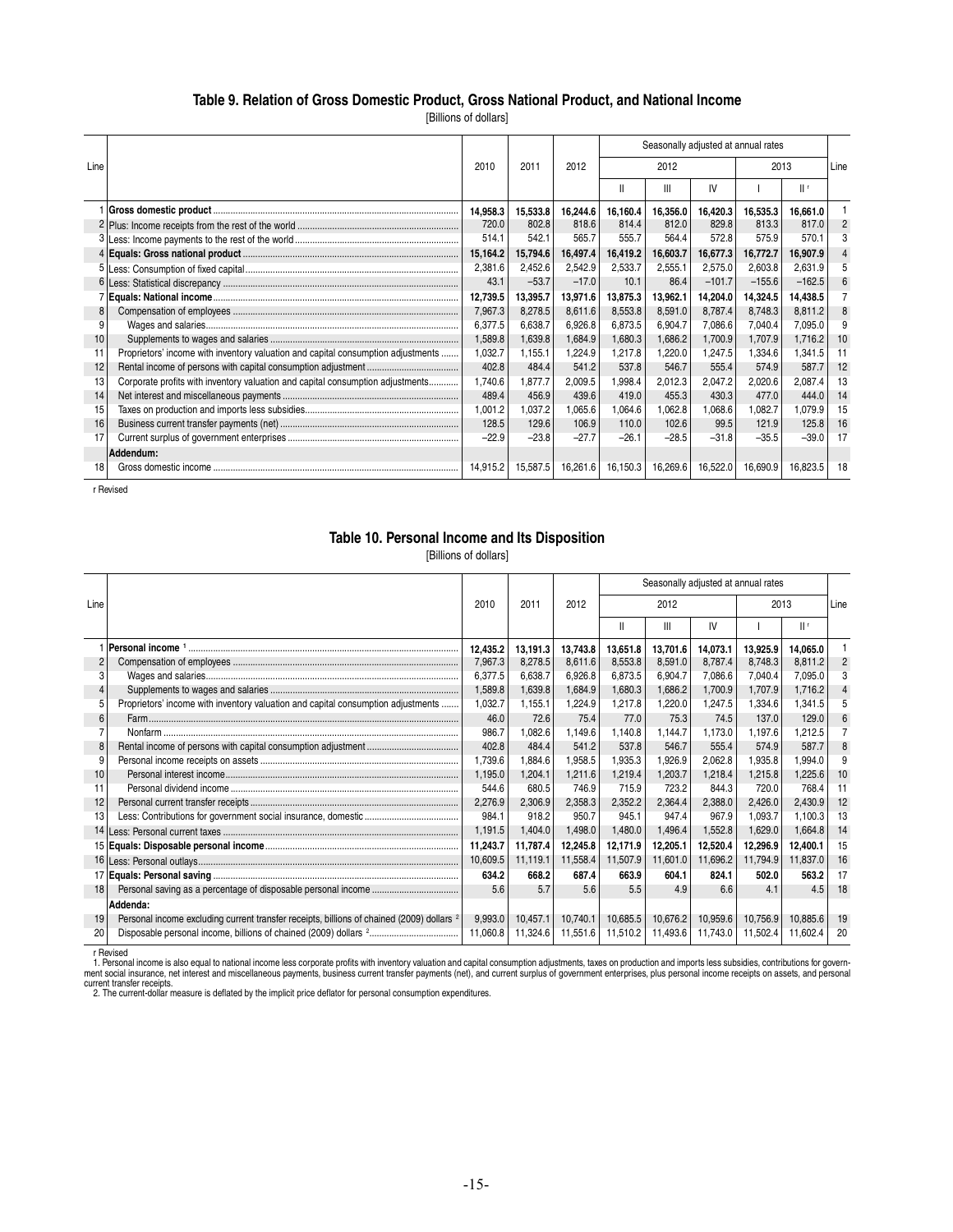# **Table 11. Corporate Profits: Level and Percent Change**

|                |                                                                                             |         |         |          | <b>Billions of dollars</b> |          |          |                                     |          |        |      |                                               |        | Percent change from preceding period |         |         |      |
|----------------|---------------------------------------------------------------------------------------------|---------|---------|----------|----------------------------|----------|----------|-------------------------------------|----------|--------|------|-----------------------------------------------|--------|--------------------------------------|---------|---------|------|
| Line           |                                                                                             | 2010    | $201 -$ | 2012     |                            |          |          | Seasonally adjusted at annual rates |          | 2011   | 2012 | Quarter<br>Quarterly rates<br>one year<br>ago |        |                                      |         |         | Line |
|                |                                                                                             |         |         |          | 2012                       |          |          | 2013                                |          |        |      | 2012                                          |        | 2013                                 |         | 2013    |      |
|                |                                                                                             |         |         |          |                            | Ш        | IV       |                                     | Шr       |        |      | Ш                                             | I۷     |                                      | Шŗ      | $  $ f  |      |
|                | Corporate profits with inventory valuation and                                              | 1.740.6 | 1.877.7 | 2.009.5  | 1.998.4                    | 2.012.3  | 2.047.2  | 2.020.6                             | 2.087.4  | 7.9    | 7.0  | 0.7                                           | 1.7    | $-1.3$                               | 3.3     | 4.5     |      |
|                |                                                                                             | 370.6   | 374.2   | 434.8    | 429.7                      | 439.1    | 433.2    | 408.2                               | 418.2    | 1.0    | 16.2 | 2.2                                           | $-1.3$ | $-5.8$                               | 2.4     | $-2.7$  |      |
|                | 3 Equals: Profits after tax with inventory valuation<br>and capital consumption adjustments | 1,370.0 | 1,503.5 | 1,574.7  | 1,568.7                    | 1,573.2  | 1,614.0  | 1.612.3                             | 1.669.2  | 9.7    | 4.7  | 0.3                                           | 2.6    | $-0.1$                               | 3.5     | 6.4     |      |
| $\overline{4}$ |                                                                                             | 563.9   | 701.6   | 770.3    | 739.6                      | 746.7    | 867.6    | 763.8                               | 1.037.3  | 24.4   | 9.8  | 1.0                                           | 16.2   | $-12.0$                              | 35.8    | 40.3    |      |
| 5              | Undistributed profits with inventory valuation and                                          | 806.0   | 801.9   | 804.3    | 829.1                      | 826.5    | 746.4    | 848.5                               | 631.9    | $-0.5$ | 0.3  | $-0.3$                                        | $-9.7$ | 13.7                                 | $-25.5$ | $-23.8$ |      |
|                | Addenda for corporate cash flow:                                                            |         |         |          |                            |          |          |                                     |          |        |      |                                               |        |                                      |         |         |      |
| 6              | Net cash flow with inventory valuation adjustment                                           | 2,089.1 | 2,146.7 | 2,177.1  | 2,197.8                    | 2,209.1  | 2,117.9  | 2,258.6                             | 2.053.3  | 2.8    | 1.4  | 0.5                                           | $-4.1$ | 6.6                                  | $-9.1$  | $-6.6$  |      |
|                | Undistributed profits with inventory valuation and<br>capital consumption adjustments       | 806.0   | 801.9   | 804.3    | 829.1                      | 826.5    | 746.4    | 848.5                               | 631.9    | $-0.5$ | 0.3  | $-0.3$                                        | $-9.7$ | 13.7                                 | $-25.5$ | $-23.8$ |      |
| 8              |                                                                                             | 1,262.5 | .306.0  | ,365.7   | 1,361.2                    | 373.6    | ,384.4   | .400.4                              | 1.415.7  | 3.4    | 4.6  | 0.9                                           | 0.8    | 1.2                                  | 1.1     | 4.0     |      |
|                |                                                                                             | $-20.6$ | $-38.8$ | $-7.1$   | $-7.5$                     | $-9.0$   | 12.9     | $-9.6$                              | $-5.7$   | .      |      |                                               |        |                                      |         |         |      |
|                | Addenda:                                                                                    |         |         |          |                            |          |          |                                     |          |        |      |                                               |        |                                      |         |         |      |
| 10             | Profits before tax (without inventory valuation and<br>capital consumption adjustments)     | 1.834.8 | 1,847.4 | 2,190.0  | 2,160.0                    | 2,208.5  | 2,229.5  | 2,193.1                             | 2.239.7  | 0.7    | 18.5 | 2.2                                           | 1.0    | $-1.6$                               | 2.1     | 3.7     | 10   |
| 11             | Profits after tax (without inventory valuation and<br>capital consumption adjustments)      | 1.464.3 | .473.1  | 1,755.2  | 1,730.3                    | .769.4   | 1,796.4  | 1.784.8                             | 1.821.4  | 0.6    | 19.1 | 2.3                                           | 1.5    | $-0.6$                               | 2.1     | 5.3     | 11   |
| 12             |                                                                                             | $-41.0$ | $-56.0$ | $-10.0$  | 9.8                        | $-22.0$  | $-8.4$   | $-13.0$                             | 8.9      |        |      |                                               |        |                                      |         |         | 12   |
| 13             |                                                                                             | $-53.3$ | 86.4    | $-170.5$ | $-171.4$                   | $-174.2$ | $-173.9$ | $-159.5$                            | $-161.1$ |        |      |                                               |        |                                      |         |         | 13   |

r Revised

#### **Table 12. Corporate Profits by Industry: Level and Change From Preceding Period**

[Billions of dollars]

|                |                                                                                   | Level   |         |         |         |                                     |         |         |         |         | Change from preceding period |         |         |         |         |                |  |  |  |
|----------------|-----------------------------------------------------------------------------------|---------|---------|---------|---------|-------------------------------------|---------|---------|---------|---------|------------------------------|---------|---------|---------|---------|----------------|--|--|--|
| Line           |                                                                                   |         |         |         |         | Seasonally adjusted at annual rates |         |         |         |         |                              | 2012    |         | 2013    |         | Line           |  |  |  |
|                |                                                                                   | 2010    | 2011    | 2012    |         | 2012                                |         |         | 2013    | 2011    | 2012                         |         |         |         |         |                |  |  |  |
|                |                                                                                   |         |         |         | Ш       | $\mathbb{H}$                        | IV      |         | Шr      |         |                              | Ш       | IV      |         | Шr      |                |  |  |  |
| 1              | Corporate profits with inventory valuation and<br>capital consumption adjustments | 1.740.6 | 1.877.7 | 2.009.5 | 1.998.4 | 2,012.3                             | 2.047.2 | 2.020.6 | 2.087.4 | 137.1   | 131.8                        | 13.9    | 34.9    | $-26.6$ | 66.8    |                |  |  |  |
|                |                                                                                   | 1,345.4 | 1,441.2 | 1,590.5 | 1,569.1 | 1,599.8                             | 1,629.1 | 1,622.1 | 1,684.3 | 95.8    | 149.3                        | 30.7    | 29.3    | $-7.0$  | 62.2    | $\overline{2}$ |  |  |  |
| 3              |                                                                                   | 367.2   | 355.6   | 422.0   | 392.4   | 451.4                               | 435.8   | 431.7   | 456.2   | $-11.6$ | 66.4                         | 59.0    | $-15.6$ | $-4.1$  | 24.5    | 3              |  |  |  |
| 4              |                                                                                   | 978.2   | 1,085.6 | 1,168.5 | 1,176.7 | 1,148.4                             | 1,193.4 | 1,190.3 | 1,228.1 | 107.4   | 82.9                         | $-28.3$ | 45.0    | $-3.1$  | 37.8    | 4              |  |  |  |
| 5              |                                                                                   | 395.2   | 436.6   | 418.9   | 429.3   | 412.5                               | 418.1   | 398.5   | 403.1   | 41.4    | $-17.7$                      | $-16.8$ | 5.6     | $-19.6$ | 4.6     | 5              |  |  |  |
| 6              |                                                                                   | 584.6   | 653.7   | 665.9   | 663.0   | 661.1                               | 677.2   | 657.5   | 658.7   | 69.1    | 12.2                         | $-1.9$  | 16.1    | $-19.7$ | 1.2     | 6              |  |  |  |
| $\overline{7}$ | Less: Payments to the rest of the world                                           | 189.4   | 217.2   | 247.0   | 233.7   | 248.6                               | 259.1   | 259.0   | 255.6   | 27.8    | 29.8                         | 14.9    | 10.5    | $-0.1$  | $-3.4$  | $\overline{7}$ |  |  |  |
| 8              | Corporate profits with inventory valuation                                        | 1,793.8 | 1,791.3 | 2,180.0 | 2,169.8 | 2,186.6                             | 2,221.1 | 2,180.0 | 2.248.6 | $-2.5$  | 388.7                        | 16.8    | 34.5    | $-41.1$ | 68.6    | 8              |  |  |  |
|                |                                                                                   | 1,398.6 | 1,354.8 | 1,761.1 | 1.740.5 | 1.774.0                             | 1,803.0 | 1,781.5 | 1.845.5 | $-43.8$ | 406.3                        | 33.5    | 29.0    | $-21.5$ | 64.0    | 9              |  |  |  |
| 10             |                                                                                   | 405.3   | 384.1   | 477.4   | 447.7   | 507.2                               | 492.1   | 486.9   | 511.9   | $-21.2$ | 93.3                         | 59.5    | $-15.1$ | $-5.2$  | 25.0    | 10             |  |  |  |
| 11             |                                                                                   | 71.6    | 75.9    | 71.7    | 72.6    | 67.5                                | 73.3    | 70.0    | 82.1    | 4.3     | $-4.2$                       | $-5.1$  | 5.8     | $-3.3$  | 12.1    | 11             |  |  |  |
| 12             |                                                                                   | 333.8   | 308.1   | 405.7   | 375.1   | 439.8                               | 418.7   | 416.9   | 429.8   | $-25.7$ | 97.6                         | 64.7    | $-21.1$ | $-1.8$  | 12.9    | 12             |  |  |  |
| 13             |                                                                                   | 993.3   | 970.7   | 1,283.7 | .292.8  | 1.266.8                             | 1,310.9 | 1.294.6 | .333.6  | $-22.6$ | 313.0                        | $-26.0$ | 44.1    | $-16.3$ | 39.0    | 13             |  |  |  |
| 14             |                                                                                   | 29.8    | 11.1    | 37.1    | 39.4    | 40.8                                | 33.6    | 38.3    | 47.2    | $-18.7$ | 26.0                         | 1.4     | $-7.2$  | 4.7     | 8.9     | 14             |  |  |  |
| 15             |                                                                                   | 284.9   | 303.9   | 404.3   | 410.5   | 387.8                               | 410.1   | 389.7   | 381.8   | 19.0    | 100.4                        | $-22.7$ | 22.3    | $-20.4$ | $-7.9$  | 15             |  |  |  |
| 16             |                                                                                   | 126.3   | 135.6   | 197.0   | 200.0   | 192.6                               | 195.3   | 186.7   | 195.4   | 9.3     | 61.4                         | $-7.4$  | 2.7     | $-8.6$  | 8.7     | 16             |  |  |  |
| 17             | Fabricated metal products                                                         | 15.2    | 17.9    | 24.3    | 24.9    | 24.5                                | 23.7    | 23.5    | 24.6    | 2.7     | 6.4                          | $-0.4$  | $-0.8$  | $-0.2$  | 1.1     | 17             |  |  |  |
| 18             |                                                                                   | 17.3    | 24.7    | 33.5    | 34.8    | 37.1                                | 29.5    | 24.6    | 31.0    | 7.4     | 8.8                          | 2.3     | $-7.6$  | $-4.9$  | 6.4     | 18             |  |  |  |
| 19             | Computer and electronic products                                                  | 46.7    | 34.0    | 39.5    | 41.7    | 38.7                                | 36.6    | 35.1    | 36.7    | $-12.7$ | 5.5                          | $-3.0$  | $-2.1$  | $-1.5$  | 1.6     | 19             |  |  |  |
| 20             | Electrical equipment, appliances, and                                             | 10.2    | 5.2     | 10.3    | 8.3     | 9.5                                 | 12.2    | 10.8    | 9.6     | $-5.0$  | 5.1                          | 1.2     | 2.7     | $-1.4$  | $-1.2$  | 20             |  |  |  |
| 21             | Motor vehicles, bodies and trailers, and parts                                    | $-10.3$ | $-4.6$  | 12.1    | 13.3    | 8.7                                 | 13.4    | 9.9     | 14.5    | 5.7     | 16.7                         | $-4.6$  | 4.7     | $-3.5$  | 4.6     | 21             |  |  |  |
| 22             |                                                                                   | 47.2    | 58.4    | 77.3    | 76.9    | 74.1                                | 79.8    | 82.7    | 79.0    | 11.2    | 18.9                         | $-2.8$  | 5.7     | 2.9     | $-3.7$  | 22             |  |  |  |
| 23             |                                                                                   | 158.6   | 168.3   | 207.3   | 210.5   | 195.2                               | 214.8   | 203.0   | 186.4   | 9.7     | 39.0                         | $-15.3$ | 19.6    | $-11.8$ | $-16.6$ | 23             |  |  |  |
| 24             | Food and beverage and tobacco products                                            | 45.8    | 40.7    | 49.7    | 47.4    | 52.9                                | 48.0    | 49.3    | 57.2    | $-5.1$  | 9.0                          | 5.5     | $-4.9$  | 1.3     | 7.9     | 24             |  |  |  |
| 25             | Petroleum and coal products                                                       | 24.7    | 48.4    | 60.0    | 58.8    | 53.0                                | 69.1    | 57.4    | 27.1    | 23.7    | 11.6                         | $-5.8$  | 16.1    | $-11.7$ | $-30.3$ | 25             |  |  |  |
| 26             |                                                                                   | 64.4    | 56.8    | 65.3    | 72.5    | 56.1                                | 64.0    | 63.4    | 66.1    | $-7.6$  | 8.5                          | $-16.4$ | 7.9     | $-0.6$  | 2.7     | 26             |  |  |  |
| 27             |                                                                                   | 23.7    | 22.4    | 32.4    | 31.8    | 33.2                                | 33.6    | 32.9    | 36.0    | $-1.3$  | 10.0                         | 1.4     | 0.4     | $-0.7$  | 3.1     | 27             |  |  |  |
| 28             |                                                                                   | 102.2   | 96.3    | 137.8   | 146.5   | 131.6                               | 144.4   | 150.2   | 151.1   | $-5.9$  | 41.5                         | $-14.9$ | 12.8    | 5.8     | 0.9     | 28             |  |  |  |
| 29             |                                                                                   | 118.3   | 116.1   | 149.2   | 145.3   | 142.5                               | 159.0   | 148.9   | 169.9   | $-2.2$  | 33.1                         | $-2.8$  | 16.5    | $-10.1$ | 21.0    | 29             |  |  |  |
| 30             | Transportation and warehousing                                                    | 44.6    | 32.1    | 51.5    | 53.5    | 52.2                                | 47.1    | 54.5    | 57.6    | $-12.5$ | 19.4                         | $-1.3$  | $-5.1$  | 7.4     | 3.1     | 30             |  |  |  |
| 31             |                                                                                   | 94.7    | 87.4    | 110.6   | 116.6   | 112.9                               | 102.5   | 124.2   | 131.8   | $-7.3$  | 23.2                         | $-3.7$  | $-10.4$ | 21.7    | 7.6     | 31             |  |  |  |
| 32             |                                                                                   | 318.7   | 323.7   | 393.2   | 381.0   | 399.0                               | 414.2   | 388.9   | 394.2   | 5.0     | 69.5                         | 18.0    | 15.2    | $-25.3$ | 5.3     | 32             |  |  |  |
|                |                                                                                   | 395.2   | 436.6   | 418.9   | 429.3   | 412.5                               | 418.1   | 398.5   | 403.1   | 41.4    | $-17.7$                      | $-16.8$ | 5.6     | $-19.6$ | 4.6     | 33             |  |  |  |

r Revised<br>Nore. Estimates in this table are based on the 2002 North American Industry Classification System (NAICS) 1  $6$ –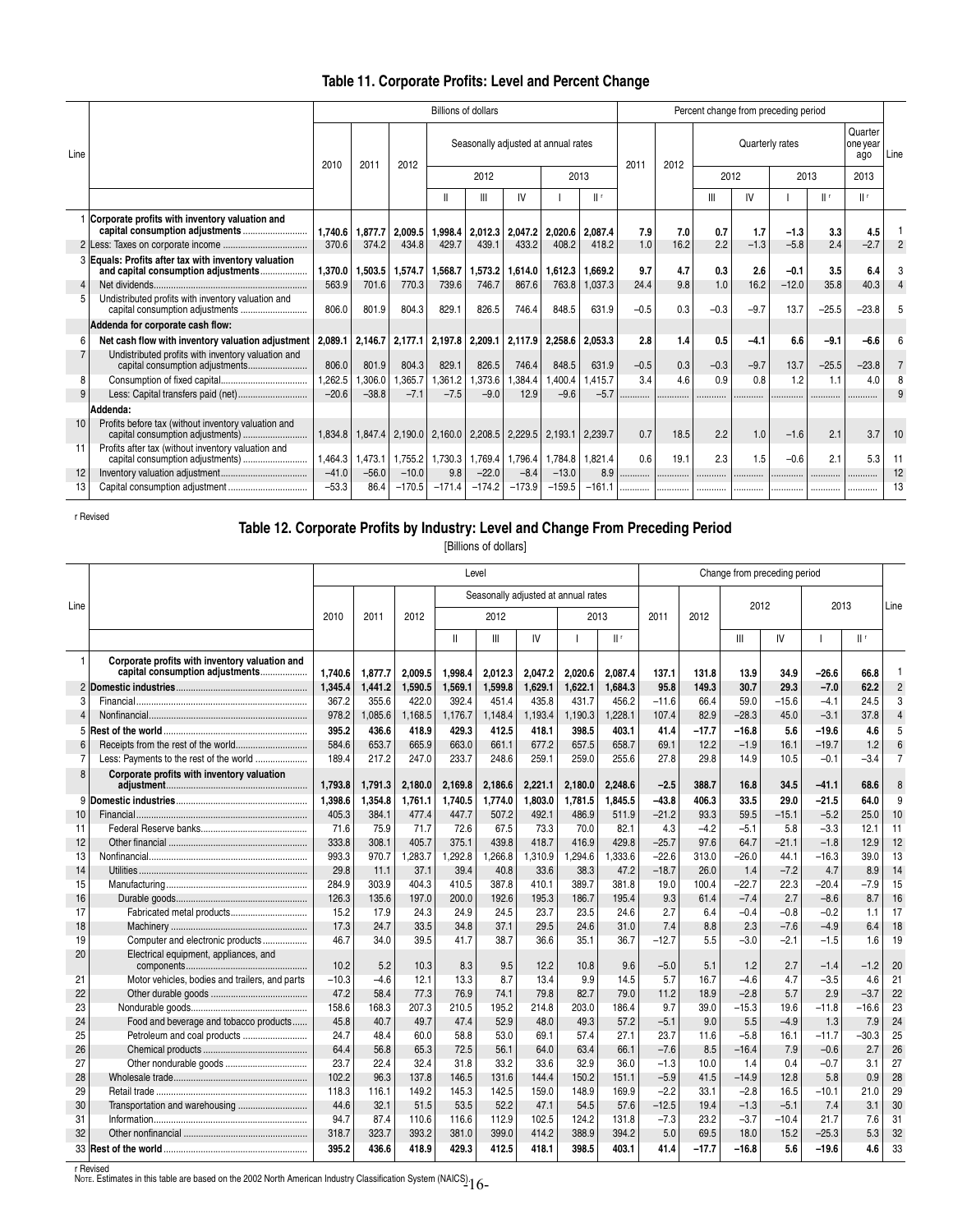|  | Table 13. Gross Value Added of Nonfinancial Domestic Corporate Business |  |  |
|--|-------------------------------------------------------------------------|--|--|
|--|-------------------------------------------------------------------------|--|--|

|                |                                                                                                                          |         |                                       |          |              |          | Seasonally adjusted at annual rates |              |          |                 |
|----------------|--------------------------------------------------------------------------------------------------------------------------|---------|---------------------------------------|----------|--------------|----------|-------------------------------------|--------------|----------|-----------------|
| Line           |                                                                                                                          | 2010    | 2011                                  | 2012     |              | 2012     |                                     | 2013         |          | Line            |
|                |                                                                                                                          |         |                                       |          | $\mathbf{I}$ | III      | IV                                  | $\mathbf{I}$ | $  $ f   |                 |
|                |                                                                                                                          |         | <b>Billions of dollars</b>            |          |              |          |                                     |              |          |                 |
| $\mathbf{1}$   | Gross value added of nonfinancial corporate business                                                                     | 7.243.1 | 7,636.4                               | 8,030.8  | 8,007.0      | 8,002.9  | 8,163.8                             | 8,163.4      | 8,239.3  | $\mathbf{1}$    |
| 2              |                                                                                                                          | 1,094.6 | 1,135.8                               | 1,188.2  | 1,184.1      | 1,195.2  | 1,204.7                             | 1,218.5      | 1,231.6  | $\overline{2}$  |
| 3              |                                                                                                                          | 6,148.6 | 6,500.6                               | 6,842.7  | 6,822.9      | 6,807.7  | 6,959.1                             | 6,944.9      | 7,007.8  | 3               |
| 4              |                                                                                                                          | 4,168.0 | 4,374.3                               | 4,600.8  | 4,570.5      | 4,589.1  | 4,694.5                             | 4,654.7      | 4,698.5  | $\overline{4}$  |
| 5              |                                                                                                                          | 3,446.1 | 3.624.7                               | 3.824.8  | 3.799.9      | 3.815.2  | 3.901.7                             | 3.869.1      | 3.908.5  | 5               |
| 6              |                                                                                                                          | 721.9   | 749.6                                 | 776.0    | 770.6        | 773.9    | 792.8                               | 785.6        | 790.0    | $6\overline{6}$ |
| $\overline{7}$ |                                                                                                                          | 633.0   | 664.2                                 | 685.3    | 684.8        | 683.2    | 687.6                               | 697.3        | 696.2    | $\overline{7}$  |
| 8              |                                                                                                                          | 1,347.5 | 1,462.1                               | 1,556.5  | 1,567.6      | 1,535.3  | 1,577.0                             | 1,593.0      | 1,613.1  | 8               |
| 9              |                                                                                                                          | 286.2   | 287.2                                 | 295.5    | 294.7        | 297.2    | 299.3                               | 322.5        | 302.2    | 9               |
| 10             |                                                                                                                          | 83.2    | 89.3                                  | 92.5     | 96.3         | 89.7     | 84.3                                | 80.1         | 82.7     | 10              |
| 11             | Corporate profits with inventory valuation and capital consumption                                                       | 978.2   | 1.085.6                               | 1.168.5  | 1.176.7      | 1.148.4  | 1.193.4                             | 1.190.3      | 1.228.1  | 11              |
| 12             |                                                                                                                          | 220.6   | 222.3                                 | 256.9    | 257.8        | 249.1    | 268.4                               | 266.6        | 264.1    | 12              |
| 13             | Profits after tax with inventory valuation and capital consumption                                                       |         |                                       |          |              |          |                                     |              |          |                 |
|                |                                                                                                                          | 757.6   | 863.3                                 | 911.6    | 918.9        | 899.4    | 925.0                               | 923.7        | 964.0    | 13              |
| 14             |                                                                                                                          | 375.5   | 440.3                                 | 478.8    | 457.5        | 461.2    | 540.4                               | 483.3        | 463.3    | 14              |
| 15             | Undistributed profits with inventory valuation and capital                                                               | 382.1   | 423.0                                 | 432.8    | 461.4        | 438.1    | 384.6                               | 440.5        | 500.8    | 15              |
|                | Addenda:                                                                                                                 |         |                                       |          |              |          |                                     |              |          |                 |
| 16             | Profits before tax (without inventory valuation and capital consumption                                                  | 1.034.3 | 1.026.7                               | 1.293.7  | 1.282.9      | 1.288.8  | 1.319.4                             | 1.307.7      | 1.324.7  | 16              |
| 17             | Profits after tax (without inventory valuation and capital consumption                                                   | 813.8   | 804.4                                 | 1.036.8  | 1.025.1      | 1.039.7  | 1.051.0                             | 1.041.1      | 1.060.6  | 17              |
| 18             |                                                                                                                          | $-41.0$ | $-56.0$                               | $-10.0$  | 9.8          | $-22.0$  | $-8.4$                              | $-13.0$      | 8.9      | 18              |
| 19             |                                                                                                                          | $-15.2$ | 114.9                                 | $-115.1$ | $-116.1$     | $-118.4$ | $-117.6$                            | $-104.3$     | $-105.4$ | 19              |
|                |                                                                                                                          |         | Billions of chained (2009) dollars    |          |              |          |                                     |              |          |                 |
| 20             | Gross value added of nonfinancial corporate business 1                                                                   | 7.244.4 | 7.464.6                               | 7.743.2  | 7.740.1      | 7.701.5  | 7.821.0                             | 7.795.6      | 7,873.6  | 20              |
|                |                                                                                                                          | 1,093.5 | 1,110.1                               | 1,136.0  | 1,132.3      | 1,139.4  | 1,147.1                             | 1,156.0      | 1,164.7  | 21              |
| 22             |                                                                                                                          | 6,151.0 | 6,354.5                               | 6,607.1  | 6,607.8      | 6,562.2  | 6,673.9                             | 6,639.6      | 6,708.9  | 22              |
|                |                                                                                                                          |         | Dollars; quarters seasonally adjusted |          |              |          |                                     |              |          |                 |
|                | Price, costs, and profits per unit of real gross value added of                                                          |         |                                       |          |              |          |                                     |              |          |                 |
|                | nonfinancial corporate business:                                                                                         |         |                                       |          |              |          |                                     |              |          |                 |
| 23             | Price per unit of real gross value added of nonfinancial corporate                                                       | 1.000   | 1.023                                 | 1.037    | 1.034        | 1.039    | 1.044                               | 1.047        | 1.046    | 23              |
| 24             |                                                                                                                          | 0.575   | 0.586                                 | 0.594    | 0.590        | 0.596    | 0.600                               | 0.597        | 0.597    | 24              |
| 25             |                                                                                                                          | 0.290   | 0.291                                 | 0.291    | 0.292        | 0.294    | 0.291                               | 0.297        | 0.293    | 25              |
| 26             |                                                                                                                          | 0.151   | 0.152                                 | 0.153    | 0.153        | 0.155    | 0.154                               | 0.156        | 0.156    | 26              |
| 27             | Taxes on production and imports less subsidies plus business current                                                     | 0.099   | 0.101                                 | 0.100    | 0.101        | 0.100    | 0.099                               | 0.100        | 0.099    | 27              |
| 28             |                                                                                                                          | 0.040   | 0.038                                 | 0.038    | 0.038        | 0.039    | 0.038                               | 0.041        | 0.038    | 28              |
| 29             | Corporate profits with inventory valuation and capital consumption<br>adjustments (unit profits from current production) | 0.135   | 0.145                                 | 0.151    | 0.152        | 0.149    | 0.153                               | 0.153        | 0.156    | 29              |
| 30             |                                                                                                                          | 0.030   | 0.030                                 | 0.033    | 0.033        | 0.032    | 0.034                               | 0.034        | 0.034    | 30              |
| 31             | Profits after tax with inventory valuation and capital consumption                                                       | 0.105   | 0.116                                 | 0.118    | 0.119        | 0.117    | 0.118                               | 0.118        | 0.122    | 31              |
|                |                                                                                                                          |         |                                       |          |              |          |                                     |              |          |                 |

r Revised<br>1. The current-dollar gross value added is deflated using the gross value added chain-type price index for nonfinancial industries from the GDP-by-industry accounts. For periods when this price index is not<br>2. Ch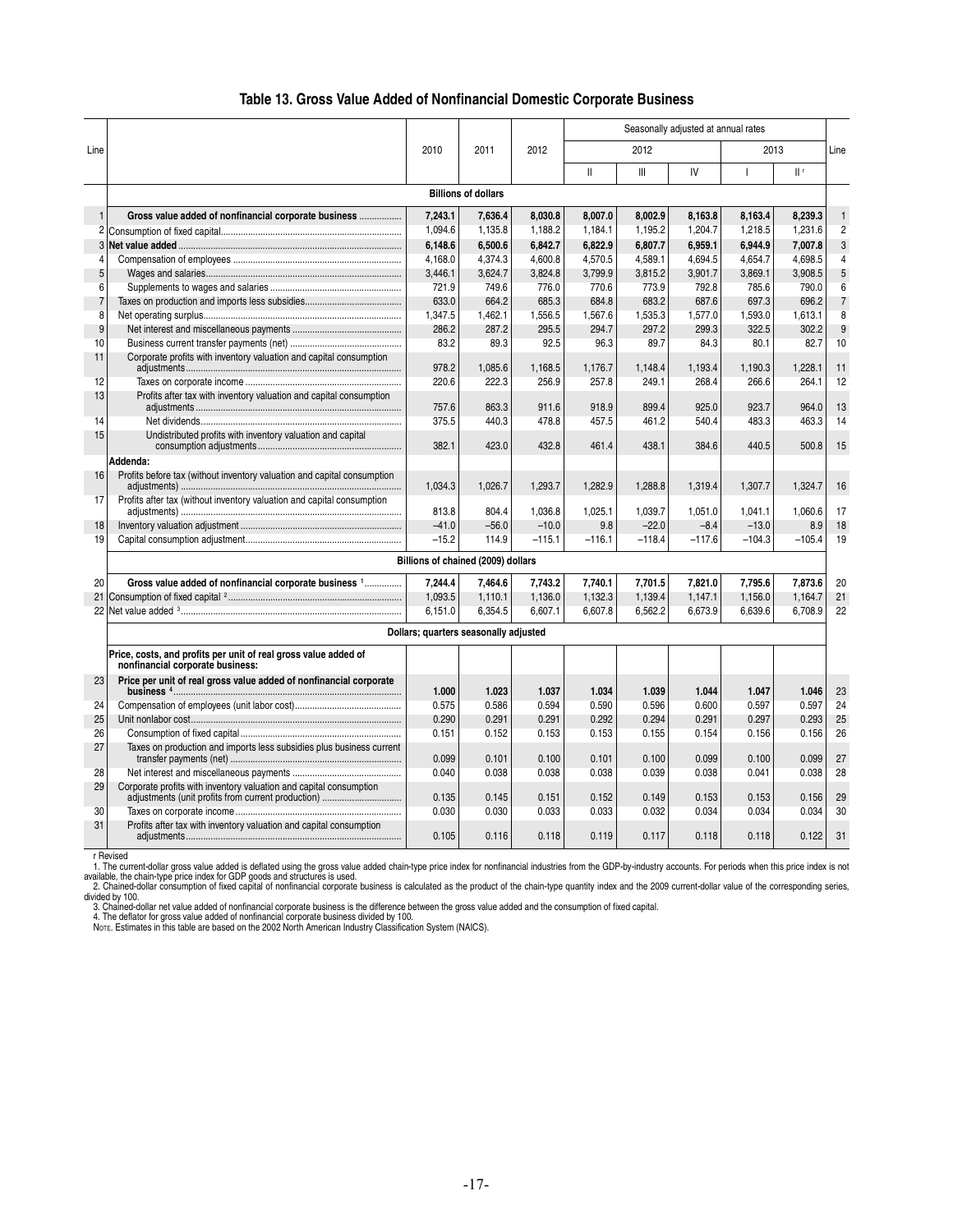#### **Appendix Table A. Real Gross Domestic Product and Related Aggregates and Price Indexes: Percent Change From Preceding Period and Contributions to Percent Change**

|                |                                                      |         |         |         | Seasonally adjusted at annual rates |         |         |                                      |         |                                                                |         |         |         |         |         |         |         |         |         |        |                |
|----------------|------------------------------------------------------|---------|---------|---------|-------------------------------------|---------|---------|--------------------------------------|---------|----------------------------------------------------------------|---------|---------|---------|---------|---------|---------|---------|---------|---------|--------|----------------|
| Line           |                                                      | 2010    | 2011    | 2012    | 2009                                |         |         | 2010                                 |         |                                                                |         | 2011    |         |         | 2012    |         |         |         | 2013    |        | Line           |
|                |                                                      |         |         |         | Ш                                   | IV      |         | $\mathbf{II}$                        | Ш       | IV                                                             |         | Ш       | Ш       | IV      |         | Ш       | Ш       | IV      |         | $  $ f |                |
|                |                                                      |         |         |         |                                     |         |         | Percent change from preceding period |         |                                                                |         |         |         |         |         |         |         |         |         |        |                |
|                | Gross domestic product (GDP) and related aggregates: |         |         |         |                                     |         |         |                                      |         |                                                                |         |         |         |         |         |         |         |         |         |        |                |
|                |                                                      | 2.5     | 1.8     | 2.8     | 1.3                                 | 3.9     | 1.6     | 3.9                                  | 2.8     | 2.8                                                            | $-1.3$  | 3.2     | 1.4     | 4.9     | 3.7     | 1.2     | 2.8     | 0.1     | 1.1     | 2.5    |                |
| 2              |                                                      | 8.6     | 4.3     | 5.1     | 4.0                                 | 16.4    | 10.4    | 4.7                                  | 9.7     | 6.0                                                            | $-0.9$  | 5.9     | $-0.3$  | 15.5    | 5.6     | 0.6     | 4.8     | $-1.2$  | 5.5     | 3.9    | $\overline{2}$ |
| 3              |                                                      | 1.1     | 1.1     | 1.2     | 0.8                                 | 1.2     | 0.1     | 2.0                                  | 1.7     | 1.6                                                            | 0.2     | 1.5     | 1.3     | $-0.2$  | 2.4     | 1.1     | 1.6     | $-0.6$  | 0.3     | 0.7    | 3              |
| $\overline{4}$ |                                                      | $-7.8$  | $-1.7$  | 7.3     | $-4.0$                              | $-15.2$ | $-16.7$ | 18.3                                 | $-13.8$ | 0.5                                                            | $-15.3$ | 8.2     | 9.5     | 8.4     | 7.3     | 4.5     | 4.7     | 12.7    | $-9.2$  | 11.9   | $\overline{4}$ |
| 5              |                                                      | 30.2    | 10.1    | 13.2    | 123.8                               | 16.3    | 36.8    | 18.0                                 | 24.1    | $-13.2$                                                        | 31.5    | $-5.2$  | 11.0    | 25.4    | 28.4    | 6.3     | 0.2     | $-2.8$  | 9.2     | 12.1   | 5              |
| 6              |                                                      | 2.0     | 1.7     | 2.5     | $-0.1$                              | 3.7     | 0.9     | 3.6                                  | 2.3     | 3.2                                                            | $-2.0$  | 3.4     | 1.1     | 4.4     | 3.1     | 1.1     | 2.9     | 0.2     | 0.9     | 2.2    | 6              |
| 7              |                                                      | $-4.5$  | 10.2    | 12.9    | $-18.9$                             | -13.1   | 27.5    | $-27.2$                              | $-8.0$  | 34.6                                                           | 22.6    | 0.5     | $-2.8$  | 44.3    | 35.0    | $-21.7$ | 0.9     | 50.3    | 17.5    | 15.4   | $\overline{7}$ |
| 8              | GDP excluding final sales of computers               | 2.5     | 1.8     | 2.7     | 1.4                                 | 4.0     | 1.5     | 4.1                                  | 2.8     | 2.7                                                            | $-1.4$  | 3.2     | 1.4     | 4.7     | 3.6     | 1.3     | 2.8     | 0.0     | 1.1     | 2.4    | 8              |
| 9              |                                                      | 1.9     | 1.3     | $-0.3$  | 0.1                                 | 3.9     | 1.1     | $-1.0$                               | 5.7     | 2.2                                                            | $-0.1$  | 1.0     | 1.1     | $-0.3$  | $-1.1$  | $-2.2$  | 1.7     | 0.4     | $-0.2$  | 1.9    | 9              |
| 10             | GDP excluding research and development               | 2.5     | 1.9     | 2.9     | 1.3                                 | 3.9     | 1.6     | 4.0                                  | 2.7     | 2.8                                                            | $-1.3$  | 3.2     | 1.4     | 5.0     | 3.8     | 1.3     | 2.8     | 0.1     | 1.2     | 2.5    | 10             |
| 11             |                                                      | 1.5     | $-5.1$  | -1.1    | 68.0                                | $-16.8$ | $-16.9$ | 29.8                                 | $-1.2$  | $-25.6$                                                        | 12.1    | $-31.3$ | 6.6     | 43.0    | $-3.0$  | 5.1     | $-30.8$ | $-27.0$ | 179.6   | 9.0    | 11             |
| 12             |                                                      | 3.2     | 2.5     | 3.7     | 0.8                                 | 5.0     | 2.1     | 4.7                                  | 4.2     | 4.2                                                            | $-2.1$  | 4.7     | 1.7     | 5.9     | 5.0     | 1.6     | 4.1     | 0.7     | $-0.3$  | 3.3    | 12             |
|                | Price indexes:                                       |         |         |         |                                     |         |         |                                      |         |                                                                |         |         |         |         |         |         |         |         |         |        |                |
| 13             |                                                      | 1.2     | 2.0     | 1.7     | 0.0                                 | 1.2     | 1.3     | 1.9                                  | 1.8     | 2.1                                                            | 1.6     | 2.6     | 2.5     | 0.5     | 2.0     | 1.8     | 2.3     | 1.1     | 1.3     | 0.6    | 13             |
| 14             |                                                      | 1.4     | 1.8     | 1.7     | 0.6                                 | 1.9     | 1.7     | 1.6                                  | 1.3     | 1.7                                                            | 1.9     | 2.6     | 1.9     | 0.9     | 2.4     | 1.5     | 1.3     | 1.4     | 1.6     | 0.9    | 14             |
| 15             | GDP excluding final sales of computers               | 1.3     | 2.0     | 1.8     | 0.1                                 | 1.2     | 1.4     | 1.9                                  | 1.9     | 2.1                                                            | 1.7     | 2.7     | 2.5     | 0.5     | 2.0     | 1.8     | 2.3     | 1.2     | 1.4     | 0.7    | 15             |
| 16             |                                                      | 1.5     | 2.3     | 1.7     | 1.3                                 | 2.2     | 1.8     | 1.0                                  | 1.3     | 2.3                                                            | 2.8     | 3.5     | 2.0     | 0.9     | 2.3     | 1.0     | 1.4     | 1.6     | 1.2     | 0.2    | 16             |
| 17             | Gross domestic purchases excluding food and energy 4 | 1.3     | 1.7     | 1.6     | 0.3                                 | 1.8     | 1.5     | 1.4                                  | 1.1     | 1.4                                                            | 1.8     | 2.6     | 1.8     | 1.0     | 2.2     | 1.5     | 1.2     | 1.3     | 1.4     | 0.8    | 17             |
| 18             | Gross domestic purchases excluding final sales of    | 1.6     | 2.4     | 1.7     | 1.4                                 | 2.3     | 1.8     | 1.0                                  | 1.3     | 2.3                                                            | 3.0     | 3.6     | 2.1     | 0.9     | 2.3     | 1.0     | 1.4     | 1.6     | 1.3     | 0.3    | 18             |
| 19             | Personal consumption expenditures (PCE)              | 1.7     | 2.4     | 1.8     | 2.5                                 | 2.8     | 1.4     | 0.5                                  | 1.2     | 2.1                                                            | 3.0     | 3.7     | 2.3     | 1.3     | 2.3     | 1.1     | 1.7     | 1.6     | 1.1     | $-0.1$ | 19             |
| 20             |                                                      | 1.3     | 1.4     | 1.8     | 1.1                                 | 2.1     | 1.0     | 1.1                                  | 1.0     | 0.8                                                            | 1.3     | 2.2     | 2.0     | 1.6     | 2.2     | 1.8     | 1.4     | 1.3     | 1.4     | 0.6    | 20             |
| 21             |                                                      | 1.5     | 2.5     | 1.8     | 2.7                                 | 2.4     | 1.1     | 0.2                                  | 1.1     | 2.1                                                            | 3.4     | 4.0     | 2.4     | 1.3     | 2.3     | 0.9     | 1.6     | 1.4     | 1.3     | $-0.3$ | 21             |
| 22             | Market-based PCE excluding food and energy 5         | 1.0     | 1.4     | 1.8     | 1.1                                 | 1.6     | 0.7     | 0.8                                  | 0.8     | 0.6                                                            | 1.5     | 2.3     | 2.1     | 1.6     | 2.2     | 1.7     | 1.3     | 0.9     | 1.6     | 0.5    | 22             |
|                |                                                      |         |         |         |                                     |         |         |                                      |         | Contributions to percent change in real gross domestic product |         |         |         |         |         |         |         |         |         |        |                |
|                | Percent change at annual rate:                       |         |         |         |                                     |         |         |                                      |         |                                                                |         |         |         |         |         |         |         |         |         |        |                |
| 23             |                                                      | 2.5     | 1.8     | 2.8     | 1.3                                 | 3.9     | 1.6     | 3.9                                  | 2.8     | 2.8                                                            | $-1.3$  | 3.2     | 1.4     | 4.9     | 3.7     | 1.2     | 2.8     | 0.1     | 1.1     | 2.5    | 23             |
|                | Percentage points at annual rates:                   |         |         |         |                                     |         |         |                                      |         |                                                                |         |         |         |         |         |         |         |         |         |        |                |
|                |                                                      | 2.39    | 1.26    | 1.53    | 1.06                                | 4.37    | 2.90    | 1.40                                 | 2.74    | 1.74                                                           | $-0.31$ | 1.71    | $-0.10$ | 4.43    | 1.72    | 0.22    | 1.46    | $-0.36$ | 1.63    | 1.20   | 24             |
| 25             |                                                      | 0.72    | 0.70    | 0.76    | 0.52                                | 0.75    | 0.02    | 1.30                                 | 1.09    | 1.03                                                           | 0.13    | 0.95    | 0.85    | $-0.12$ | 1.50    | 0.69    | 1.00    | $-0.35$ | 0.21    | 0.46   | 25             |
|                |                                                      | $-0.61$ | $-0.12$ | 0.49    | $-0.29$                             | $-1.24$ | $-1.33$ | 1.20                                 | $-1.05$ | 0.04                                                           | -1.11   | 0.53    | 0.62    | 0.56    | 0.49    | 0.30    | 0.32    | 0.85    | $-0.70$ | 0.82   | 26             |
|                |                                                      | 0.53    | 0.23    | 0.32    | 1.38                                | 0.30    | 0.67    | 0.38                                 | 0.50    | $-0.32$                                                        | 0.63    | $-0.13$ | 0.25    | 0.57    | 0.66    | 0.17    | 0.01    | -0.07   | 0.24    | 0.32   | 27             |
|                |                                                      | $-0.02$ | 0.04    | 0.05    | $-0.10$                             | $-0.06$ | 0.11    | $-0.14$                              | -0.03   | 0.12                                                           | 0.09    | 0.01    | $-0.01$ | 0.15    | 0.13    | $-0.11$ | 0.00    | 0.16    | 0.07    | 0.06   | 28             |
|                |                                                      | 0.05    | 0.04    | $-0.01$ | 0.00                                | 0.10    | 0.03    | $-0.03$                              | 0.14    | 0.06                                                           | 0.00    | 0.03    | 0.03    | $-0.01$ | $-0.03$ | $-0.06$ | 0.04    | 0.01    | 0.00    | 0.05   | 29             |

r Revised<br>1. For some components of final sales of computers, includes computer parts.<br>2. Farm output less intermediate goods and services purchased.<br>2. Forms output less intermediate goods and services purchased.<br>4. Food